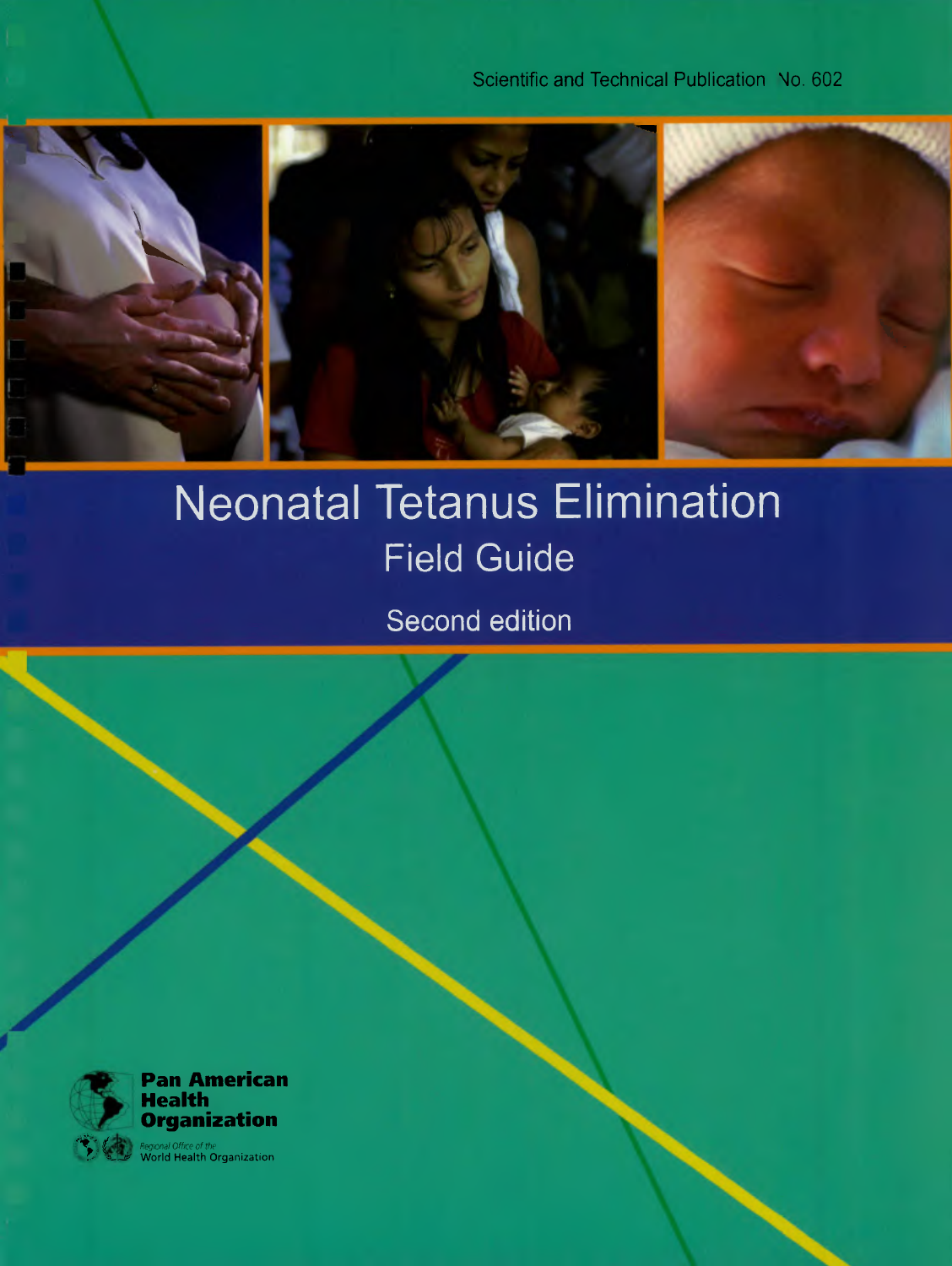

A. Ayala<br>U. Handy<br>V. Reye?<br>L. Archila 24547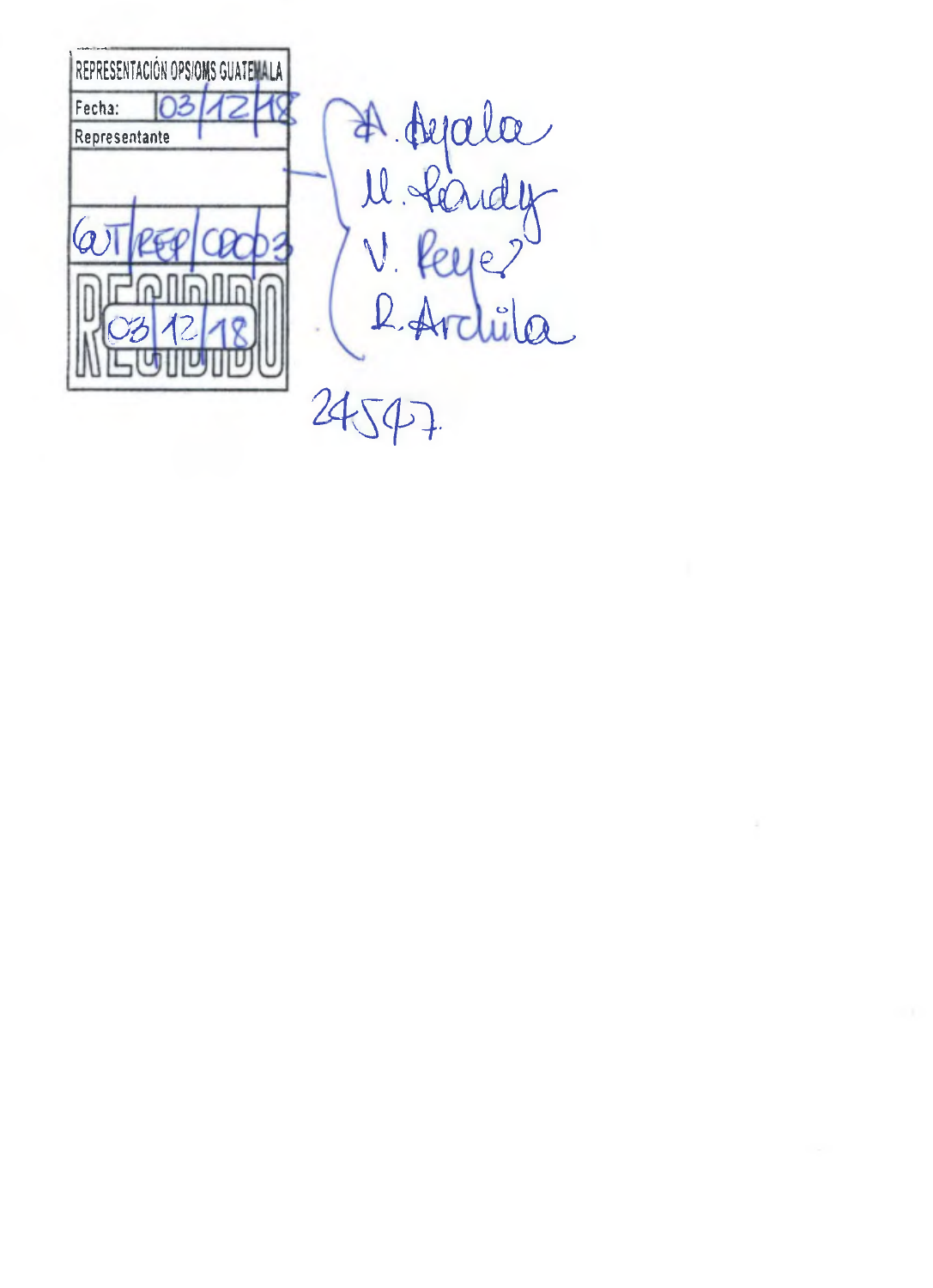# **NEONATAL TETANUS** ELIMINATION

## FIELD GUIDE

SECOND EDITION



## **,. Pan American Health Organization**

Regional Office of the World Health Organization

Scientific and Technical Publication No. 602

PAN AMERICAN HEALTH ORGANIZATION Pan American Sanitary Bureau, Regional Office of the WORLD HEALTH ORGANIZATION 525 Twenty-third Street, N.W. Washington, D.C. 20037 www.paho.org

2005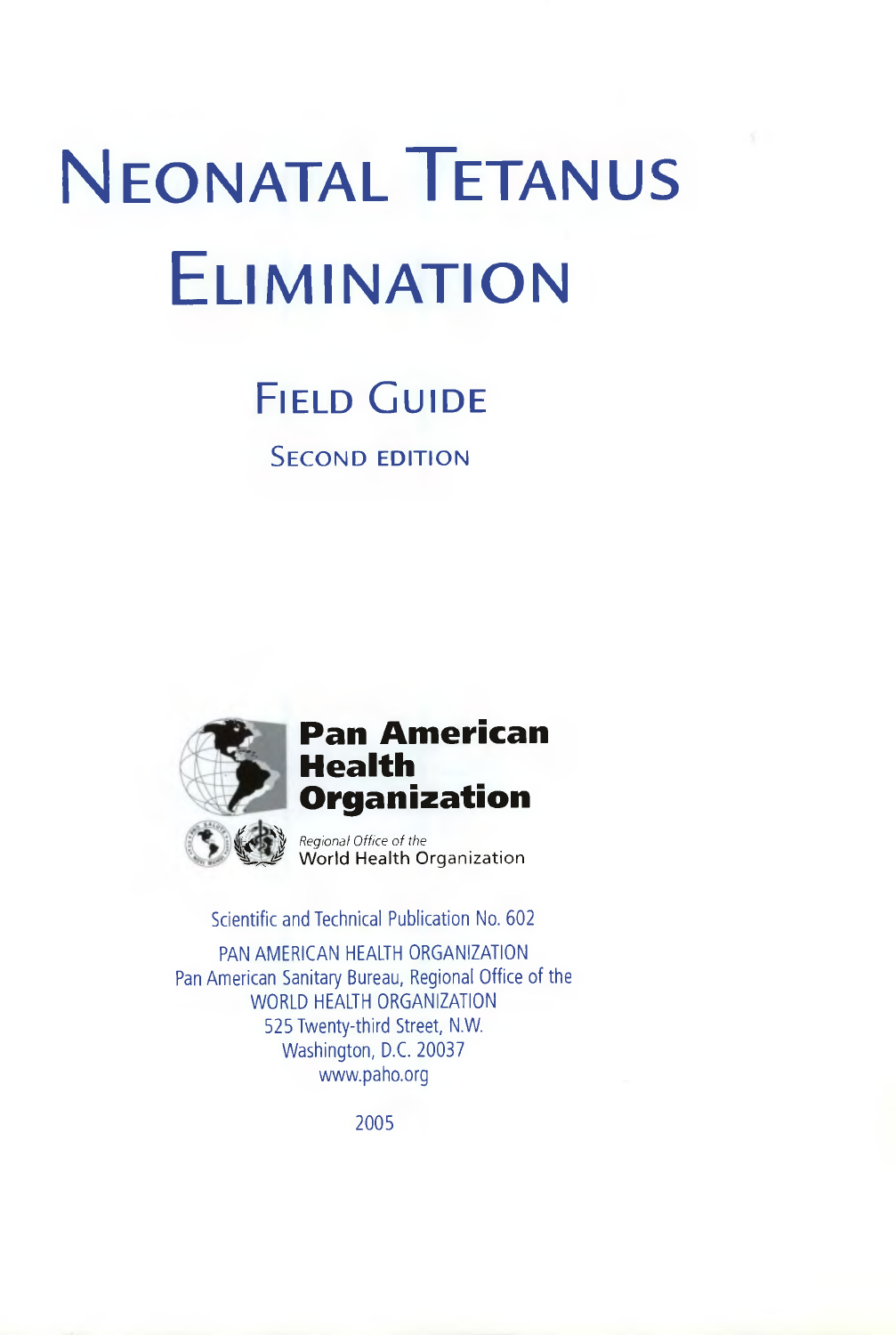Also published in Spanish (2005) with the title: Eliminación del tétanos neonatal. Guía práctica. (ISBN 92 75 31602 3)

#### **PAHO HQ Library Cataloguing-in-Publication Data**

Pan American Health Organization Neonatal tetanus elimination: field guide Washington, D.C.: PAHO, © 2005. (Scientific and Technical Publication No. 602)

ISBN 92 75 11602 4

1. Title H. Series

1. TETANUS - prevention & control

2. INFANT, NEWBORN, DISEASES

- 3. MATERNAL AND CHILD HEALTH
- 4. TETANUS epidemiology

S. EPIDEMIOLOGIC SURVEILLANCE

6. GUIDEBOOKS [PUBLICATION TYPE]

NLM WC370

This field guide was prepared by the lmmunization Unit of the Pan American Health Organization.

Cover photographs (Ieft to right): Ablestock.com, ©2004 JUPITERIMAGES; PAHO; Stockbyte.com, © Stockbyte.

The Pan American Health Organization welcomes requests for permissíon to reproduce or translate its publications, in part or in fulI. Applications and inquines should be addressed to the Publications Program, Pan American Health Organization, Washington, D.C., U.S.A., which will be glad to provide the Iatest information on any changes made to the text, plans for new editions, and reprints and translations already available.

© Pan American Health Organization, 2005

Publications of the Pan American Health Organization enjoy copyright protection in accordance with the provisions of Protocol 2 of the Universal Copyright Convention. All rights are reserved.

The designations employed and the presentation of the material in this publication do not imply the expression of any opinion whatsoever on the part of the Secretariat of the Pan American Health Organization concerning the status of any country, territory, city, or area or of its authorities, or concerning the delimitation of its frontiers or boundaries.

The mention of specific companies or of certain manufacturers' products does not imply that they are endorsed or recommended by the Pan American Health Organization in preference to others of a similar nature that are not mentioned. Errors and omissions excepted, the names of propnietary products are distinguished by initial capital letters.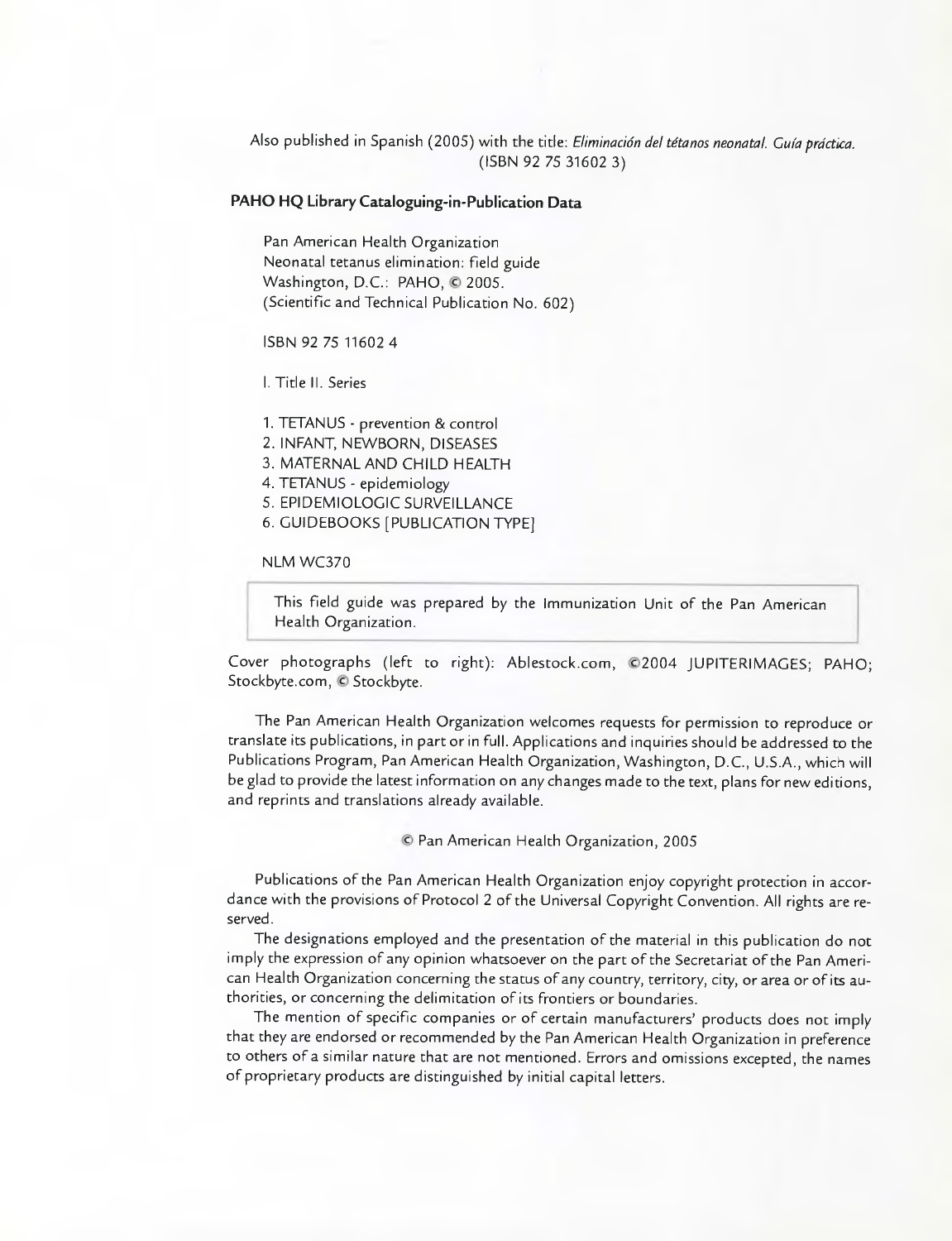## **CONTENTS**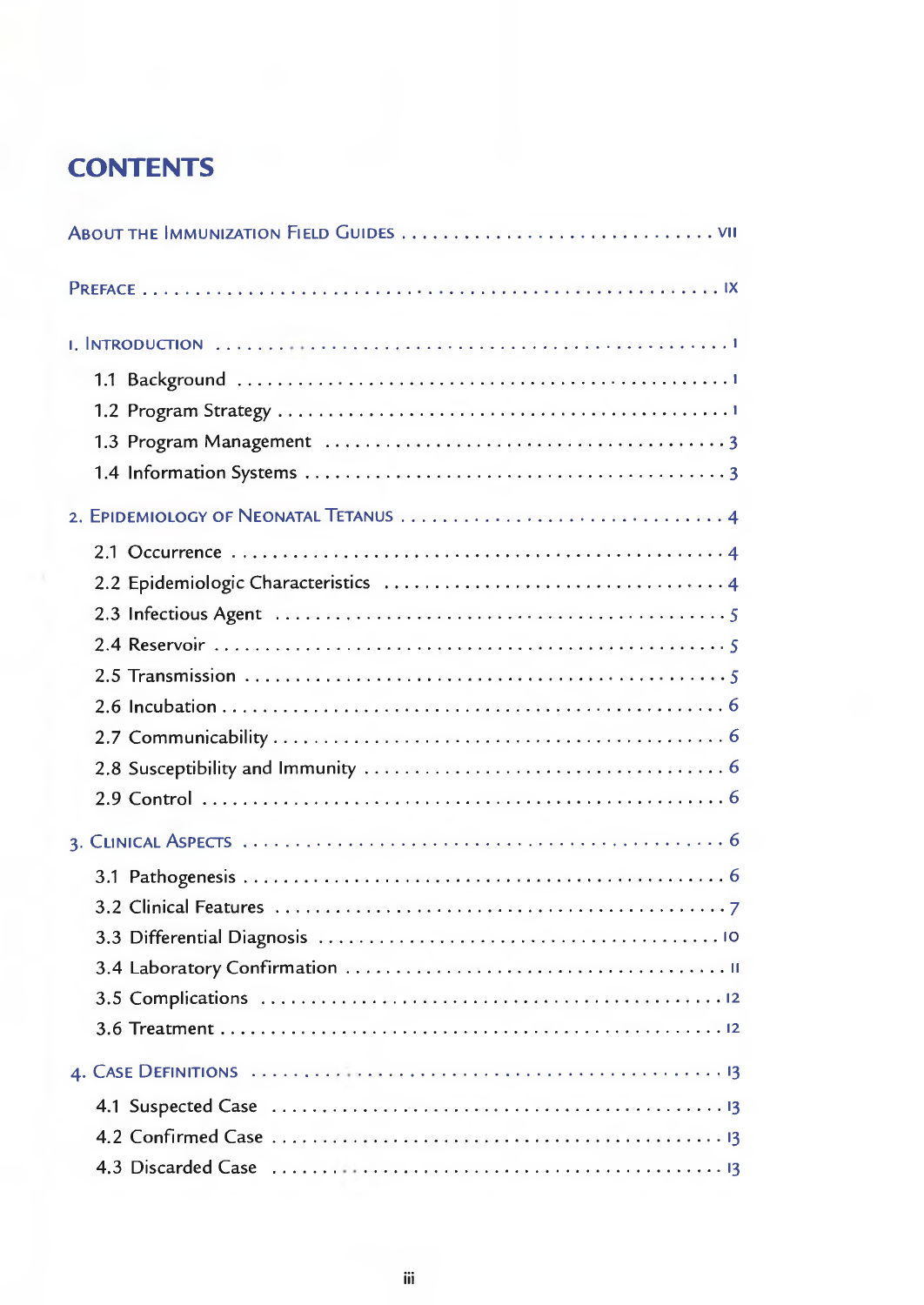| 8.3 Measuring Coverage with Tetanus Toxoid 21               |  |
|-------------------------------------------------------------|--|
|                                                             |  |
|                                                             |  |
|                                                             |  |
|                                                             |  |
|                                                             |  |
|                                                             |  |
|                                                             |  |
|                                                             |  |
|                                                             |  |
|                                                             |  |
|                                                             |  |
|                                                             |  |
|                                                             |  |
| 10.2 Schedule, Contraindications, and Adverse Reactions  28 |  |
|                                                             |  |
|                                                             |  |
|                                                             |  |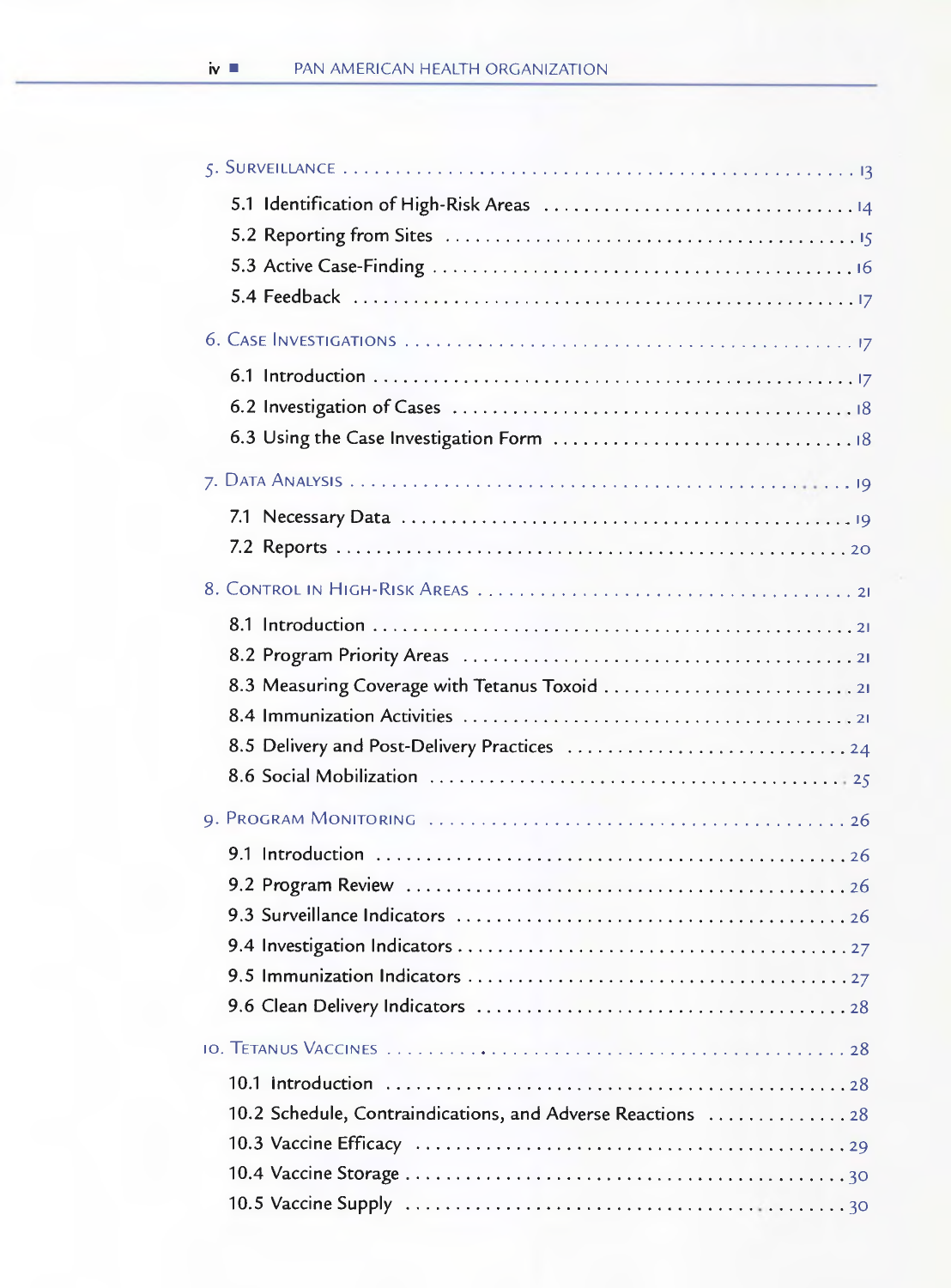| <b>BIBLIOGRAPHY</b> |                                                                                                                                                                                                                                  |
|---------------------|----------------------------------------------------------------------------------------------------------------------------------------------------------------------------------------------------------------------------------|
| <b>TABLES</b>       |                                                                                                                                                                                                                                  |
| Table 1.            | Approaches to reduce missed opportunities for immunization $\dots$ 23                                                                                                                                                            |
| Table 2.            |                                                                                                                                                                                                                                  |
| Table 3.            | Recommended tetanus toxoid (TT) and tetanus and diphtheria<br>toxoid (Td) immunization schedule for previously unvaccinated<br>women of childbearing age $\ldots \ldots \ldots \ldots \ldots \ldots \ldots \ldots \ldots \ldots$ |
| Table 4.            | WHO-recommended schedule for diphtheria-pertussis-tetanus<br>(DPT) and diphtheria-tetanus (DT) immunization for children 29                                                                                                      |
| Table 5.            |                                                                                                                                                                                                                                  |
| <b>FIGURES</b>      |                                                                                                                                                                                                                                  |
| Figure 1.           | Difficulty sucking due to spasms of the oral (masticating)                                                                                                                                                                       |
| Figure 2.           | The child shows the first symptoms of widespread rigidity<br>and trismus. Lips are pursed and the eyebrows are arched $\ldots \ldots$                                                                                            |
| Figure 3.           | Opisthotonos (arched back) caused by spasms of the                                                                                                                                                                               |
| Figure 4.           | After treatment, the mouth muscles are relaxed and the child                                                                                                                                                                     |
| Figure 5.           | Spasms gradually cease and generalized rigidity disappears. With<br>appropriate and timely treatment, total recovery is possible 8                                                                                               |
| <b>ANNEXES</b>      |                                                                                                                                                                                                                                  |
| Annex 1.            | Outline of a plan of action for neonatal tetanus elimination $\dots$ 37                                                                                                                                                          |
| Annex 2.            | Flow chart for neonatal tetanus information system $\dots\dots\dots\dots$                                                                                                                                                        |
| Annex 3.            | Current status of tetanus cases in country, by municipality                                                                                                                                                                      |
| Annex 4.            | Diagnoses for discarded neonatal tetanus cases (form) $\dots \dots$                                                                                                                                                              |
| Annex 5.            | Line-listing for neonatal tetanus (form) $\ldots \ldots \ldots \ldots \ldots \ldots$                                                                                                                                             |
| Annex 6.            | Neonatal tetanus case investigation form  43                                                                                                                                                                                     |
| Annex 7.            |                                                                                                                                                                                                                                  |
| Annex 8.            | Selected indicators for program evaluation  47                                                                                                                                                                                   |
| Annex 9.            | Monthly reports of active surveillance (form) $\ldots \ldots \ldots \ldots$ 48                                                                                                                                                   |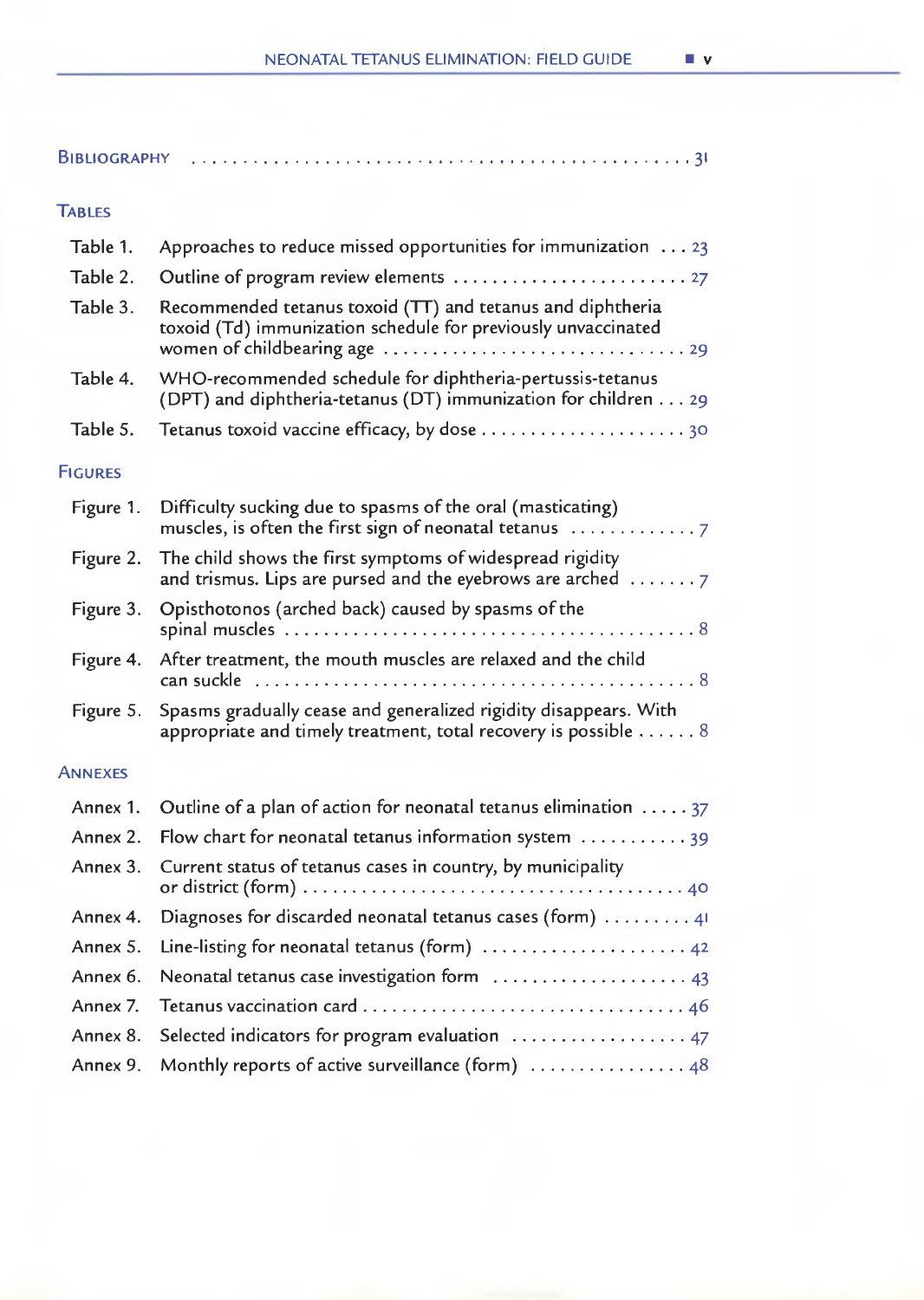## **ABOUTTHE IMMUNIZATION FIELD GUIDES**

The Expanded Program on immunization is viewed as one of the most successfui pubiic health experiences in the Americas because it has played a pivotal role in reducing infant mortaiity from vaccine-preventable diseases in the Region. In fact, since the program was launched, our countries stopped the transmission ofwild poliovirus in the Region in 1991 and interrupted indigenous measles transmission in November 2002; they also are making significant gains in the battle to eliminate rubella and congenital rubella syndrome. in addition, national immunization programs are undertaking extraordinary efforts to identify at-risk populations and overcome inequities in vaccination. To maintain these advances and to cope with new challenges, such as the introduction of new vaccines, partnerships will have to be strengthened among governments, donor agencies, the private sector, scientific associations, and society as a whole.

To this end, PAHO is promoting the best technicai quaiity by issuing these practical Field Guides that have been prepared by the Immunization Unit in the Family and Community Health Area. The most recent techniques presented in the Field Guides, coupled with useful illustrations, wili heip health workers in their efforts to control, eliminate, or eradicate diseases such as poliomyelitis, neonatal tetanus, yellow fever, diphtheria, pertussis, tetanus, Haemophilus influenzae type b infections, hepatitis B, measles, and rubella. The Field Guides also include standardized methods and procedures for conducting epidemiologic surveillance and maintaining an up-to-date information system that makes it possible to take timely and effective decisions.

These Field Guides are based on the latest scientific information and they bring together the experience of prominent health professionals in the field. As a result, they are particulariy suitable for promoting strategies that have aiready proven to be effective. The strengthening of prevention activities, the reduction of health inequities, and the promotion of technical expertise in vaccination services were the principies that guided the preparation of the guides.

The Expanded Program on Immunization, a joint effort of all the countries of the Americas, effectively contributes to the attainment of the Millennium Development Goals.

> Dr. Mirta Roses Periago Director Pan American Health Organization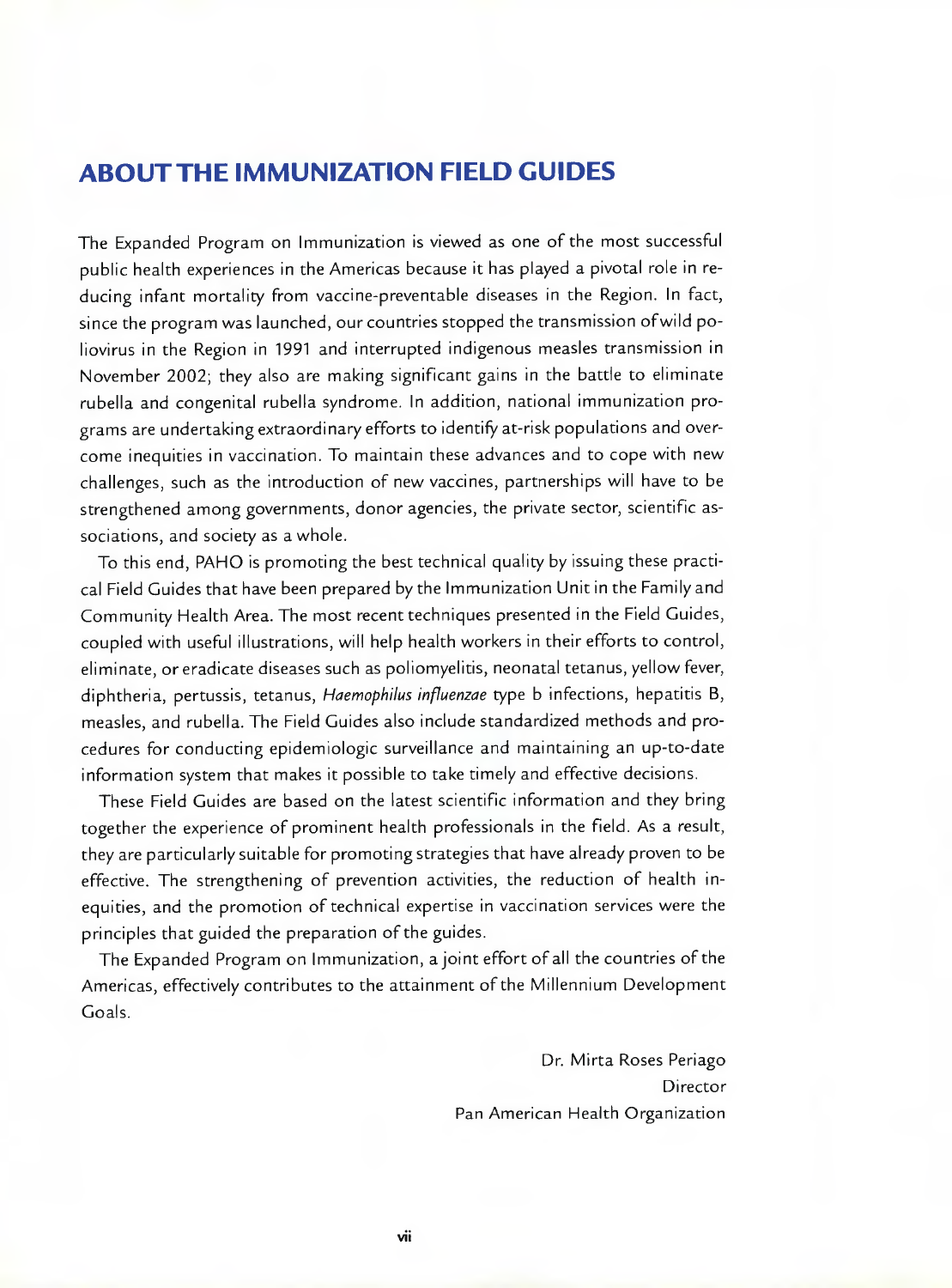## **PREFACE**

The primary aim of the Neonatal Tetanus Elimination Field Guide is to provide those who already have managed to reduce the incidence ofthis disease to zero, as well as medical officers and other health personnel involved in neonatal tetanus elimination efforts at national, state, and local levels, with a step-by-step guide for setting up and carrying out control and elimination activities. This guide emphasizes the progress made by surveillance systems in the identification and monitoring of high-risk areas and the conduct of special immunization activities targeting women of childbearing age who live in those areas. Such measures are meant to complement routine procedures such as providing diphtheria-pertussis-tetanus (DPT) vaccine for infants and children and tetanus and diphtheria toxoid (DT/Td) for school-aged children and pregnant women. Detailed information on clean delivery and post-delivery practices will not be given, as these topics are thoroughly covered in other documents of the World Health Organization (WHO).

Much of the information contained in this manual, the first edition of which was published in 1993, was taken directly from technical papers prepared by the Pan American Health Organization (PAHO) and other WHO Regional Offices. In addition, a number of other publications were consulted, and the field experience of those who have made advances in eliminating the disease was used. Several of these works are listed in the Bibliography. Sample forms are included in the Annexes and may be copied or adapted to meet specific program needs.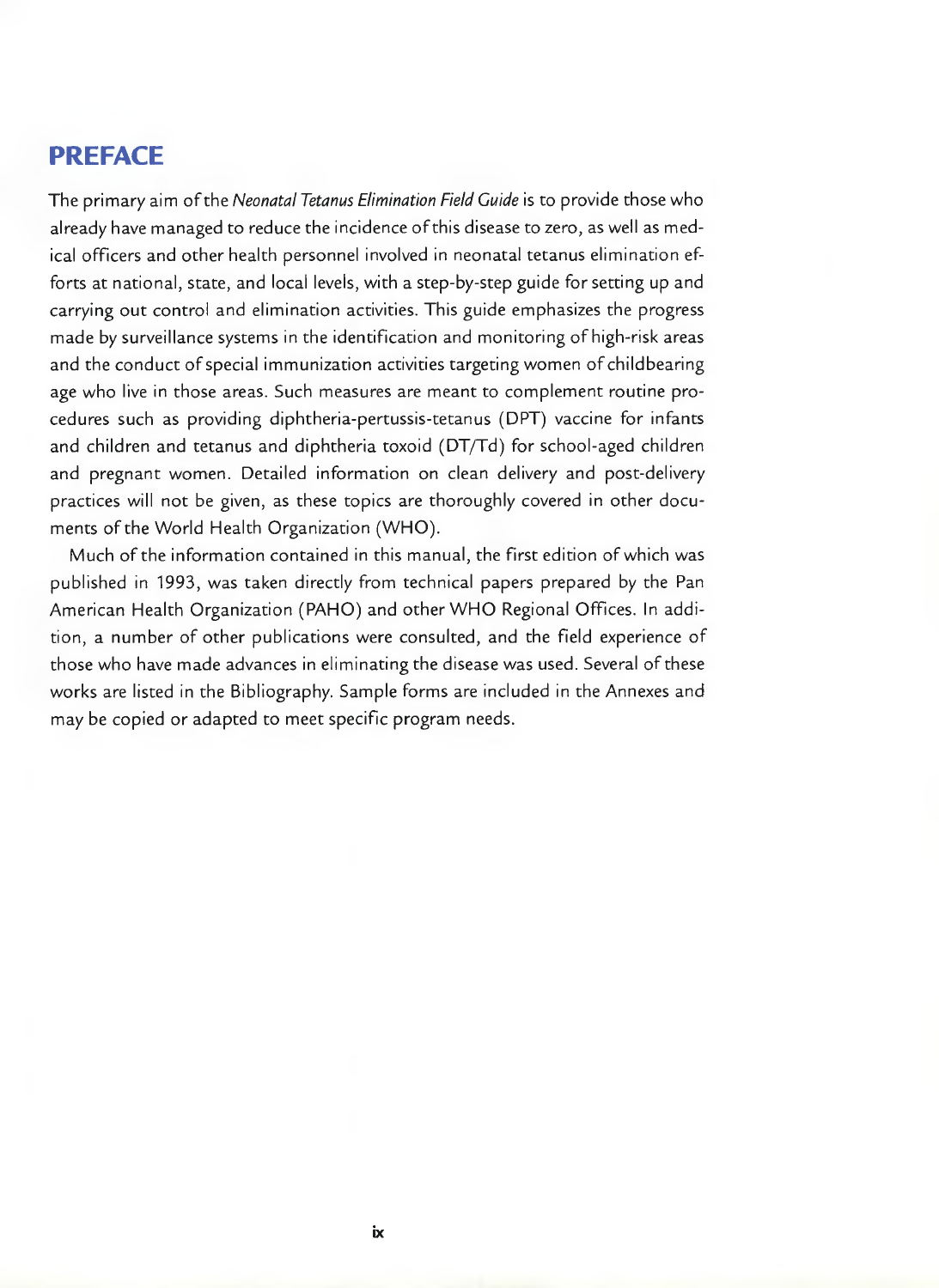## **1. INTRODUCTION**

#### **1.1 BACKGROUND**

In many countries neonatal tetanus is responsible for half of all neonatal deaths due to vaccine-preventable diseases and for almost 14% of all infant deaths. It is estimated that in the 1970s more than 10,000 newborns died annually from neonatal tetanus in the Americas. Neonatal tetanus is prevented by immunization and/or assuring clean delivery and post-delivery practices.

In 1989, the World Health Assembly adopted a resolution calling for the elimination of neonatal tetanus throughout the world by 1995 and the resolution was endorsed by the Directing Council of PAHO. Ministers of Health of PAHO Member Countries initiated specific program activities to eliminate neonatal tetanus with support from PAHO and a variety of international agencies. These activities take place within the wider context of the Expanded Program on Immunization (EPI) and existing programs on family and community health and benefit from knowledge acquired in polio and measles eradication programs. It is recognized that the program to eliminate neonatal tetanus as a public health problem differs from othereradication programs, such as those for smallpox and polio, in that even after the goal of zero cases is reached, the potential for return of the disease is always present. Therefore, the issue of sustainability is of paramount importance.

#### **1.2 PROGRAM STRATEGY**

Neonatal tetanus control can be achieved faster ifefforts and resources are concentrated in high-risk geographic areas. The identification of these high-risk municipalities/districts allows health authorities to know where to implement the main strategy of the program, that is, the vaccination of all women of childbearing age with at least two doses of tetanus and diphtheria toxoid (Td). It should be noted that although tetanus toxoid (TT) alone provides immunity against tetanus and is mentioned in this report, the administration of tetanus and diphtheria toxoid (Td) is recommended because it provides the opportunity to maintain immunity to both diphtheria and tetanus in adults. To meet the goal of elimination of neonatal tetanus, it will be necessary to intensify all principal components of the EPI and programs for family and community health.

For operational purposes, neonatal tetanus is considered to be eliminated as a public health problem when al¡ municipalities of a country have annual neonatal tetanus rates of less than 1 per 1,000 live births. However, this criterion should be analyzed carefully before applying it in the field, since, for example, if a municipality of one million inhabitants with about 30,000 annual births reports 29 cases of tetanus per year, it would meet the criterion for elimination, but in practice this level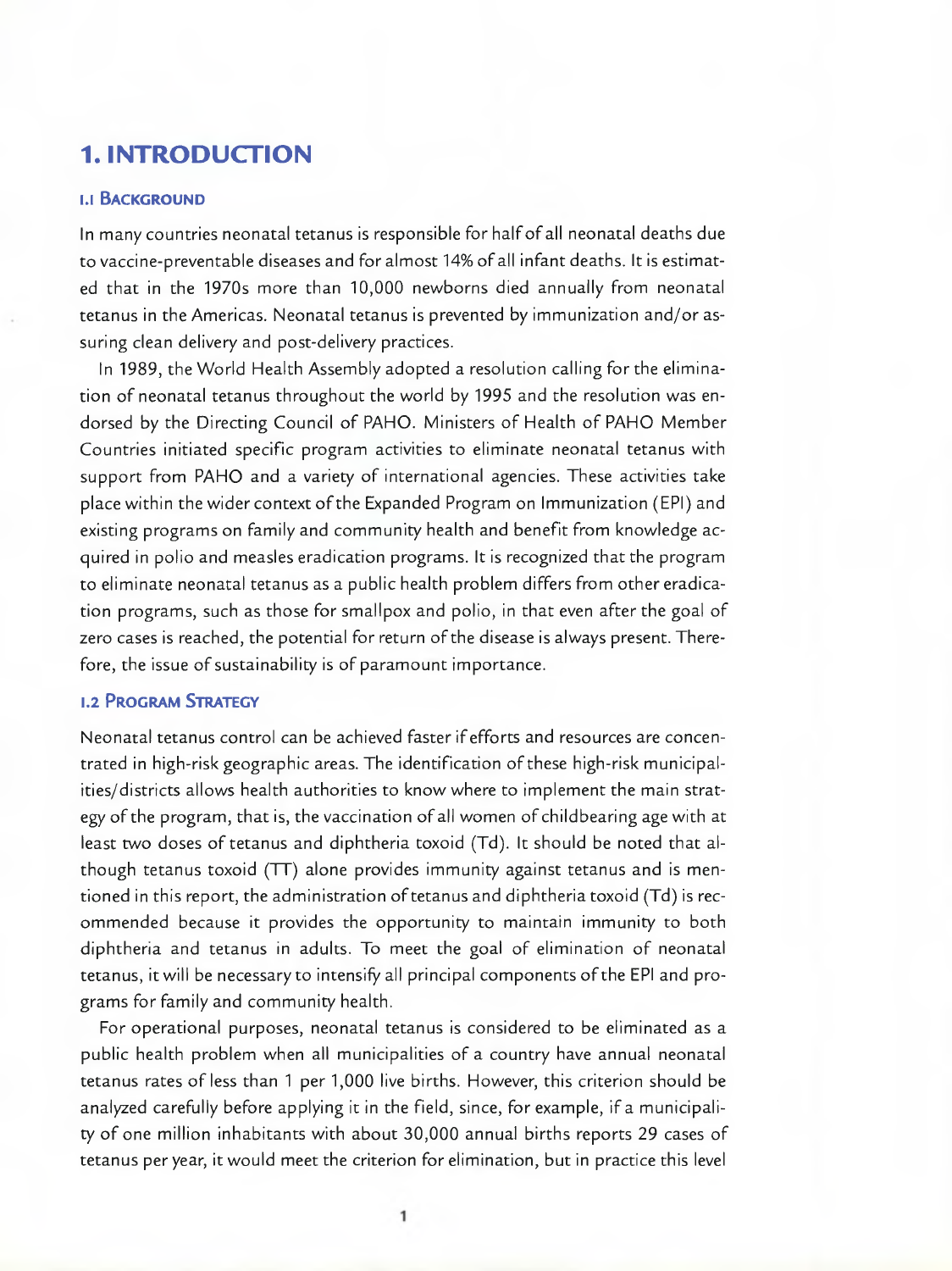of tetanus would be unacceptable. In municipalities with very low population density, the opposite situation could occur. For this reason, although the criterion for elimination has been defined, it is advisable to evaluate achievement of the goal or progress made in this regard in relation to the speciflc characteristics ofeach country and munícipality.

To meet the goal of elimination of neonatal tetanus, it is recommended that ah countries do the following:

- Establish or intensify a tetanus surveillance system to record neonatal and non-neonatal tetanus cases separately.
- Investigate all neonatal tetanus cases and institute active searches for cases in areas which are thought to be "silent" for neonatal tetanus. A "silent" area is one that has or is likely to have unreported neonatal tetanus cases.
- Concentrate vaccination efforts among women of childbearing age who live in high-risk areas, ensuring that every contact with these women provides the opportunity for vaccination. At the same time, it should be ascertained that women are keeping a permanent immunization record.
- Ensure that traditional birth attendants participate in tetanus toxoid vaccination activities and surveillance for neonatal tetanus.
- Utilize newer and simpler injection technologies, which can be used easily by lay personnel and introduced for routine use in national immunization programs.
- Improve clean delivery and post-delivery practices.

After reading this manual, health workers should be able to accomphish the following tasks necessary for the success of this program:

- Establish and/or expand active surveillance at sites where neonatal tetanus cases are most likely to be heard about or seen (such as hospitals, clinics, and churches), and begin educational and promotional activities to improve detection and reporting of suspected neonatal tetanus cases;
- Determine whether a suspected case of neonatal tetanus meets clinical criteria for confirming the diagnosis;
- Conduct an ongoing assessment of case data on newborns with tetanus, including a thorough investigation of the circumstances surrounding each case, and identify risk factors;
- Develop special vaccination programs in areas at highest risk of neonatal tetanus (based on disease surveillance, population, and coverage data);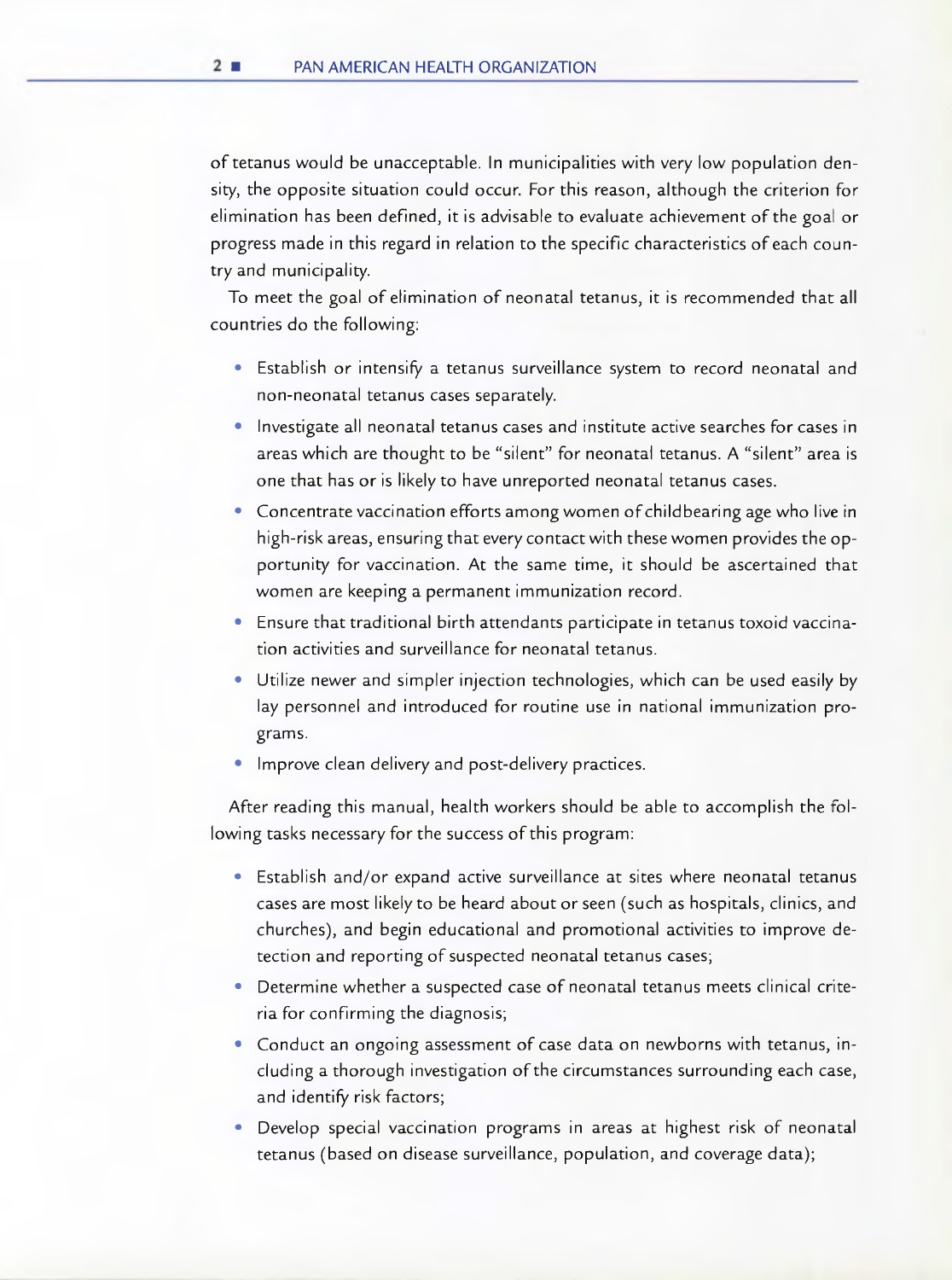• Conduct selected reviews of birth practices to promote educational campaigns targeted at high-risk and problem communities.

#### **1.3 PROGRAM MANAGEMENT**

For a program of this magnitude to succeed, a well-coordinated and managed approach is necessary. This usually requires both centralized responsibility for all surveillance and control activities and decentralization, so that health workers have enough authority and flexibility at the local level to conduct program activities. The program manager must use the epidemiologic investigation data to direct the program and to supervise and evaluate activities, and ensure that resources are assigned to high-risk areas. All activities should be detailed in a national plan of action, which should form the basis for local plans of action (Annex 1).

Direct functional links must be established between the epidemiology and management components of the program and will require the exchange of reports and definition of tasks and duties related to the elimination program. Close collaboration should be maintained at every level between staff engaged in maternal and child health care and staff involved in the Expanded Program on lmmunization. A national Interagency Coordinating Committee (ICC) should be established so that all involved agencies, both pubhic and private, will have a clear idea ofwhat each agency's commitments are to the program.

Training and management seminars play an integral role in the implementation of the neonatal tetanus elimination strategy. Development ofworkshops both for surveillance and for evaluating high-risk areas is a priority.

#### **1.4 INFORMATION SYSTEMS**

An important aspect of a successful program is a well-developed information system that provides program managers and health workers with the necessary information for taking appropriate actions (see Annex 2). Information from the disease surveillance system must be summarized into regular, useful reports and provided to alI responsible health staff and to program managers.

Certain basic information needs to be collected, analyzed, and reported at the country level. These data include the following:

- Current listings of all suspected, confirmed, and discarded cases;
- Listings of municipalities at high risk of neonatal tetanus;
- Population of women of childbearing age by municipality;
- Number of doses of Td1, Td2, Td3, Td4, and Td5 (i.e., first, second, third, fourth, and fifth doses of adult tetanus diphtheria toxoid) delivered to women of childbearing age. Each country should define the group of women of child-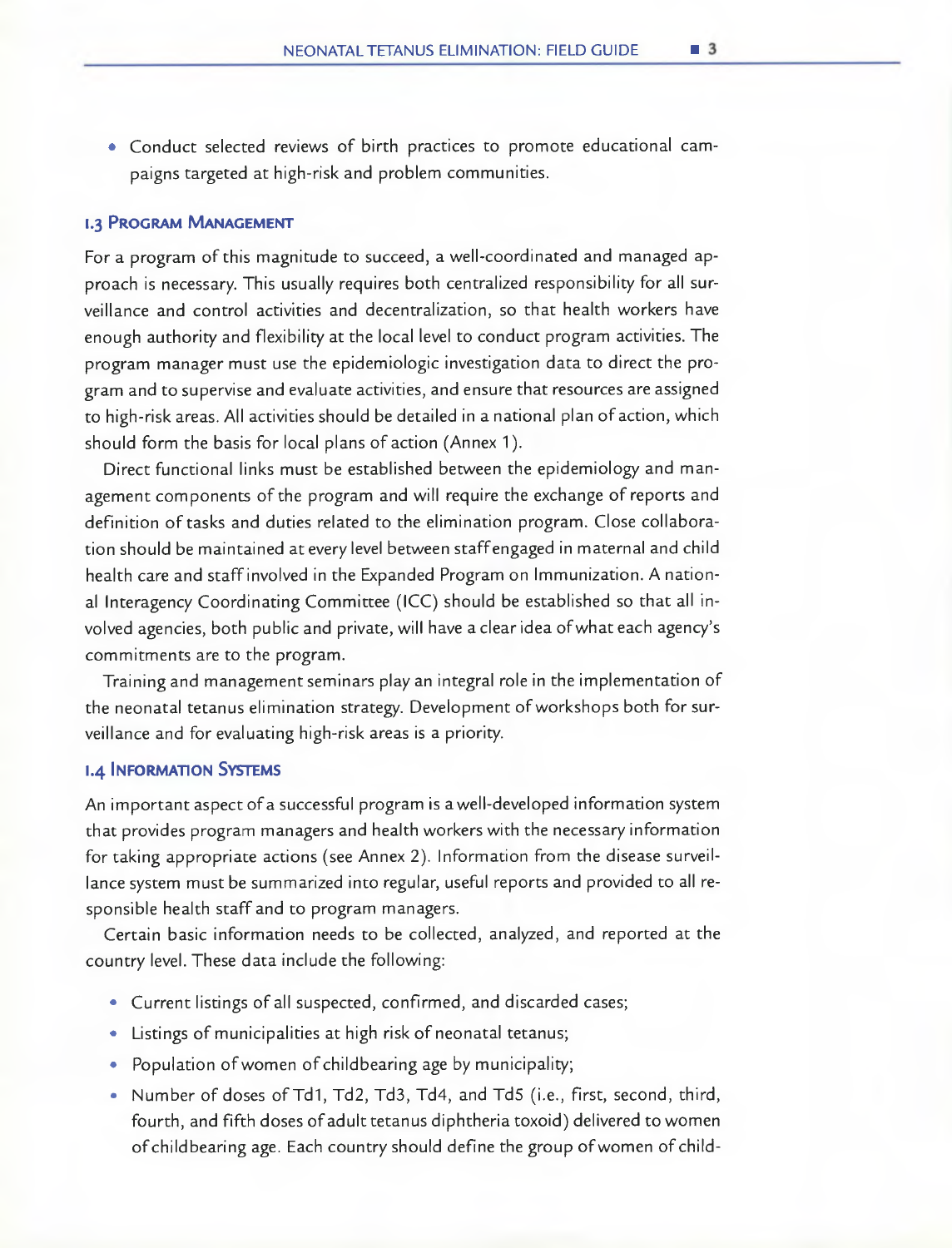bearing age. In general, this group includes 15-45-year-old women, but in many places the first pregnancy occurs at a very early age (starting at 12 years) and in others the reproductive age extends to 49 years;

- Listings of types of deliveries by municipality/district;
- Listings of reporting sites and records of compliance with required weekly reporting.

In addition, summarized information on disease occurrence and control activities should be kept up-to-date, so that the current neonatal tetanus situation within a country can be evaluated at any given time (see Annex 3 for a sample form).

## **2. EPIDEMIOLOGY OF NEONATALTETANUS**

#### **2.1 OCCURRENCE**

Records dating from the fifth century B.C. mention clinical illness that is consistent with tetanus. Even today, neonatal tetanus remains an important cause of preventable morbidity and mortality in developing countries. Clostridium tetani, the microorganism that causes neonatal tetanus, is ubiquitous but it is most frequently found in densely populated regions with hot, damp climates where the soil is rich in organic matter. Neonatal tetanus is most common in developing countries and rarely occurs in industrialized countries where improvements in delivery practices have been made and nearly universal tetanus immunization has been achieved. In developing countries, the disease usually occurs among marginalized populations living in peripheral urban and certain rural areas.

The results of community studies performed at the beginning of the 1970s and 1980s in Latin America and other developing countries show that the mortality rate from neonatal tetanus ranged from less than 5 to more than 60 cases per 1,000 live births. In sorne developing countries these deaths represented between 23% and 72% of all neonatal deaths. The estimate of yearly deaths worldwide due to neonatal tetanus is now placed at over half a million. Tetanus cases remain substantially underreported in most countries. WHO estimates that in sorne countries with deficient surveillance procedures, the regular notification systems only detect about 5% of the actual number of cases. In the Region of the Americas, PAHO estimates that in the 1970s regular reportng systems detected only 10% of the true number of cases.

#### **2.2 EPIDEMIOLOGIC CHARACTERISTICS**

Sex. Reports gathered from both hospital and community-based surveys indicate that the ratio of male to female neonatal tetanus cases worldwide usually ranges from 1:1 to 1:3. One possible explanation for this predominance of female over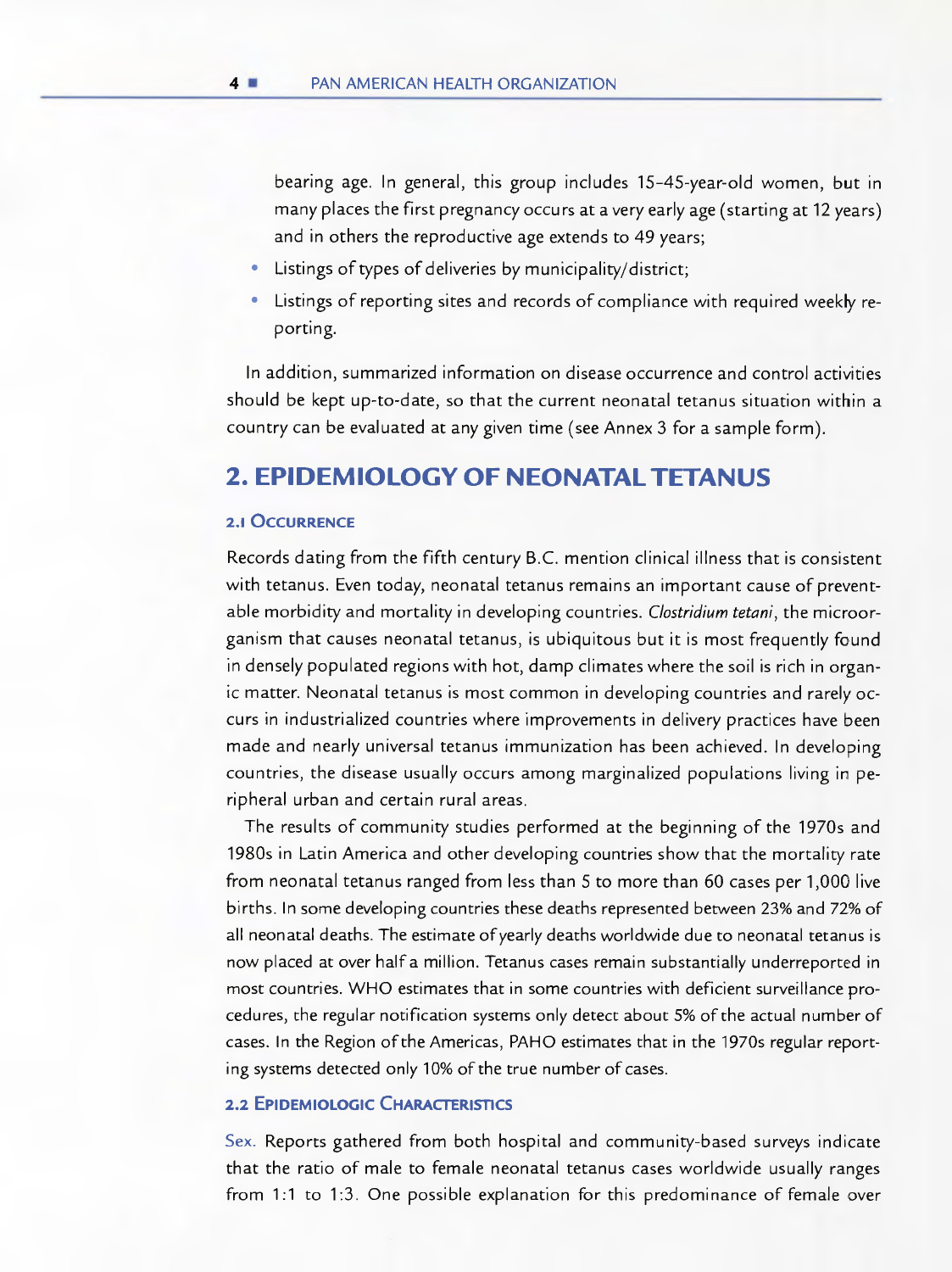male victims is that males may receive preferential care after birth. In the Americas, however, the ratio is generally close to 1:1.

Mother's age. The average age of mothers of infected newborns usually ranges between 20 and 30 years, during the period of highest frequency of pregnancy. In some countries, this group also includes late adolescence (15 to 19 years).

Seasonality. Seasonality of cases has been observed in several countries but no plausible explanation for this factor has been advanced.

Location of the delivery. In the Arnericas in the 1970s, close to 3% of infants with neonatal tetanus were born in a health service facility, usually a hospital. Between 2000 and 2003, 5.5% of the cases of neonatal tetanus were infants born in health facilities. This change could be due to both an increase in the nurnber ofinstitutional deliveries and to better practices during horne deliveries. An examination of newborns with tetanus born in health facilities revealed that the mother and the child were discharged 6 to 12 hours after delivery. In such cases, the probability that the rnother or another person would handie the umbilical stump incorrectly is greater.

#### **2.3 INFECflOUS AGENT**

The tetanus bacillus (Clostridium tetani) is a Gram-positive anaerobic rod that can develop a terminal spore. The disease is caused by the exotoxin produced by the vegetative form of the bacillus. Clostridium tetani multiplies quickly in decaying tissue. The vegetative form is sensitive to heat and a nurnber of antibiotics, and it cannot survive in the presence of oxygen. However, the spore form is very resistant to heat and common antiseptics. Spores can survive autoclaving at 121°C for 10 to 15 minutes and are relatively resistant to phenol and other chemical agents. The gerrnination of spores requires anaerobic conditions. Ifnot exposed to sunlight, the spores can persist in soil for months to years.

#### **2.4 RESERVOIR**

Tetanus bacilli are widely distributed in the environment and in feces of certain animals and humans; therefore, soil fertilized with manure may be highly infectious. In agricultural areas, a significant number of healthy human adults may harbor the organism in stool. Soil contaminated with feces presents a high spore concentration. Spores may also be found in street dust and on the skin surface.

#### **2.5 TRANSMISSION**

Transmission usually occurs through infection during unhygienic cutting of the umbilical cord or improper handling of the cord stump, particularly when the cord is "treated" or "dressed" with materials that may be contaminated with tetanus spores, for example, with animal dung.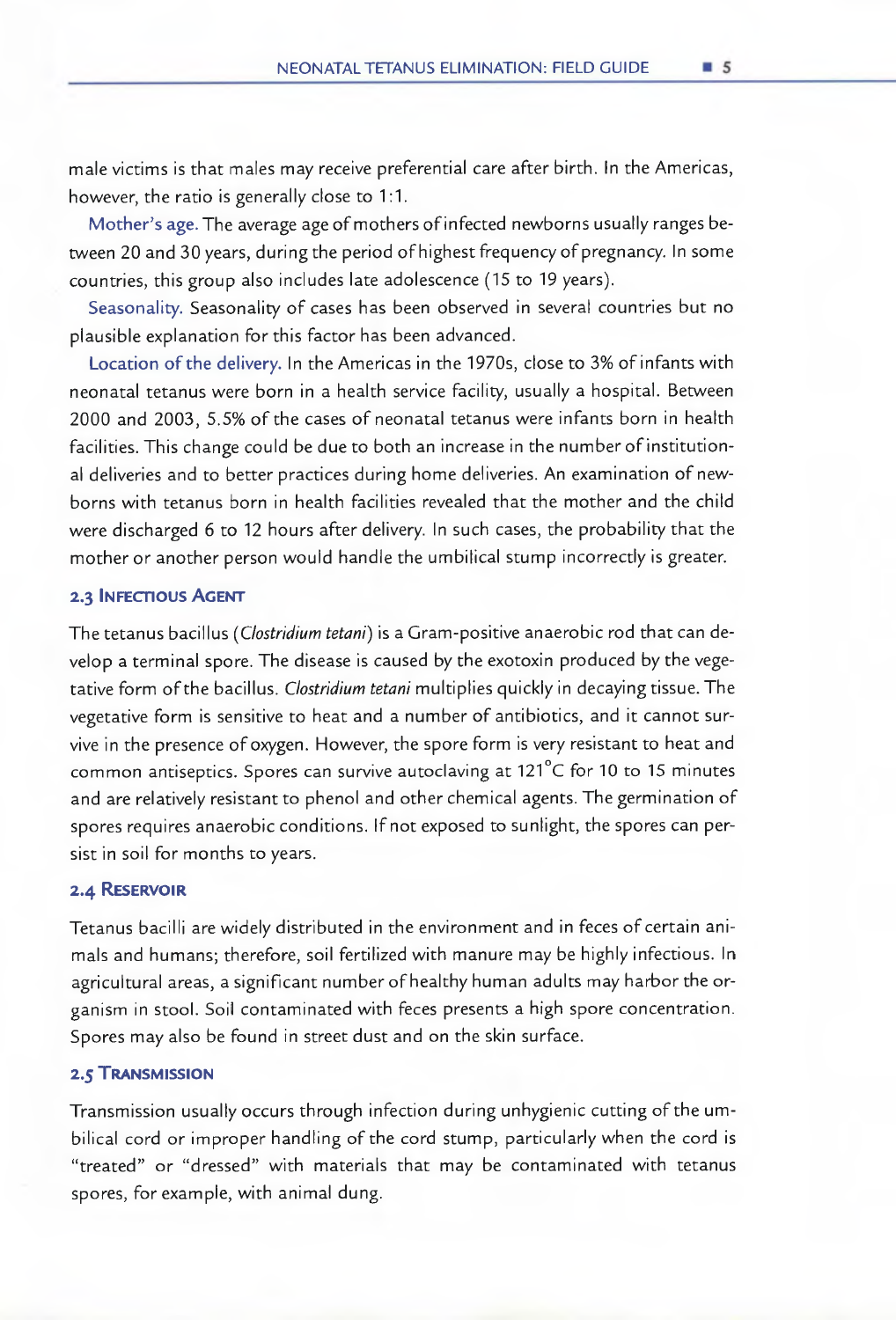#### **2.6 INCUBATION**

For neonatal tetanus, the incubation period is the time between the start of infection and the occurrence of the first symptom, usually trismus (lockjaw). In neonates, infection starts soon after birth. The incubation period is commonly 6 days, but ranges from 3 to 28 days.

#### **2.7 COMMUNICABIUIY**

Tetanus is not directly transmitted from person to person.

#### **2.8 SUSCEPTIBILITY AND IMMUNITY**

lnfants born to immune mothers acquire temporary immunity for about five months. However, ifan infant is born less than 15 days after the mother's second or subsequent dose of tetanus toxoid, the infant will not be protected because the yaccine will not have had time to stimulate the production of antibodies. A significant level of immunity in mothers (and in infants after 6 weeks of age) can be achieved from vaccination with two doses of adsorbed tetanus toxoid given at least four weeks apart. The primary series of two doses should be reinforced by a third dose given 6 to 12 months later. The duration of immunity after three doses of tetanus toxoid is thought to be at least five years, with a total of five doses providing lifelong immunity.

At present the most specific test available for determining tetanus immunity is the in vivo neutralization test. This test is expensive, time-consuming, and requires a large number of animals. The in vitro techniques, including passive hemoagglutination, ELISA, and radioimmunoassay, are simple, sensitive, and fast. However, they are **Iess**  specific than the neutralization test. Although the results of these tests, which measure antitoxin levels, are not entirely comparable, a serum level of> 0.01 international units per milliliter (IU/mL) is generally considered protective.

#### **2.9 CONTROL**

The primary focus of the neonatal tetanus elimination program is the immunization of women ofchildbearing age with tetanus toxoid. This strategy prevents tetanus in both the newborn and the mother. In addition, general improvements in delivery and postdelivery practices can be effective in preventing tetanus.

### **3. CLINICALASPECTS**

#### **3.1 PATHOGENESIS**

In a newborn, the portal ofentry of the bacilli is almost always the site at which the umbilical cord is cut. In the presence of dead tissue and possibly other microorganisms, the spores germinate and the bacilli multiply at the site of primary inoculation,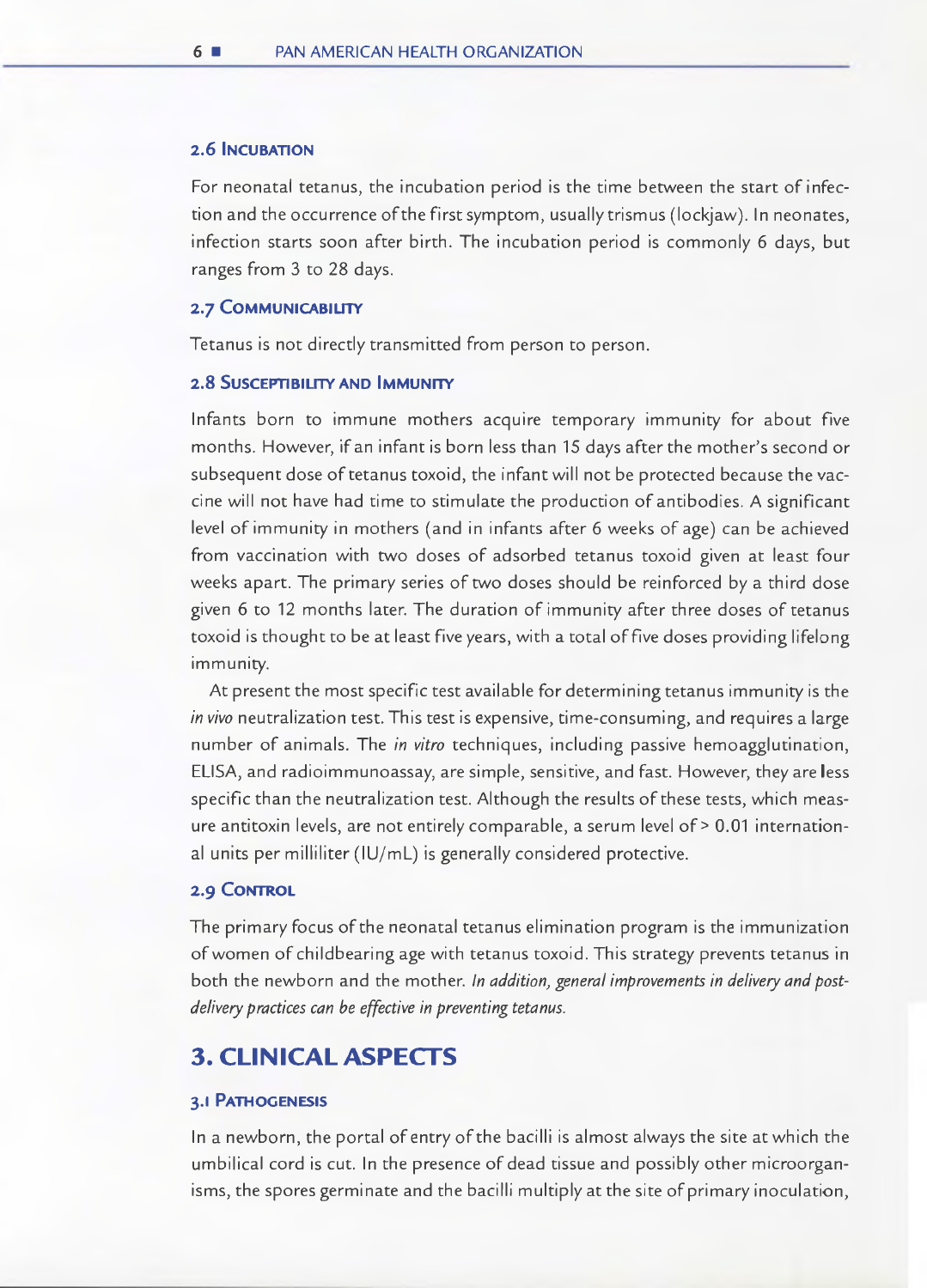producing the toxin tetanospasmin, which causes the symptoms and signs of tetanus. The toxin disseminates by means of the bloodstream and lymphatics. It appears that the toxin progresses up the motor nerve trunks first and then up the spinal cord. The typical clinical manifestations of tetanus are caused by the effect of tetanospasmin on the central nervous system. Spasms such as lockjaw occur because the toxin allows the nerve cells for many muscle groups to fire simultaneously. Seizures may occur and the autonomic nervous system may be affected.

#### **3.2 CLINICAL FEATURES**

There are three essentially different clinical forms of tetanus: 1) local, 2) cephalic, and 3) generalized. Neonatal tetanus is one form of generalized tetanus and is dealt with in detail in this manual; the other two forms, which are most common in older children and adults, are not addressed here.

Failure to suckle is often the first sign of infection in the neonate, and typically occurs between the third and tenth day of life. In spite of efforts by the infant, spasms of the masseter muscle (upper and lower jaw) impede feeding (see Figure 1). Trismus (a spasm of the masticatory muscles) apparently disturbs the proper movement of the lips that helps control sucking. The newborn becomes irritable and cries constantly. The mother may still manage to squeeze milk into the mouth or spoon-feed the infant, but the jaw's rigidity impedes swallowing. The cry of the affected newborn varies in intensity from a short, hoarse sound to a gurgle. Exhaustion brings about cessation of audible crying.

As a rule, neonatal tetanus follows a descending pattern of nerve involvement. The first sign is usually trismus or lockjaw, followed by difficulty swallowing, stiffness in the neck, rigidity of abdominal muscles, and a temperature rise of  $2^{\circ}$ C -  $4^{\circ}$ C above normal. Spasms may occur frequently and last for several minutes.

In the hours following the appearance of the first symptoms, generalized rigidity often occurs at the same time as the initiation of spasms. The jaw contracts and the lips stretch laterally in an upward direction. The eyebrows are frequently arched, and the facial expression is that of a sardonic smile (risus sardonicus). Sometimes the lips are pursed as ifto whistle (see Figure 2).



muscles is often the first sign of neonatal tetanus.



Figure 2. The child shows the first symptoms of widespread rigidity and trismus. Lips are pursed and the eyebrows are arched.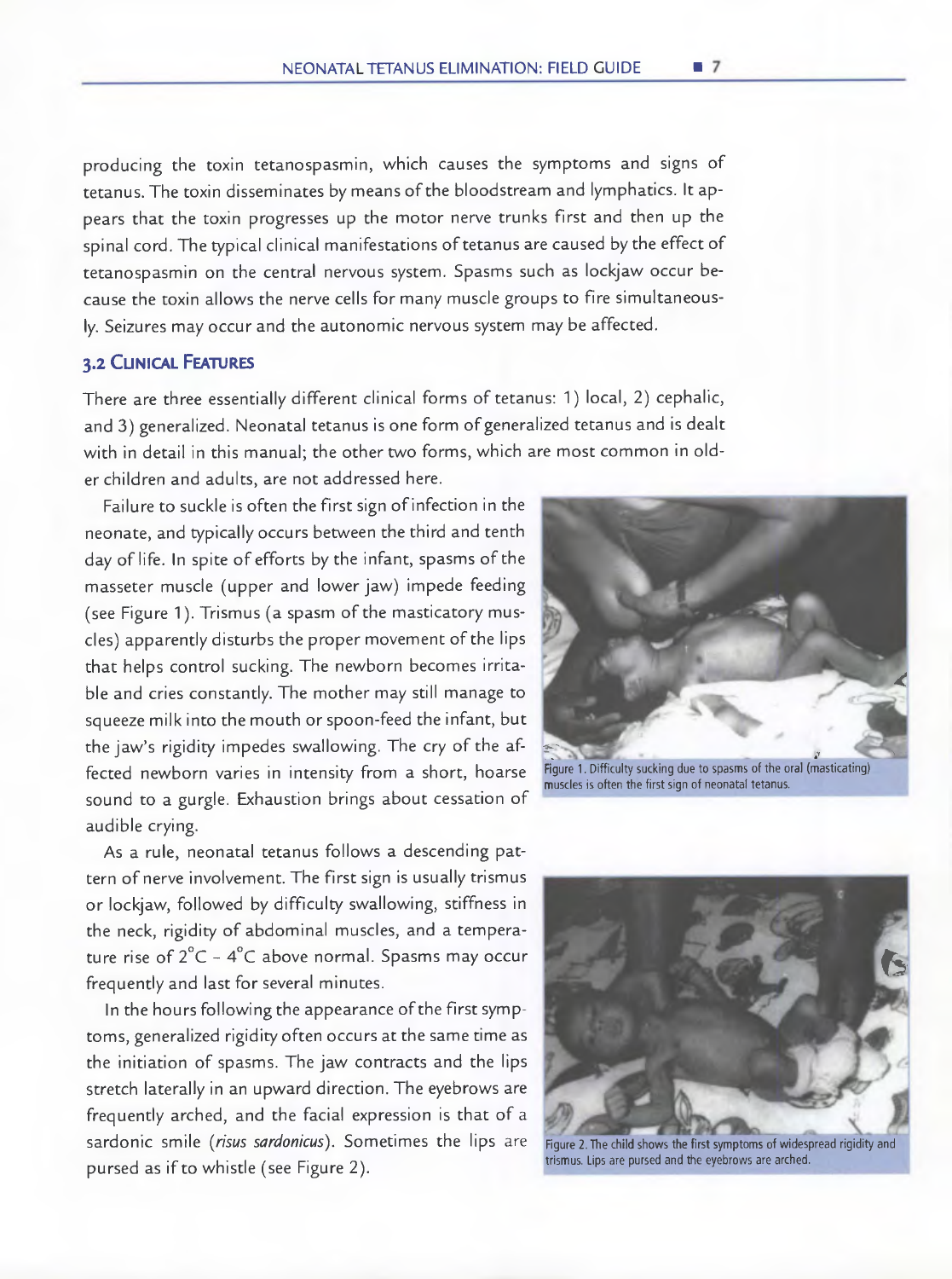had become irritable and cried constantly. The mother managed to place drops of milk in the infant's mouth, but the child could not swallow. Convulsions occurred during the medical examination. As a consequence of the predominance of stronger muscle groups over weaker ones, the following signs were observed: due to the vertebral muscle spasm the back of the newborn was arched (opisthotonos), arms were flexed at the elbow, and feet were in dorsiflexion.

The child had been delivered at home by the grandmother. The umbilical cord was cut with a straight-edge razor. The mother had two prenatal consultations, both taking place three weeks before delivery, as she had done in her three previous pregnancies. Tetanus toxoid was not given on any of those occasions because the health workers believed that the dates of the visits did not coincide with immunization recommendations.

Case 2. A 13-day-old male infant was brought to Children's Hospital of Los Angeles (California, U.S.A.) with respiratory arrest. The fifth pregnancy of his mother, he was born two weeks earlier at another hospital during a normal delivery. He was discharged the day after delivery. On day 10, the umbilical stump fell off and purulent discharge of the navel was observed. On day 13, the child had trismus, was irritable, and refused to eat. On the morning of day 14 (when he was hospitalized), the infant had fever, a rigid body, noisy breathing, and drooling. External stimuli triggered frequent spasms of the limbs and body, and his mouth was stuck open. The infant's breathing was superficial and he emitted an inspiratory noise indicative of laryngospasm.

Treatment consisted of administration of tetanus antitoxin (human), surgical debridement of the umbilical stump, tracheotomy, and reduction of environmental stimuli. He also was given diazepam (Valium), meprobamate, phenobarbital, chlorpromazine (Thorazine), and penicillin. The infant was fed by gastric tube and his bladder was emptied using the Crede method. The child improved; spasms became less frequent and ceased after four weeks. At that time the medication was discontinued, the spasms did not recur, and the patient was discharged in good condition after 48 days of hospitalization.

#### Case analysis

Significant points about these cases are: 1) risk factors for neonatal tetanus (birth site, maternal immunization, method for severing the umbilical cord, etc.); 2) immunization opportunities lost in the case of the first mother (there had clearly been several opportunities for vaccination during previous pregnancies, but she was not vaccinated because she always began her prenatal visits late); and 3) the incubation period (which is related to prognosis: the shorter it is, the greater the case-fatality rate). In the second case, contamination may have occurred due to incorrect use of dressings or to improper navel care after the child was discharged from the hospital.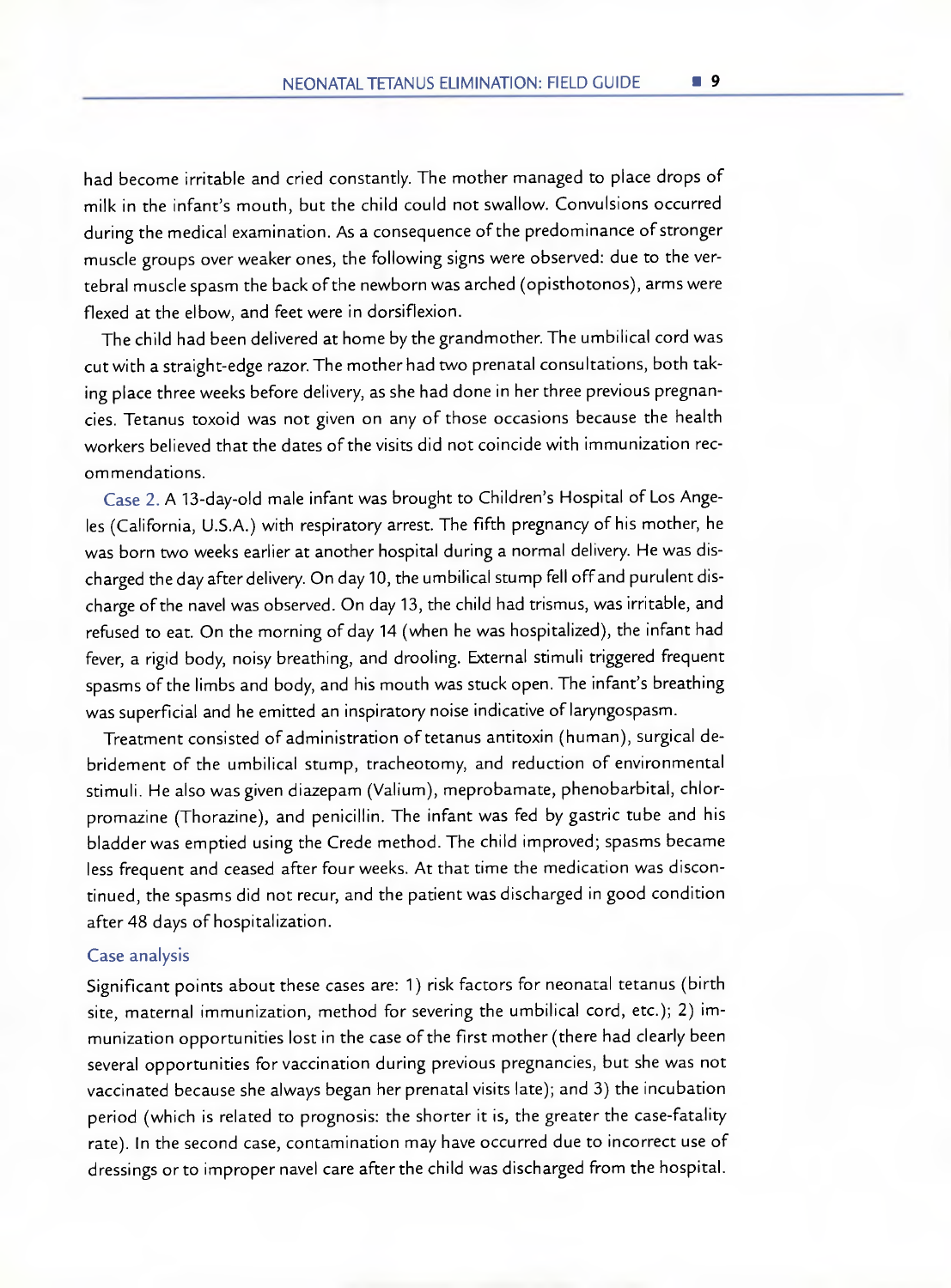This shows that no infant is completely free of the risk of contracting neonatal tetanus.

#### **3.3 DIFFERENTIAL DIAGNOSIS**

While no other disease clinically resembles full-blown neonatal tetanus, there are a number of medical conditions that can display one or more similar clinical characteristics. The differential diagnosis should take into account causes of neonatal convulsions. In general, there are three etiologic categories of neonatal convulsions:

- Congenital (cerebral anomalies);
- Perinatal (complicated delivery, perinatal trauma and anoxia, or intracranial hemorrhage); and
- Postnatal (infections and metabolic disorders).

Brain damage due to congenital or perinatal disturbances may lead to spasticity, bizarre orjerky body movements, and convulsions. Infants with brain damage are often stuporous or in coma, and seizures usually develop late on the first postnatal day. Cerebral contusion, usualiy a secondary trauma associated with breech delivery or other obstetric difficulties, occurs particularly in large, full-term infants. Brain damage syndromes often produce laxness of the mouth and tongue; the sucking refiex may be absent, and the infant may not be able to swallow from the first day of life. None of these conditions produce trismus as tetanus does.

The most important infection during the neonatal period is meningitis, often associated with septicemia. Neonatal meningitis may be the result of infections by group B streptococci, Escherichia coli, Lysteria monoçytogenes, or Klebsiella-Enterobacter-Serratia microorganisms. The first two infections account for 70% of all systemic neonatal bacterial infections. Infants with neonatal meningitis may develop lethargy, seizures, apneic episodes, poor feeding, hypothermia or hyperthermia, and, sometimes, respiratory distress in the first week of life or later. A frequent symptom is a bulging fontanelle.

Group B streptococcal infections can affect low-birthweight infants born to mothers who have obstetric complications. Onset of symptoms may be early, in the first 48 hours of life, or late, between 10 days and four months. Apnea is often the first sign and pneumonia with respiratory failure may be present.

Trismus is absent in the illnesses mentioned aboye, and the seizures differ from those caused by tetanus, tending to occur with shorter, less rapid jerks and often affecting only part of the body. In neonatal tetanus, there is no bulging of the fontanelle.

Metabolic disorders include hypoglycemia—which is especially frequent in lowweight babies or in infants of mothers with diabetes—and hypocalcemia. There are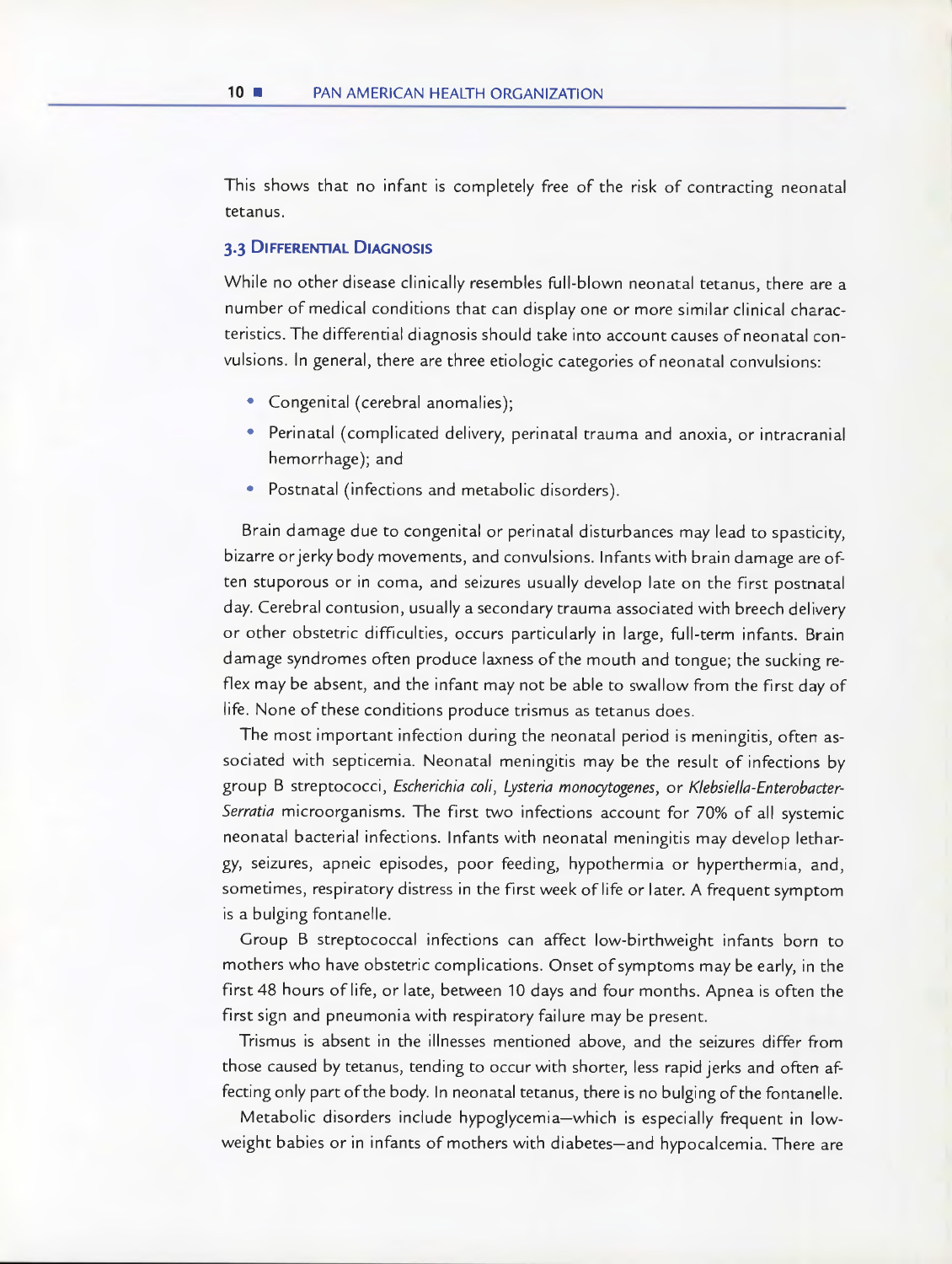two major peaks of incidence of hypocalcemia in the neonatal period: the first in the first 2 or 3 days of life (seen in low-birthweight infants and often following obstetric trauma), and the second at the end of the first week of life or early in the second. The later onset of hypocalcemia is usually seen in large, fui]-term infants who voraciously consume milk with suboptimal calcium-phosphorus relation, such as cow's mitk. Hypocalcemic tetany of the newborn may produce seizures and sometimes laryngospasm. The seizures differ from those caused by tetanus, and usually there are also tremors and muscle twitching, but hypocalcemia does not produce trismus or the generalized rigidity seen in tetanus. lnfants with hypocalcemic tetany appear normal between convulsive episodes.

Field investigations. During investigations of neonatal tetanus, especially of unhospitalized cases, diagnoses must be made retrospectively, based on information provided by mothers. The validity of the information obtained this way will be influenced by the ability and willingness of a respondent to answer, as well as the tact, knowledge, and skill of the interviewer.

The basic questions asked of mothers concern the following features of the infant's history:

- Was the infant born alive?
- Where was the infant born (at home or in a health center)?
- Who assisted during the delivery (a trained or untrained person)?
- Has the mother had other children who died in similar circumstances?
- Did the child develop normally during the first days of life?
- Was it able to suckle during that period?
- Did the infant stop suckling?
- Did it develop any other feeding problems between age 3 and 15 days, or when the illness began?
- Did the child develop generalized stiffness, trismus, or risus sardonicus?
- Did the child develop spasms or convulsions that increased in frequency and in intensity?
- What reason does the mother give for the child's death?

#### **3.4 LABORATORY CONFIRMATION**

Laboratory confirmation of neonatal tetanus is difficult. Isolation of the microorganisms can be attempted by inoculation of the umbilical stump material onto a suitable culture medium. In most cases, the microorganisms cannot be recovered from the site of infection. There are no specific laboratory tests that show abnor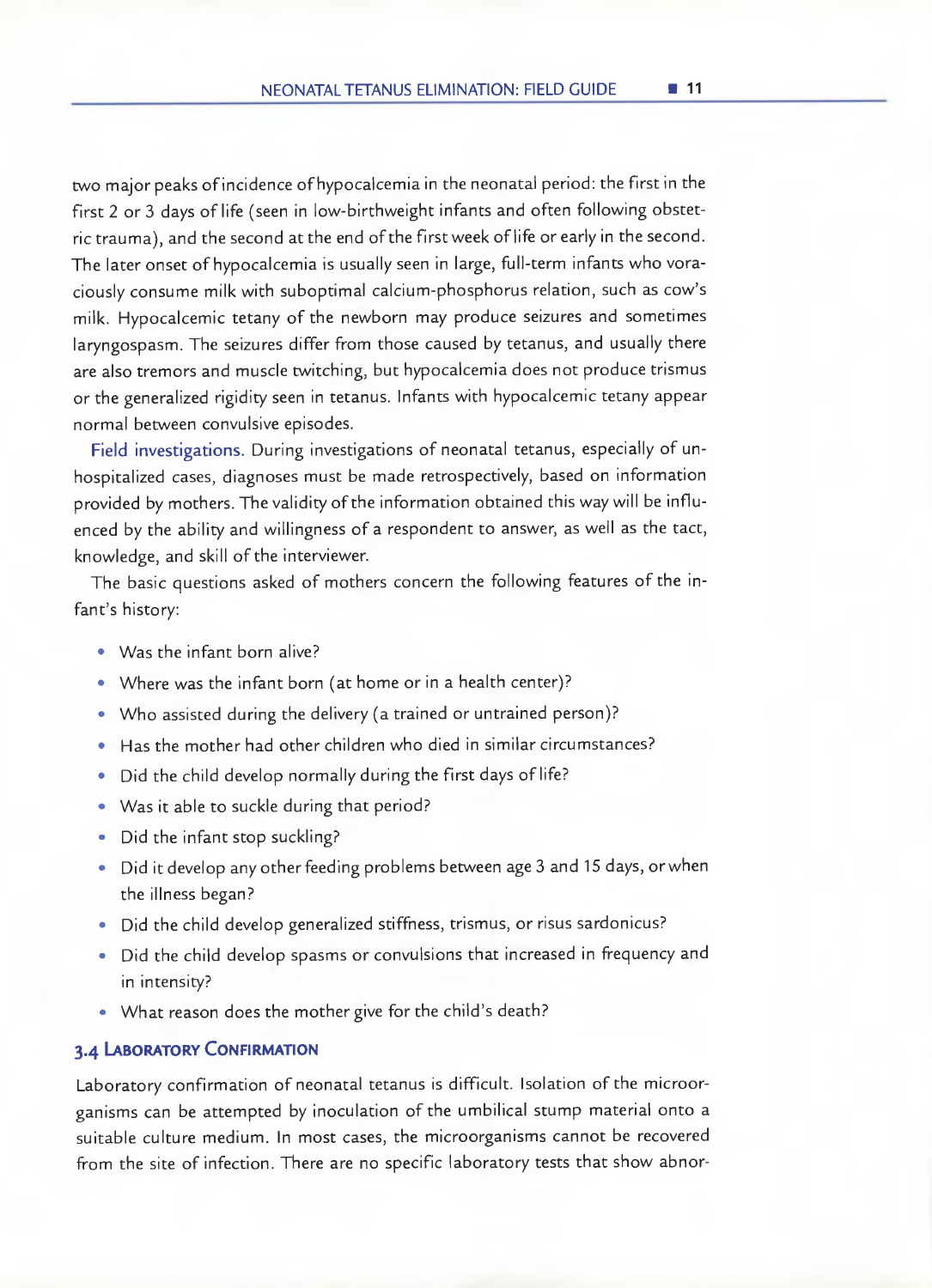malities characteristic of tetanus. The diagnosis is clinical and does not depend on bacteriologic confirmation.

#### **3.5 COMPUCAT1ONS**

- 1) Laryngospasm: spasm of the vocal cords and/or of the respiratory muscles lead ing to interference with breathing;
- 2) Fractures of the spine or long bones as a result of sustained contractions and convulsions;
- 3) Hyperactivity of the autonomic nervous system leading to hypertension, abnormal heart rate, or both;
- 4) Coma
- 5) Generalized infection from indwelling catheters;
- 6) Pulmonary embolism;
- 7) Aspiration pneumonia: a common late complication of tetanus;
- 8) Death: without good supportive care, case fatality rates can exceed 90%. Most deaths from neonatal tetanus occur during the first week of the disease.

#### **3.6 TREATMENT**

Treatment for neonatal tetanus generaily includes administration of tetanus antitoxin and muscle relaxants and parenteral feeding.

Control of muscle spasms. The patient should be admitted to a quiet, darkened room where all possible auditory, visual, tactile, or other stimuli are minimized. The first priority in spasm management should be the administration of appropriate drugs to reduce the number and the severity of spasms. Diazepam (Valium) has proved to effectively control spasms and hypertonicity without depressing the cortical centers.

Antitoxin therapy. Afteradequate sedation has been achieved, human tetanus immunoglobulin should be given intramuscularly in a single dose (3,000 to 6,000 U). If human serum immunoglobulin is unavailable, tetanus antitoxin should be given, assuming sensitivity reactions to horse serum are negative. The antitoxin is given intravenously and intramuscularly (half of the dose via each route).

Antimicrobial therapy. The antimicrobial drug of choice is oral (or intravenous) metronidazole (30 mg/kg/day, given at six hour intervals; maximum 4 g/day), which is used to eliminate vegetative forms of C. tetani. Parenteral penicillin G (100,000 U/kg/day) is an alternative. Treatment for 10 to 14 days is recommended.

Wound treatment. After the patient has been sedated and received antitoxin, the wound should be thoroughly cleansed and debrided.

Supportive treatment. Oxygen should be available. During early stages, oral feeding should be avoided because of the danger of aspiration. A continuous intra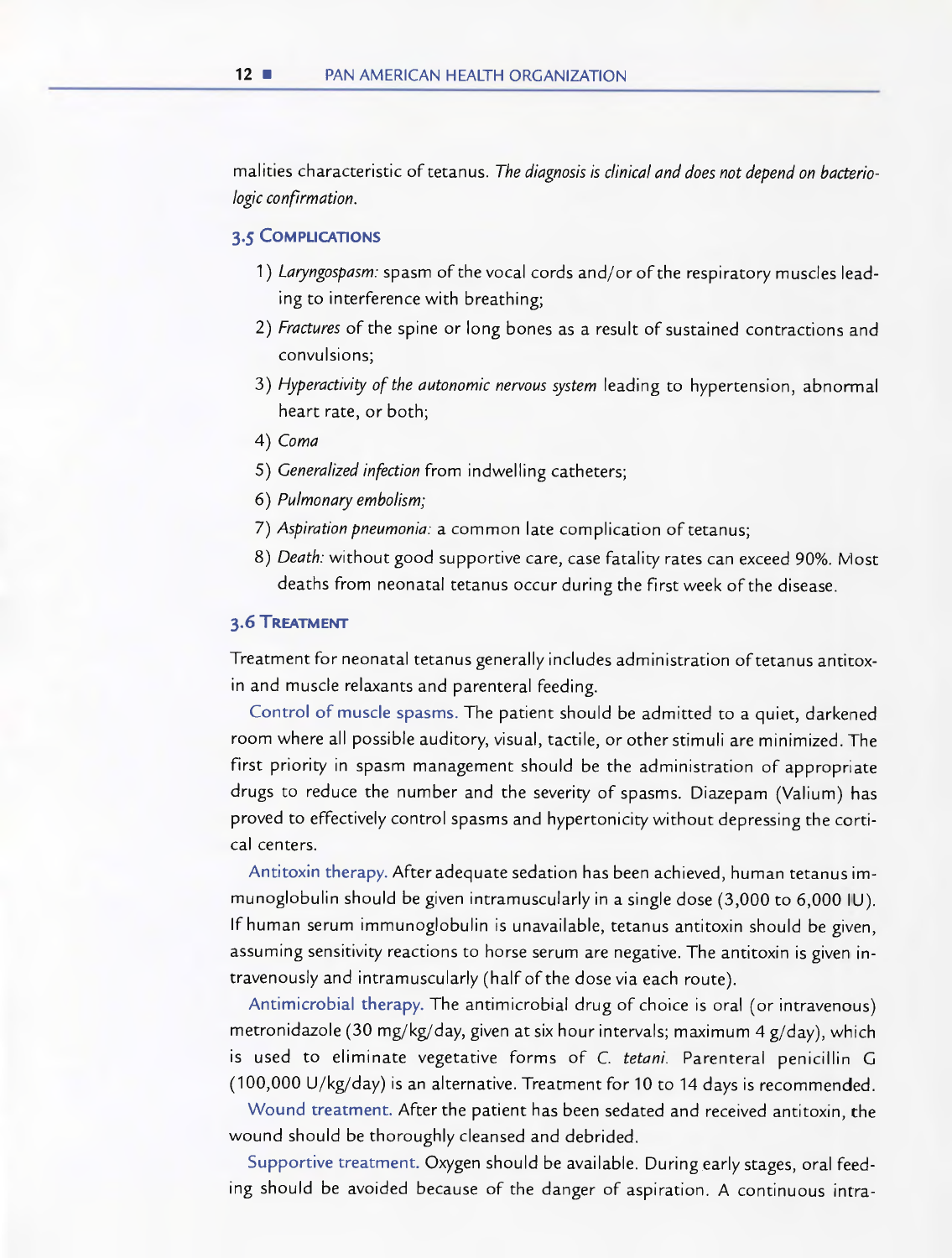venous infusion can provide fluid (such as water and plasma), electrolytes, glucose, and amino acids.

Tracheotomy. The combination of heavy sedation, difficulty in swallowing, laryngospasm, and accumulation of secretions may lead to obstruction of the airway. A tracheotomy can be lifesaving if performed when appropriately indicated.

## **4. CASE DEFINITIONS**

For reporting purposes, a standardized clinical case definition should be adopted at the national level. The category "suspected case" is particularly useful for those cases based upon reports by traditional birth attendants. Reports based upon hospital examination are considered essentially confirmed.

#### **4.1 SUSPECTED CASE**

The foliowing cases are regarded as suspected:

- Any infant with a history of tetanus-compatible illness during the first month of life who fed and cried normally for the first 2 days of life;
- Any neonatal death in a child who could suck and cry normally during the first 48 hours of life.

#### **4.2 CONFIRMED CASE**

A confirmed case of neonatal tetanus is defined as a child with a history of all three of the foliowing:

- Normal feeding and crying during the first two days of life;
- Onset of illness between age 3 and 28 days;
- Inability to suckle (trismus), followed by stiffness (generalized muscle rigidity) and/or convulsions (muscle spasms).

#### **4.3 DISCARDED CASE**

A discarded case is one which has been investigated and does not satisfy the clinical criteria for confirmation. In these circumstances, the diagnosis should be specified. Furthermore, a summary of diagnoses for discarded cases should be made routiney (see Annex 4 for a sample form).

## **S. SURVEILLANCE**

Simultaneously with an increase in control measures, it is critical that an epidemiologic surveillance system be established or improved. The most basic form of surveillance can be carried out by review of death records. However, as such records may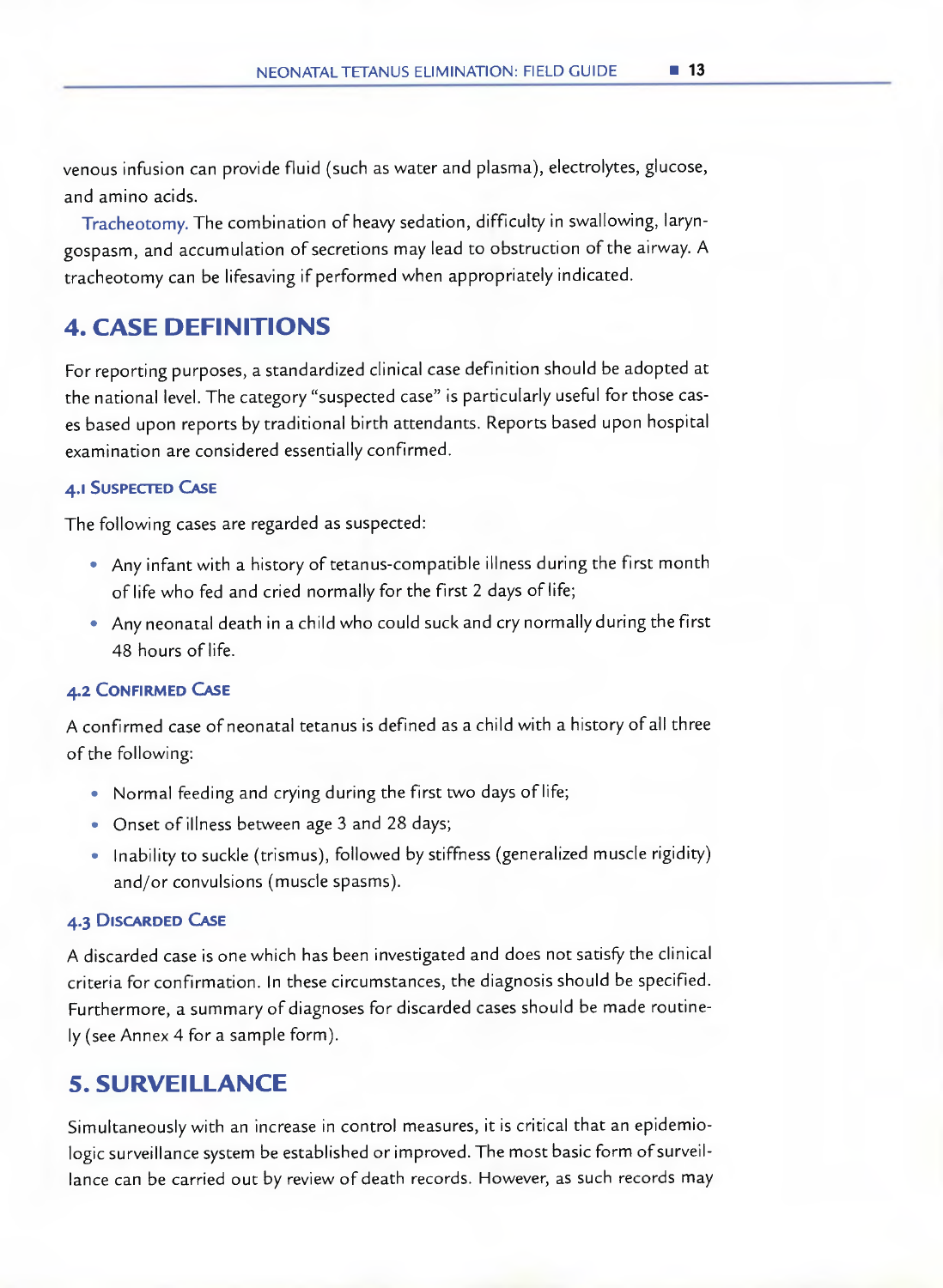be incomplete, this activity should only complement more active surveillance and reporting mechanisms. For those areas initially classified as low-risk for neonatal tetanus, improved surveillance will either confirm that status or provide additional information on disease occurrence that will lead to the area being reclassified as high-risk. For those areas already classified as high-risk, the system aliows measurement of the impact of neonatal tetanus control measures.

Health care facilities that report tetanus cases should distinguish between neonatal and non-neonatal tetanus. Reports should categorize these cases separately. It may be possible to conduct sentinel surveillance in selected high-risk areas. A representative from the national EPI should inspect such areas periodically. Based on the origin of neonatal patients in a given region, service areas or hospital catchment areas can be established (see Section 5.2), as well as those areas of the country that do not report cases ("silent" areas). In an adequately functioning surveillance system the ideal is to have both weekly positive and negative reports, that is, the presence or absence of cases should be reported each week. This is very important in helping to define high-risk areas and improve surveillance.

#### **5.1 IDENTIFICATION OF HIGH-RISKAREAS**

The primary focus for surveillance shouid be high-risk areas, that is, regions of the countrywith an annual incidence of neonatal tetanus of more than 1 case per 1,000 live births. The classification of a municipality or district as high- or low-risk is not permanent: it is done to guide prevention and surveillance actions and may be modified in relation to the new findings. Thus, for example, if the annual national incidence is 0.5 cases per 1,000 live births, all municipalities with an incidence higher than the national rate become high-risk municipalities, even though the annual rate is lower than 1 case per 1,000 live births.

A study in 11 South American countries in 1992 found that only 191 of 2,212 localities (9%) were at high risk for neonatal tetanus, and that they contributed 79% of the total cases reported in those countries. The distribution of reported cases by urban or rural location in this study showed that 58% of the reported cases occured in urban areas, where the population had access to both preventive services and prenatal and delivery care.

The data on neonatal tetanus obtained routinely through national morbidity and mortality information systems usually provide enough information for the identification of high-risk areas. Where possible, high-risk should be identified at the district or municipality level. These high-risk areas should be given priority and be classified as municipalities in the attack phase, that is, municipalities that should have a good epidemiologic surveillance system and where intensive immunization campaigns should be carried out to achieve Td2 coverage of more than 90% as soon as possible. In par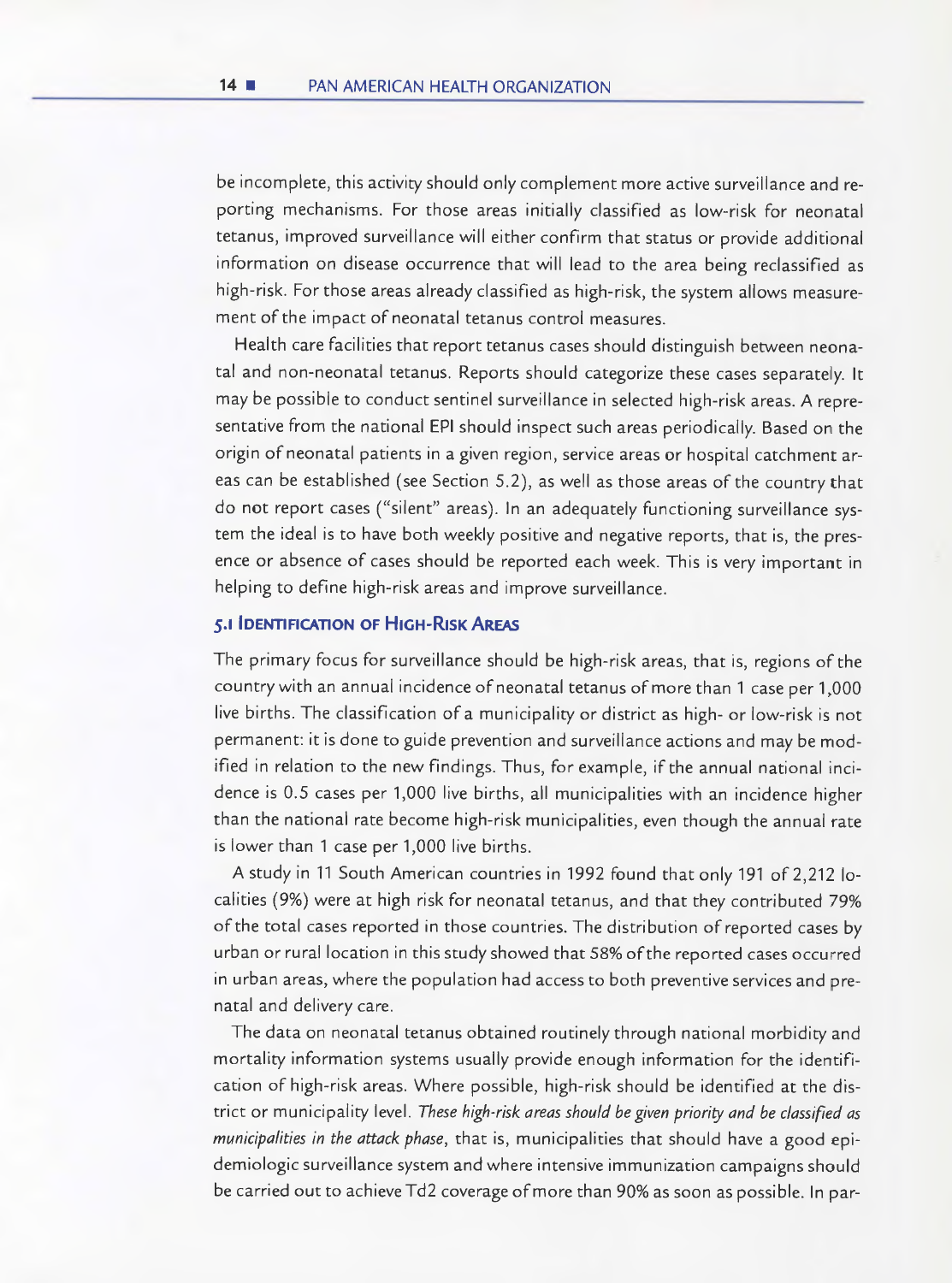ticular, campaigns should be initiated to cover alt women with at least two doses of tetanus and diphtheria toxoid (Td2) in the shortest time possible, and to continue with the five-dose schedule when there is no history of vaccination through a regular program. It is necessary to document cases that are not being reported through the routine national surveillance system. Several criteria have been used to define high-risk municipalities/localities, including the foliowing:

- One or more cases of neonatal tetanus reported in each of the Iast three years;
- lncidence of neonatal tetanus morbidity or mortality that is aboye the national average in any one of the three previous years;
- Areas with unreliable data on incidence of neonatal tetanus;
- Areas with unreliable data on vaccination coverage with DPT, Td, or both.

In addition, any municipality or locality that has not previously been identified as high-risk will be classified as such in the future if it reports one or more cases. When a high-risk municipality has achieved Td2 vaccination coverage aboye 90% and the incidence of neonatal tetanus has been confirmed as lower than 1 per 1,000 live births by means of a good surveillance system, the municipality will be classified as in the maintenance phase, that is, a municipality with adequate epidemiologic surveillance and where measures are taken to maintain high vaccination coverage. The classification of municipalities as in the attack or maintenance phases is not a definitive but operative classification and is designed to guide disease elimination efforts. The municipality can be reclassified into any phase depending on epidemiologic findings.

Silent areas. Municipalities or localities for which there are unreliable data regarding either incidence or coverage of women of childbearing age, or where delivery takes place largely outside the hospital setting, and where cases have never been reported should be suspected as being "silent" for neonatal tetanus. Active search for cases should be intensified in these localities byexamining hospital records and conducting door-to-door interviews, community surveys, etc.

#### **5.2 REPORTING FROM SITES**

In addition to the health facilities in high-risk areas, a community network needs to be organized to report suspected cases. The network may include traditional birth attendants, community leaders, caretakers at cemeteries, school workers, pharmacists, and anyone else likely to have knowledge about cases. The following points should be taken into account when establishing or reviewing the efficacy of a reporting system: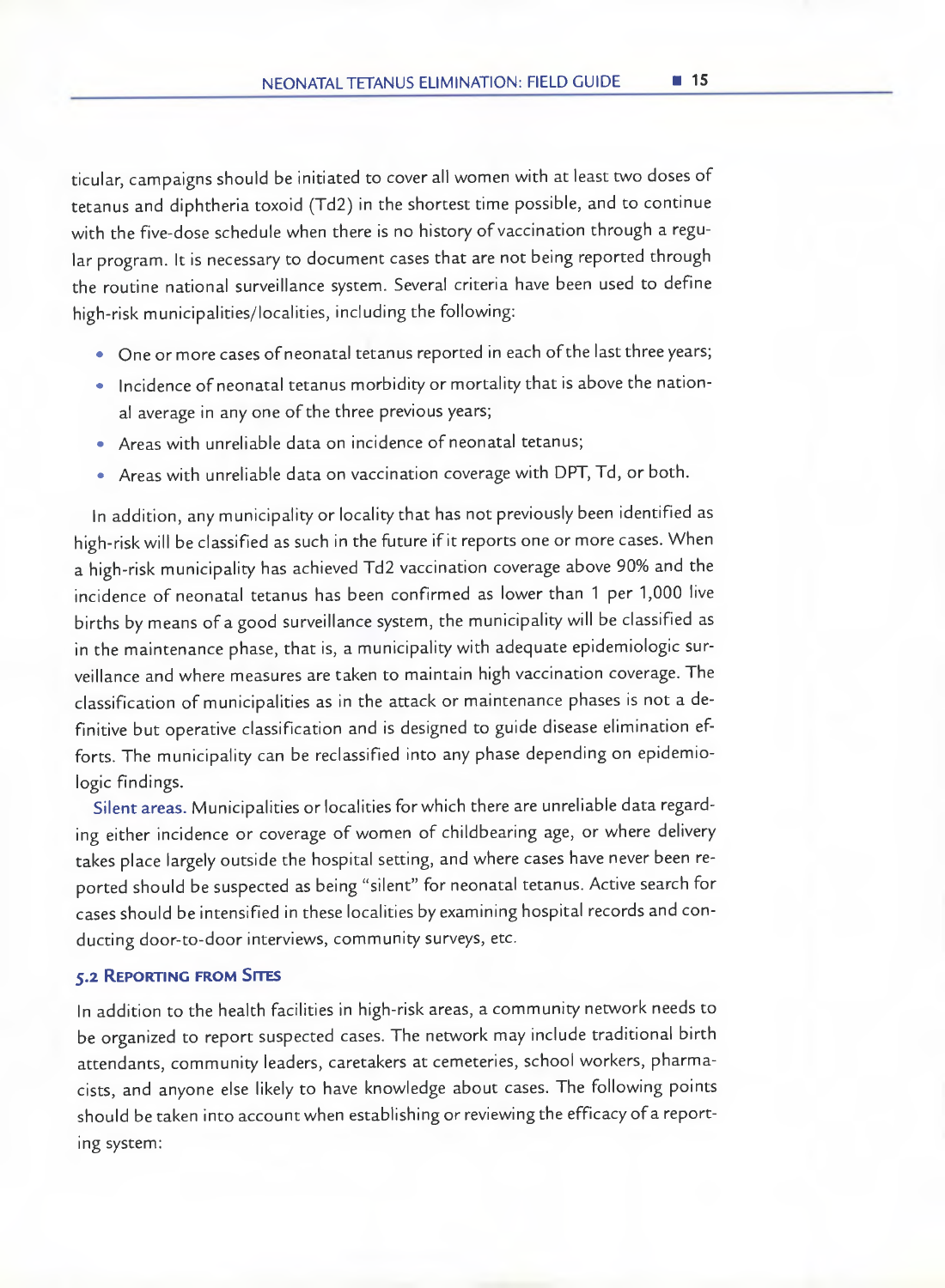- Each health facility should identify one individual (and one or two alternates) who will be responsible for keeping records of suspected cases and reporting such cases to health authorities responsible for surveillance (this may be the same person who reports other vaccine-preventable diseases, infectious illnesses, or both).
- In hospitais, the assigned doctor or nurse must visually inspect pediatric and infectious disease wards, in addition to conducting monthly reviews of hospital records.
- The monitoring system should include at least one reporting source or designated reporting unit identified in each municipality or locality (or comparable small geopolitical unit). At least every week, these sources should report on the presence or absence of suspected cases of neonatal tetanus.
- At each level of the health system, some sort of record must be maintained to keep track of all suspected case reports and the outcome of any examination or investigation. A line-listing, as presented in Annex 5, or other similar form may be used.
- Each health facility should be instructed to immediately report suspected neonatal tetanus cases to local and/or state surveillance coordinators. State officials should report on a regular basis (weekly) to the national level, and national authorities should report to PAHO's EPI office every six rnonths.
- Repeated visits by the program surveillance officers wihl be required to establish and monitor all levels of the reporting system.
- All suspected cases should be investigated by an epidemiologist or other specially trained staff in an atternpt to confirm the diagnosis and to detect possible sources of infection. (For example, if delivery was assisted by a traditional birth attendant, the birth attendant should be visited and a determination should be made as to whether the birth attendant is appropriately trained, performs clean deliveries, etc.)
- Each suspected case should be given a unique identification number, which should be used whenever reference is made to the case. The identification number should contain certain identifiers, such as a T for tetanus, the country or state code, and the year (e.g., T-ELS 05-001).

#### **5.3 ACTIVE CASE-FINDING**

An enhanced surveillance system should incorporate active or periodic case-finding of newborns with tetanus, particularly in those areas that have not been consistent in reporting or that have reported zero cases for a long period of time. These active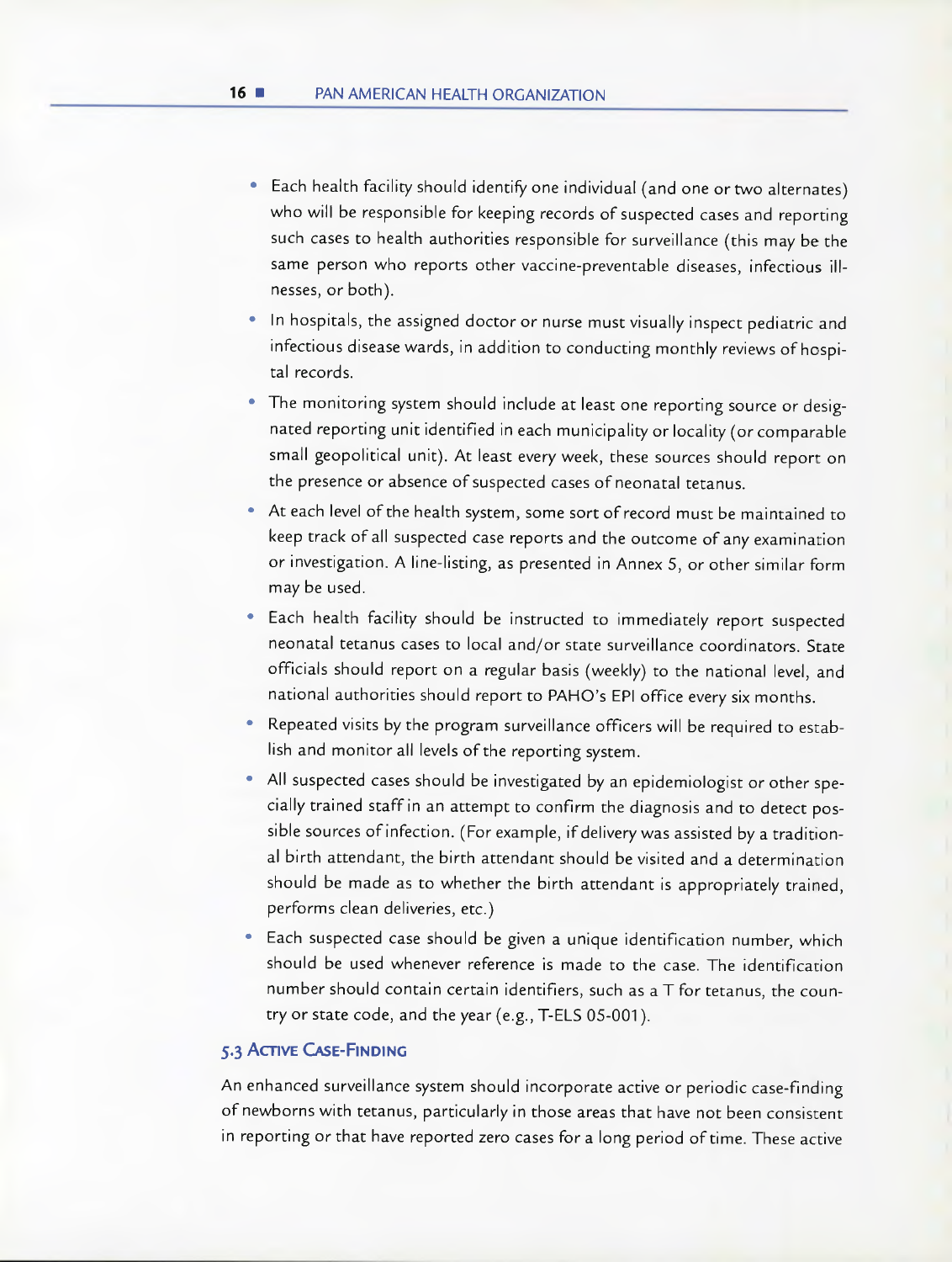case-findings should preferably be carried out for several diseases, thereby using the opportunity to investigate if there are cases of flaccid paralysis, suspicions of neonatal tetanus, or cases of rash with fever. In order to find cases, community leaders, pediatric associations, churches, hospitals, and clinics should be asked to assist in identifying possible cases. Door-to-door visits might be used in areas where patients are unlikely to seek medical care and when there are rumors of a neonatal death compatible with tetanus.

Verbal autopsies of cases of neonatal deaths can be made. In general, a verbal autopsy should determine: (a) ifthe newborn looked healthy at birth and ifin the first 7 days of life it became ill and died; (b) if delivery occurred in a residence and what material was used to treat the umbilical stump; and  $(c)$  if the signs and symptoms of the disease included difficulty in suckling and rigidity. If those responses are positive, the verbal autopsy can conclude that the death was probably caused by neonatal tetanus. All health workers should be instructed to ask patients about tetanuslike illnesses occurring in their villages or towns. Health workers who make visits outside their health centers should be instructed to submit a form indicating the areas they visited and the numbers of persons interviewed about neonatal tetanus.

#### **5.4 FEEDBACK**

Feedback includes providing those participating in surveillance activities with the following: information about the number and location of cases reported; assessment of the level of promptness and accuracy of their surveillance reports; and data on the effectiveness ofvaccination and control activities. Specific recommendations on how to solve a common problem and commendations for personnel doing excellent work can also be included. Information can be effectively provided by sending newsletters to the reporting sites, health professionals, and other interested parties.

## **6. CASE INVESTIGATIONS**

#### **6.1 INTRODUCTION**

All reported cases should be investigated, whenever possible, by specially trained staff from the municipal, provincial, state, or national level since it is necessary to confirm diagnoses of neonatal tetanus made by untrained people. All suspected cases recorded in hospitals should be investigated, as information may be obtained from the patient's medical records at the hospital or in the hospital archives. All questions relevant to case investigations in health services should also be made in cases found in the community. Every effort should be made to determine why the newborn contracted tetanus. With this aim, the following questions should be answered: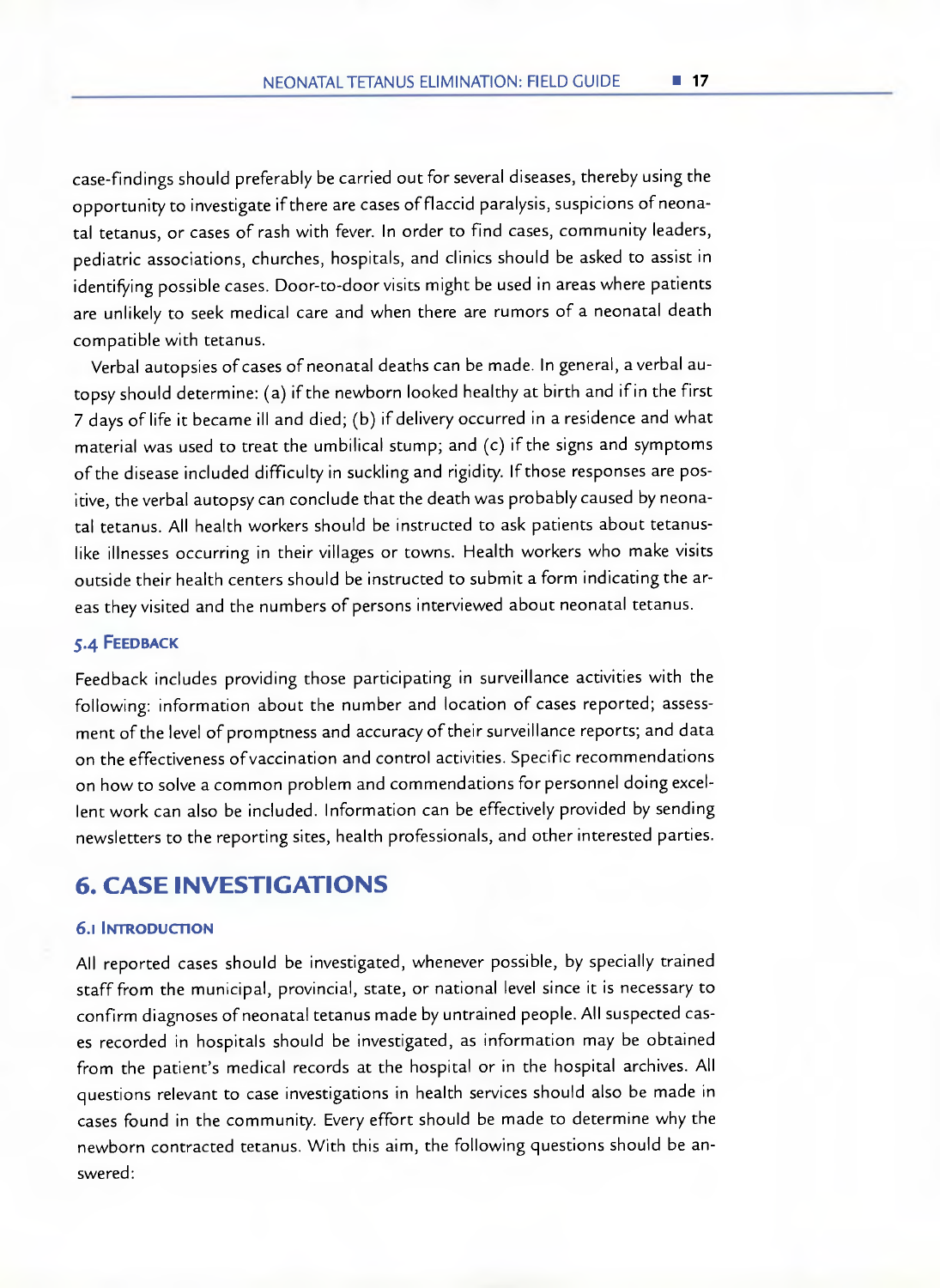- Was the mother vaccinated?
- Was the delivery assisted?
- Were improper techniques used during or after delivery?

#### **6.2 INVESTIGATION OF CASES**

Each reported case should be investigated no later than a week after it is reported. The sooner the mother and others in attendance at the birth are visited, the more likely they are to remember relevant details. In addition to investigating the suspected case, inquines should be made as to whether any other cases have occurred in the area. The state or neonatal tetanus surveillance coordinator should be contacted as early as possible in the course of the investigation. Case definitions given in this guide should be strictly followed. It is important to immunize the mother of the infant whose case is being investigated to protect her and her future children.

#### **6.3 USING THE CASE INVESTIGATION FORM (ANNEX 6)**

General information. If the baby has not been given a name, write "baby" followed by the parents' names. Be specific when taking down the address so that the family can be located if a follow-up visit is necessary. The "date reported" is the date when the case was first reported to any level of the health system. For example, if a private doctor notified the health care center on 3 March that he or she had seen a case of neonatal tetanus on 1 March, then the report date would be 3 March. In this case, "reported by" would be the doctor's name, and "position" would be "private medical doctor."

Clinical data. The date of onset of the disease is when the mother first noticed that the infant had difficulties opening its mouth, swallowing, or sucking. Trismus refers to difficulty in opening the mouth. Body rigidity means that the body is stiff. Convulsions are usually defined as episodes of violent body shaking.

Data on mother and the delivery. The immunization status of the mother is very important and, therefore, every effort should be made to review medical records to document immunization with tetanus and diphtheria toxoid, as well as any other prenatal care. If the mother received prenatal care, it is important to identifj the health center that provided it. The child's birth order and the mother's total number of pregnancies and deliveries are indirect indicators of lost opportunities for vaccination. What happened in the mother's previous deliveries and whether her children died in the neonatal period should be documented. The person who attended the birth and place of delivery also are key data; whether or not the person who assisted the delivery was trained and the place of delivery was appropriate should be recorded. The names of health personnel, if involved, should be recorded whether they are medical personnel or trained birth attendants. If the delivery took place in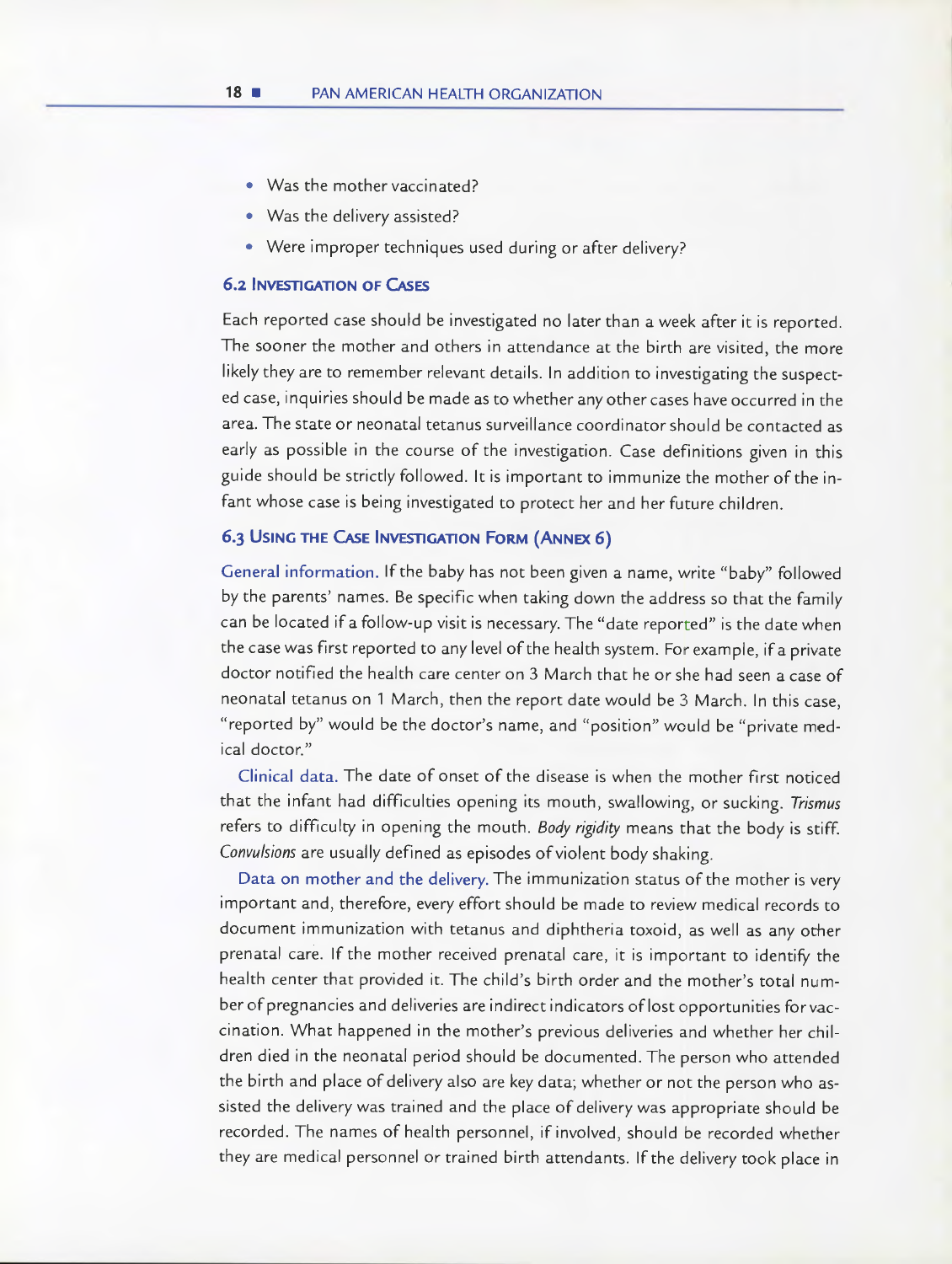a health center, take note of the facility's narne and address so that corrective measures can be taken, ifnecessary. The instructions that the mother received for umbilical stump care should be specified, as well as whether she followed them and what she used to treat the stump.

Information regarding the age of the mother, urban or rural residence, ethnic group, and place of origin is also fundamental for guiding prevention efforts. Any mother (ofa child with neonatal tetanus) who has lived less than one year in the locality where the delivery took place is considered a migrant. In such cases the place of origin of the mother should be recorded because migrations into a community often occur from the same places and from areas with worse sanitary conditions. This information should be sent to health officials in the place of origin of the migrant. This definition of migrant is used only for the mothers of newborns with tetanus, because it is assumed that if she has lived at least one year in the community where delivery occurred she has had time to contact health services.

### **7. DATA ANALYSIS**

#### **7.1 NECESSARY DATA**

Data from case investigation forrns and line-Iistings should be analyzed to provide a description of the cases and to determine whether standards for case reporting and investigation are being met. Such reviews assist in the identification of system failures. In sorne areas, clinical and epiderniologic data may be collected retrospectively from hospital records; this may help evaluate diagnostic capacity as well as the national information system's efficiency in identifying al¡ cases of the disease. Diagnostic quality is evaluated on the basis of data contained in the medical record. Data to be collected should include the foliowing:

- Name, address, age, and sex of patient;
- Dates of birth, of trismus onset, of hospitalization, and of discharge (depending on the clinical evolution of the disease);
- Information about the mother: exact address, age, vaccination history (including number of doses received), prenatal care, number of previous deliveries, migrant status, and ethnic group (Annex 6);
- Data related to the birth: place of birth and level of training of birth attendant (Annex 6);
- Time that the mother has lived in the municipality or district where the delivery took place (to determine migrant status);
- Source of notification;
- Name and address of the birth attendant.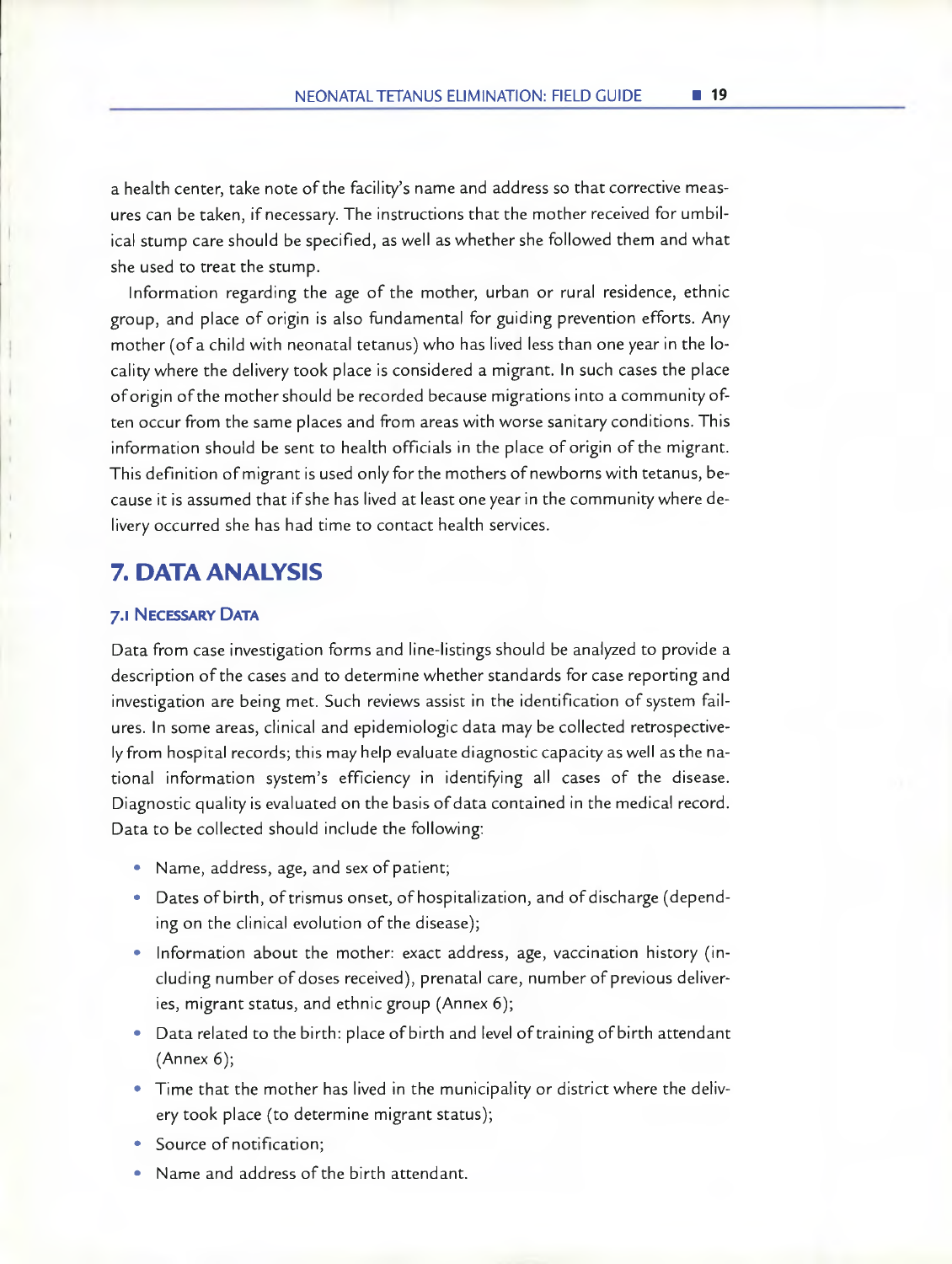#### **7.2 REPORTS**

In order to benefit from control activities, it is necessary to organize and report case data. All reports should include the following: 1) introduction, 2) case description, 3) data analysis, 4) methods of surveillance, 5) control activicies, 6) problems observed, and 7) conclusions and recommendations.

The following information should be included in periodic summary reports:

- Possible sources of infection;
- Description of persons attending the deliveries (trained or untrained personnel);
- Description of delivery sites (institutions, home);
- Places where vaccination with tetanus and diphtheria toxoid is available in affected areas;
- District(s) with neonatal tetanus cases (include map);
- Date of onset of trismus in the most recent case;
- Immunization status of mothers of newborns with tetanus;
- Estimated vaccination coverage (two or more doses in women 12 or 15 to 45 years of age in the affected area);
- Immunization efforts after identification of case(s);
- Demographics (population size, age groups, geography of affected areas);
- How first case and other cases were found (source of reports);
- Special surveillance efforts;
- Graph of cases by date of onset;
- Table showing age and sex distribution of cases;
- Summary of clinical presentation of cases;
- Hospitalizations and deaths;
- Reasons why mothers of newborns with tetanus had nor been vaccinated;
- Evaluation of the accuracy of data on existing coverage (record review, doorto-door interviews, etc.);
- Vaccination methods used to improve coverage (door-to-door, central vaccination points, etc.);
- Staff utilized, including involvement of local health staff and community leaders;
- Problems in investigation and supervision.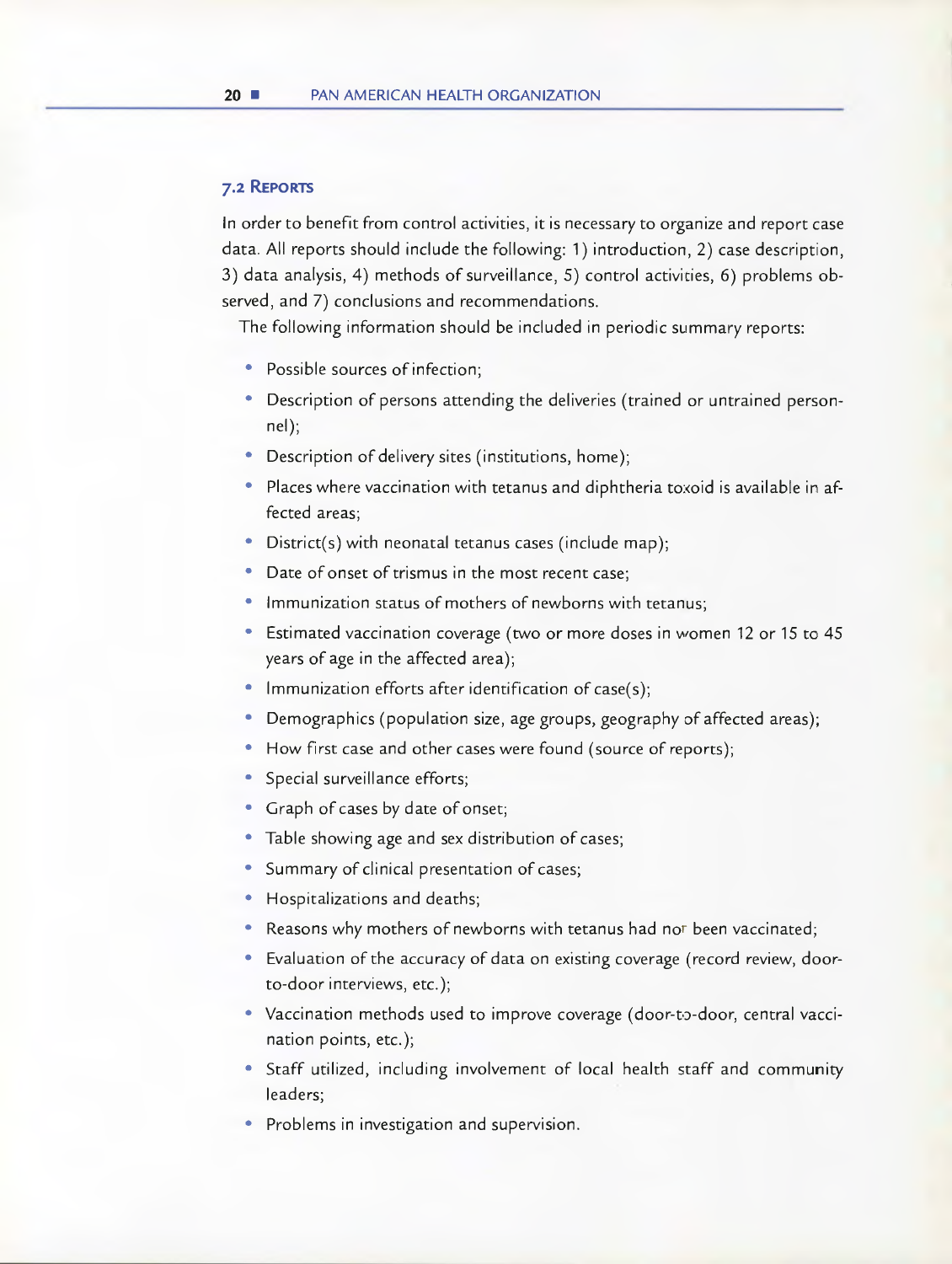## **8. CONTROL UN HUGH-RUSK AREAS**

#### **8.1 INTRODUCTION**

There are two principal approaches to the fight against and eventual defeat of neonatal tetanus: immunization and improved delivery and post-delivery practices. It has been clearly demonstrated that immunizing women with tetanus toxoid substantially reduces deaths from neonatal tetanus. Training traditional birth attendants also helps to reduce neonatal deaths from tetanus and neonatal mortality in general. Both approaches are important to child survival.

When planning neonatal tetanus elimination activities, it is advisable to focus attention first on known areas of high risk, or areas where the risk is undefined because of lack of data ("silent" areas).

#### **8.2 PROGRAM PRIORITY AREAS**

In developing program activities and priorities, it is useful to prepare a plan of action at both the national and local level (see Annex 1). Each national plan should have a detailed budget. It should include the plan for increasing surveillance and for identifying the "silent" areas for neonatal tetanus. Plans of action in the high-risk areas should identify localities at highest risk and the activities that will be carried out. In particular, the plan should detall ways to augment vaccination coverage and to improve clean delivery and post-delivery practices.

#### *8.3* **MEASURING COVERAGE WITH TETANUS ToxoiD**

There are problems determining a valid coverage rate with tetanus and diphtheria toxoid using statistics from routine health services. Since multiple doses of tetanus and diphtheria toxoid are administered at different intervals over the 30-year reproductive span ofwomen, and women enter and leave this eligible age range continuously, for practical reasons only the second dose administered during every threeyear period should be considered in determining coverage. At the end of a year, the second dose of tetanus and diphtheria toxoid administered during the first year of the previous three-year period should no longer be counted, being replaced by the doses given during the year just ending. After the second dose of tetanus and diphtheria toxoid has been administered to al¡ women of childbearing age, the goal should be coverage with the third, fourth, and fifth doses.

#### **8.4 IMMUNIZATION ACTIVITIES**

The primary targets for immunization are women in the childbearing age range (usuallywomen 12 or 15 years to 45 years of age). Administration of tetanus toxoid to women of childbearing age provides protection for the population group with the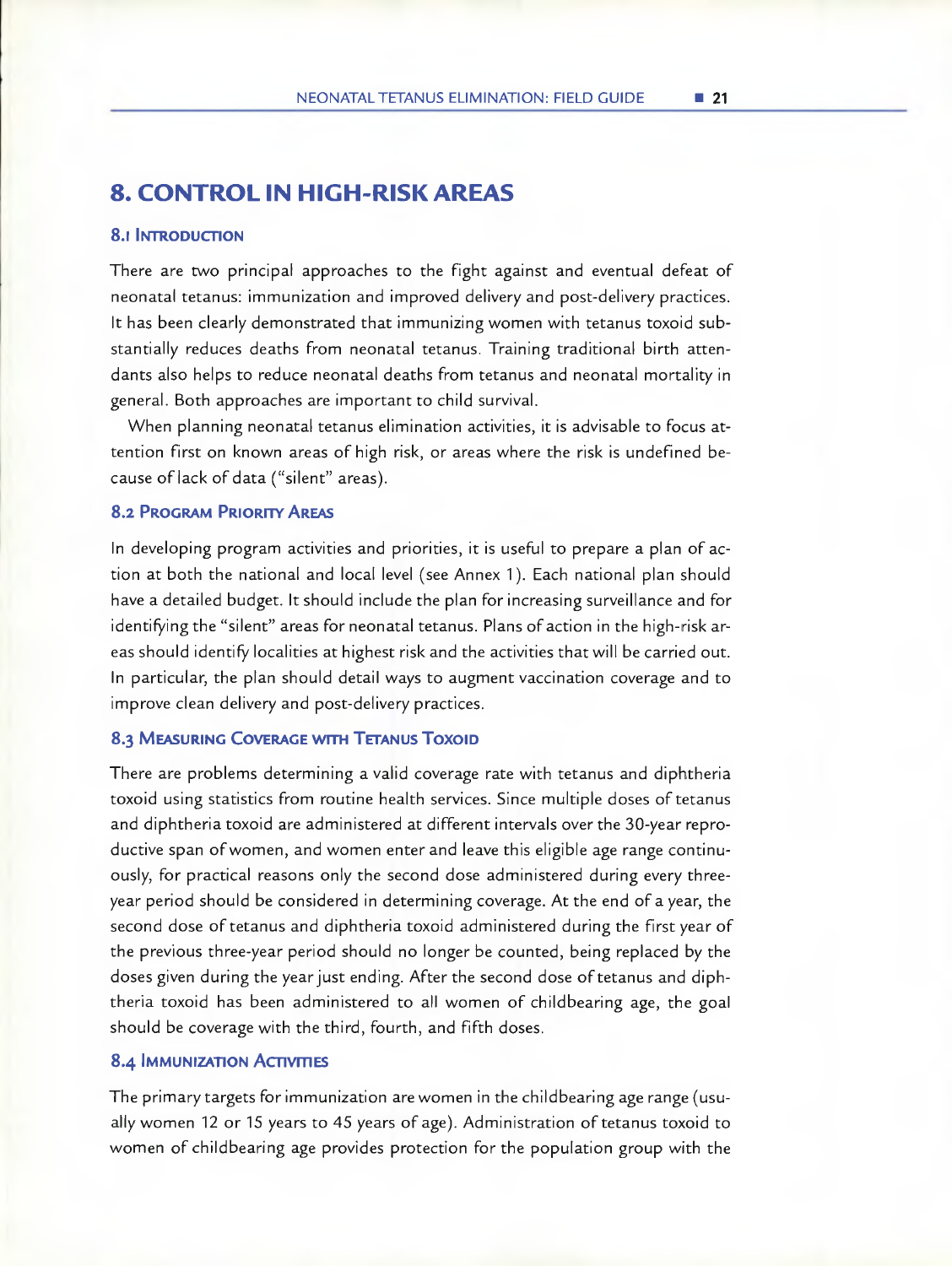most immediate need. The vaccination of women of childbearing age (pregnant or not) has been shown to markedly reduce the incidence of neonatal tetanus.

#### Immunization of women

Immunization of women of childbearing age is the simplest means of controlling neonatal tetanus. Women with no prior history of immunization should begin with a series of two doses of tetanus toxoid no less than fourweeks apart, a third dose 6 to 12 months later, a fourth dose one year after the third, and a fifth dose one year after the fourth.

For women with a documented history of having completed the first series of vaccination with DPT or Td, a booster dose every 10 years is sufficient. Pregnant women who lack documentation showing that they have received adequate doses should be given the first dose as soon as possible during the pregnancy, and the second dose no later than three weeks before the expected date of childbirth. Women who have received two doses of tetanus and diphtheria toxcid during a previous pregnancy should be given a third dose in the new pregnancy. The third dose provides protection for up to five years.

Every immunization given during a pregnancy should be recorded, and the record compared with the number of women who attend prenatal clinics (Annex 7). Areas considered at high risk for neonatal tetanus generally have IOW coverage rates and should be considered a priority for immunization efforts. Poorly served rural populations and the urban poor, including migrants and slum dwellers, are of particular concern within this category. Special efforts are needed in these areas to reduce the number of dropouts. This can usually be achieved through careful monitoring by health workers and community leaders.

#### Mass campaigns

In addition to improving routine vaccinations, there may be a need to conduct periodic campaigns for special target groups. These vaccination rounds or vaccination days are used to intensify immunization activities. They can be carried out at eiher the local level or nationally, where many resources can be committed and mass media attention can be focused on the promotion of campaigns.

National campaigns. When national vaccination days are conducted for other EPI antigens, tetanus and diphtheria toxoid should be included fcr women 12 or 15 to 45 years of age.

Local campaigns. Intensified immunization efforts for short periods can be used to reinforce routine daily vaccination programs. These programs are generally referred to as "mop-up vaccination campaigns" and are particularly useful in areas with deficient health services. This approach aims at 100% coverage of the target population with two doses of tetanus and diphtheria toxoid in a designated period of time.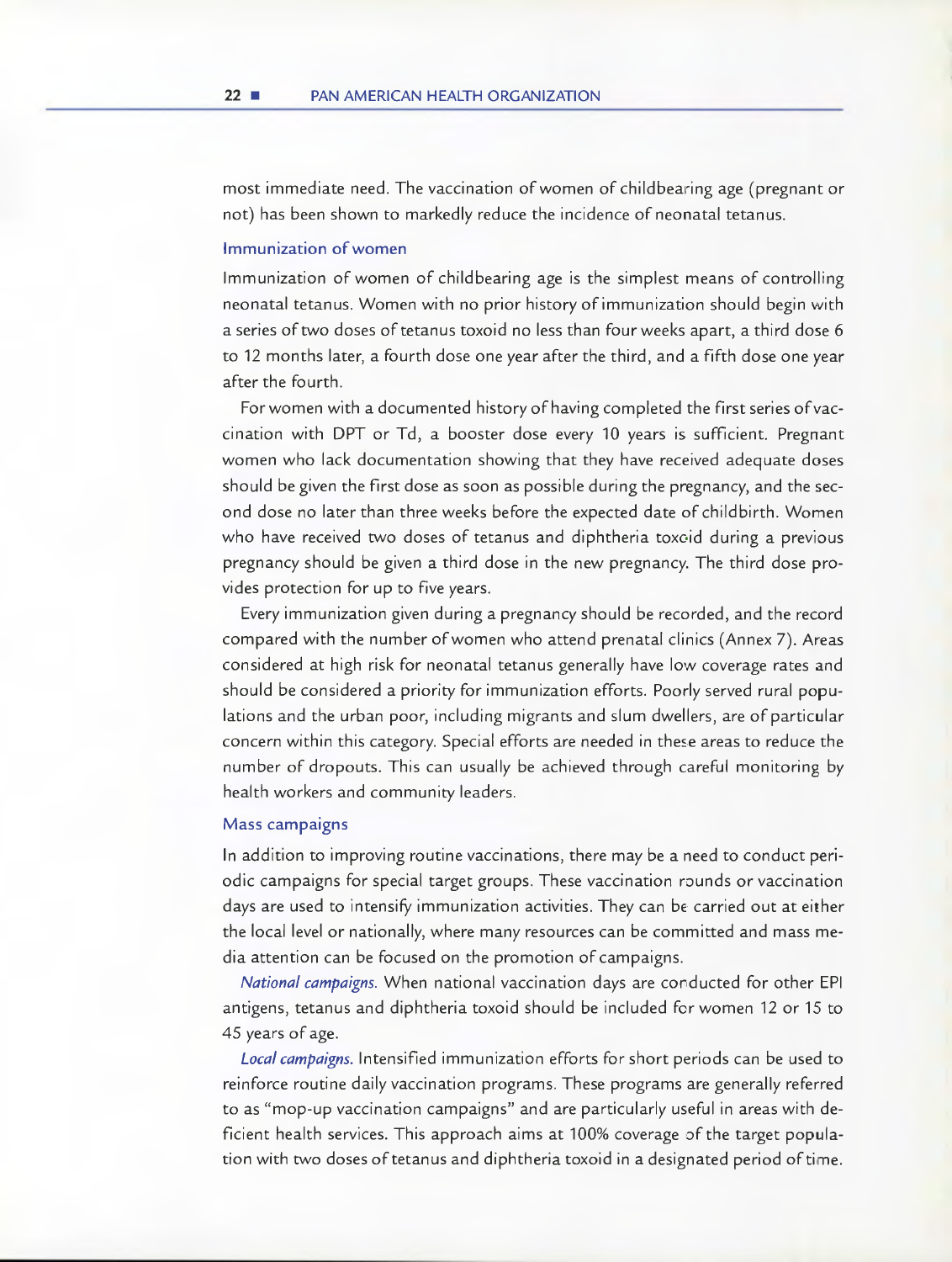Every effort should be made to vaccinate wornen 12 or 15 to 45 years of age with tetanus and diphtheria toxoid during campaigns for other EPI antigens.

#### Outreach programs

A community outreach program can have dramatic success reaching populations that were once considered "unreachabie." Key elements ofa good outreach program include marketplace immunization programs, collaboration of local institutions (churches, schoois) and local leaders to assist in the program, and foiiow-up activities to complete coverage through rural health posts. Before starting these activities, home visitors, comrnunity social workers, and traditional birth attendants should carry out door-to-door campaigns to ensure that all families participate in the program.

#### Missed opportunities

In studies conducted in Bolivia, Colombia, Ecuador, Peru, and Venezuela, 78% of reported cases occurred in children born to women who had aiready had at least two previous pregnancies, and therefore may have had a prior opportunity to have been vaccinated. Many approaches to reducing missed opportunities are availabie to health workers, some of which are outlined in Table 1.

In addition, health care providers should evaluate their own procedures as they may be responsible for many missed opportunities for immunization. For example, some health staff, as well as the population they serve, may erroneously beiieve that tetanus and diphtheria toxoid should not be given at any time during pregnancy or during specific months of pregnancy. Some health workers are reiuctant to immunize children presenting a iow-grade fever or to give multiple antigens simultaneously. To promote demand for tetanus and diphtheria toxoid immunization, health providers can do the following:

#### Table 1. Approaches to reduce missed opportunities for immunization

| <b>Method</b>                                                                                                   | <b>Advantages</b>                                                                                                                                                                                                              |
|-----------------------------------------------------------------------------------------------------------------|--------------------------------------------------------------------------------------------------------------------------------------------------------------------------------------------------------------------------------|
| Immunization of pregnant<br>women attending maternity<br>wards                                                  | • Few additional resources needed<br>Potentially rapid impact on future pregnancies                                                                                                                                            |
| Immunization of women of<br>childbearing age through<br>regular health services                                 | • Any contact of women with health workers<br>provides the opportunity for immunization<br>• Better chance of reaching high-risk women (who<br>may not come for preventive care, but would<br>come for care of their children) |
| Immunization of women who<br>bring children for immunizations                                                   | Few additional resources needed<br>Women with children may become pregnant again                                                                                                                                               |
| Immunization of women<br>coming with or without<br>children to an immunization<br>session                       | Few additional resources needed<br>Possible to vaccinate some women before their<br>first pregnancy                                                                                                                            |
| Immunization of women<br>during mass immunization<br>campaigns                                                  | Large numbers immunized in a relatively short<br>period of time<br>Areas without regular access to health services<br>$\bullet$<br>are reached                                                                                 |
| Improved follow-up of pregnant<br>women so that they receive<br>second dose of tetanus and<br>diphtheria toxoid | Reduces number of people failing to receive the<br>second dose of tetanus and diphtheria toxoid                                                                                                                                |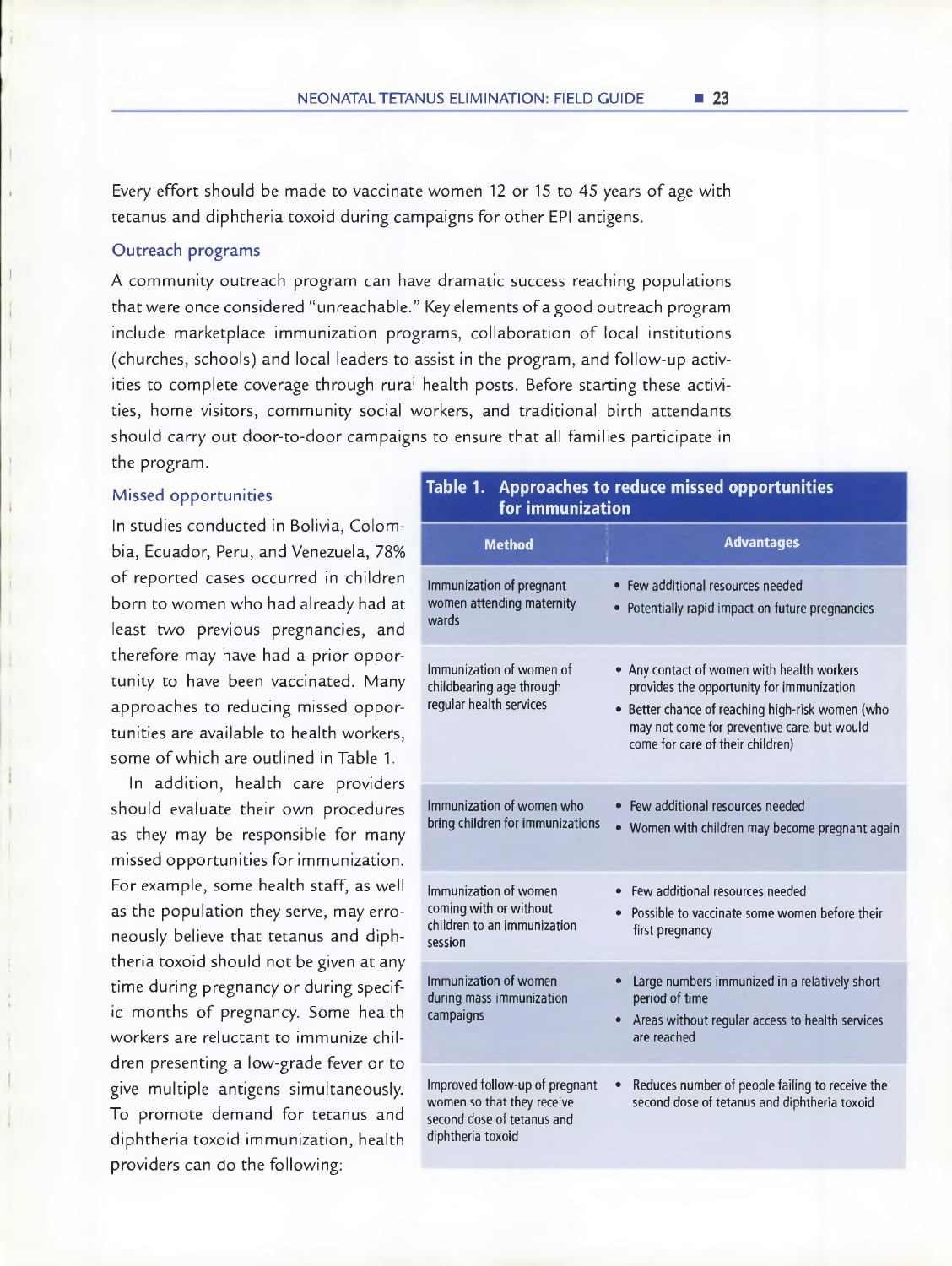- Increase the number of sites where vaccinations can be administered;
- Modify the days and hours when immunizations are available to accommodate the times when members of the community can go to health facilities;
- Improve the way mothers are treated in the service delivery system;
- Ensure that mothers know why they are being immunized.
- Improve communication on side effects and the need for follow-up immunizations to complete the five-dose schedule.
- Determine the vaccination status of every patient or companion seen in health facilities and offer them the vaccines needed to complete the series.

#### Lifetime immunization record

All women should be provided with a durable, lifetime immunization record or an integrated health care card, which records all doses of tetanus and diphtheria toxoid received, including any DPTvaccinations received in childhood (which can count for up to two doses of tetanus toxoid in the five-dose series).

#### Role of traditional birth attendants in immunization

Training traditional birth attendants to administervaccine is one way to improve the delivery of tetanus and diphtheria toxoid to pregnant women and to other women of childbearing age. The increased heat stability of the vaccine allows it to be unrefrigerated for up to 42 days without losing potency, thus making it easier for birth attendants to transport and administer the vaccine safely and effectively. This information is given to illustrate a feature of the vaccine, but it should not lead to neglect of the cold chain by birth attendants or other health workers.

#### Vaccination programs in hospitals

Hospitals can help achieve dramatic improvements in the immunization coverage of women of childbearing age. Hospitals should set up routine daily immunization centers to provide tetanus toxoid to their clients and to otherwomen accompanying patients to such facilities. Contact needs to be established with hospitals in order to review their immunization policies and to adopt specific immunization programs where none exist. Routine monitoring and reporting from hospitals on the number of doses provided must be implemented.

#### **8.5 DELIVERY AND POST-DELIVERY PRACTICES**

For purposes of the neonatal tetanus elimination program, a clean delivery is defined as a delivery attended by health staff in a medical institution or by a trained birth attendant at home using hygienic practices (i.e., assuring the cleanliness of hands, cord, and perineum, as well as any substances applied). Hygienic delivery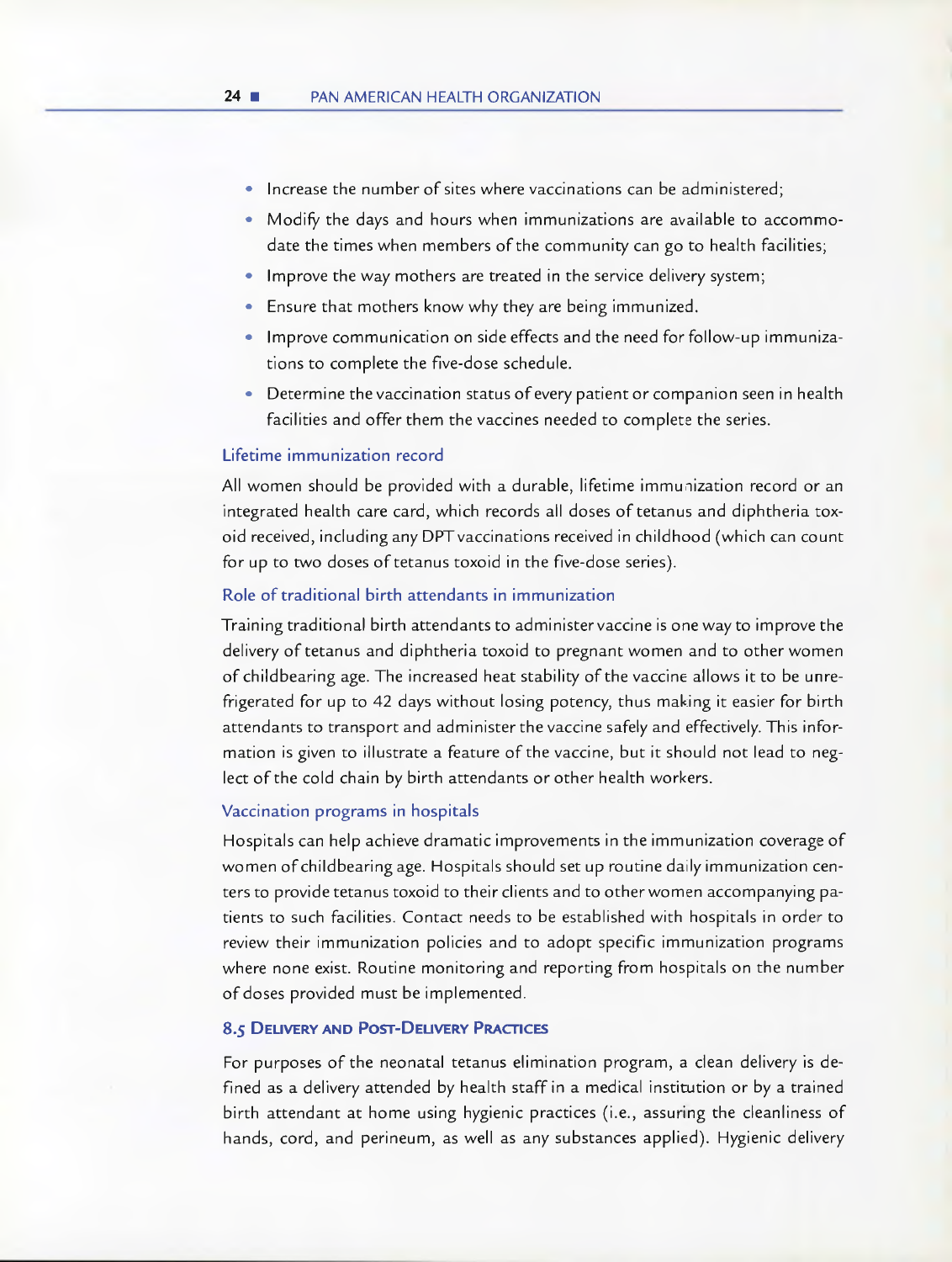practices can reduce other causes of perinata) mortality, such as meningitis and neonatal sepsis. The training of traditional birth attendants, though important, is not covered in this manual, since there are numerous other publications that deal with this topic in depth.

Post-delivery practices. lnappropriate cord care may place the infant at risk. Special education programs for new mothers, birth attendants, and health workers should be offered. Any case of neonatal tetanus occurring in a newborn delivered by a trained person is an indicator of a failure of aseptic techniques at either delivery or post-delivery, and the lack of adequate protection by tetanus toxoid.

Community-based delivery kits. Introduction of a simple, community-based delivery kit, assembled from local materials and distributed with the assistance of women's groups, is one means of achieving clean delivery. The kit should remain in the mother's home. Explanations on its use should be given by health care workers and reinforced with simply drawn illustrations.

#### **8.6 SOCIAL MOBILIZATION**

The community should be aware that tetanus is a major killer of newborns and that it can be prevented by immunizing the mother prior to delivery, by ensuring that the delivery is carried out and the cord cut under clean conditions, and ensuring that no unclean dressings are placed on the cord while it is healing. Community programs stressing the "three cleans" need to be developed in high-risk areas, that is: clean hands, clean delivery surface, and clean instruments to cut the umbilical cord.

Refusal to be immunized. In studies of reasons why women refuse immunization during pregnancy, responses include: objections by husbands and mothers-in-law, fear of harrning the fetus, and rumors related to the vaccine. In one West African country, a survey revealed that in some areas it was a common belief that tetanus toxoid could leave women sterile. Confusion may also be created by differences between the name used for the vaccine and local names used for neonatal tetanus disease. Accurate local terminology for neonatal tetanus should be carefully re**searched.** 

**The role of** the health educator. The health educator plays an important role in gaining public acceptance for immunization and encouraging clean delivery practices. Health educators can be useful in contacting the media, religious organizations, and leaders in rural areas. Problems of inadequate coordination at the cornmunity leve) can be assessed during seminars conducted locally, particularly in areas with large numbers of cases or low coverage rates. Other health education efforts can focus on determining why sorne women and children do not come to clinics, as well as other barriers to participation in the programs. A commoniy reported expla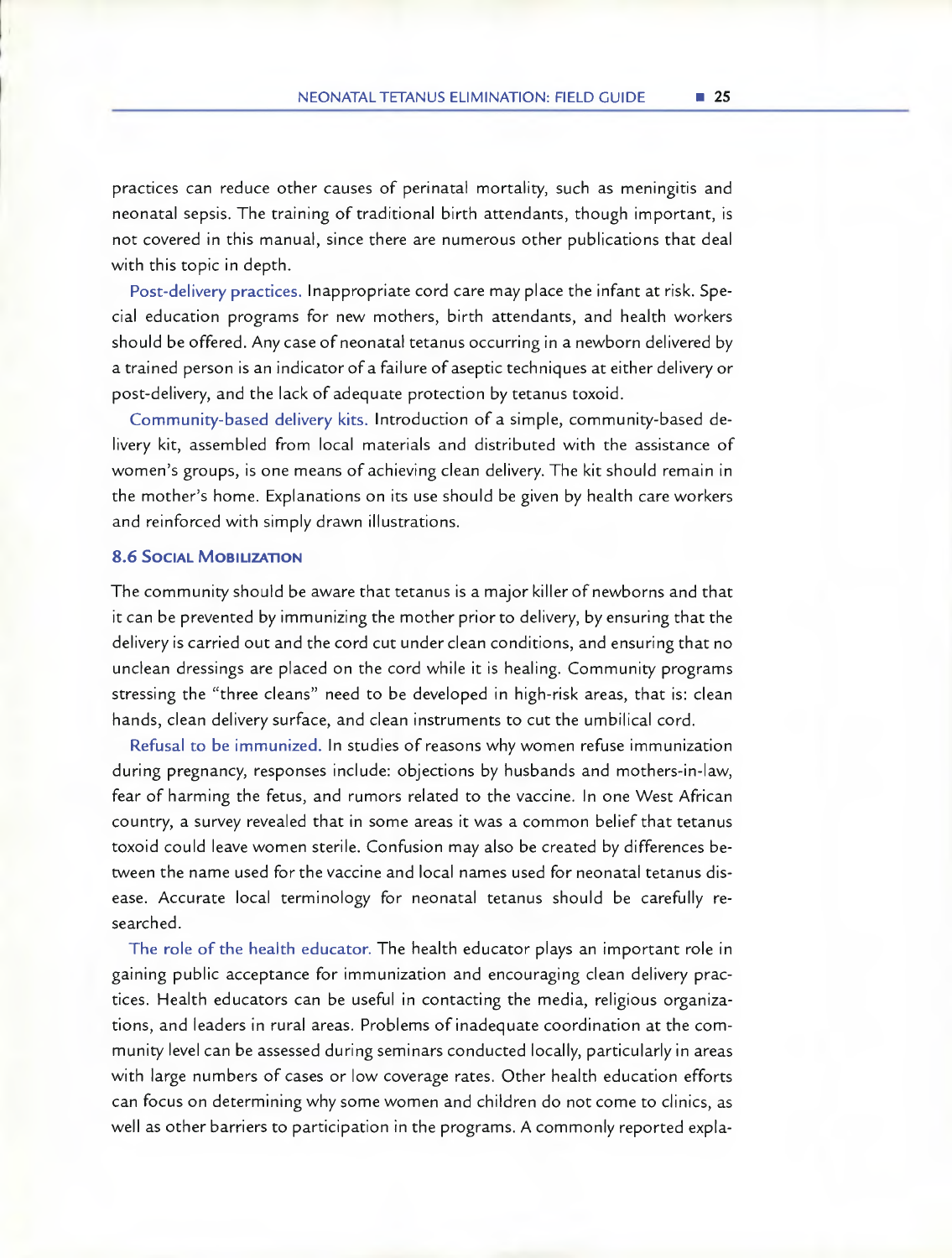nation for lack of immunization is that the person was too ill to be vaccinated on the day of the visit to the clinic. Both families and health workers should be made aware that minor illness is not a contraindication for vaccination.

Changing health behavior. Promoting changes in health behavior is a difflcult task requiring an open-minded and consistent effort from a multidisciplinary team. Therefore, health educators should be inciuded in the early planning stages since they may be helpful in providing information on the knowledge, attitudes, and practices of mothers regarding immunization. Using this information, program staff can better communicate with high-risk mothers and motivate thern to attend clinics for immunization and prenatal care, and to report illness if it does occur. The development of specific posters about reporting disease and the need for immunization and clean delivery is an important element in efforts to change behavior.

Health messages need to be culture-specific and address the decision makers within families; they should therefore be directed at affecting the attitudes not only of the women themselves, but also of mothers-in-law, husbands, and other family members. Women should understand that they need immunization for their own sake, as well as for that of their newborns. This concept of passing on protection to unborn children can be a very strong motivational message.

#### **9. PROGRAM MONITORING**

#### **9.1 INTRODUCTION**

Program monitoring should be an ongoing process, with regular on-site reviews by institutional staff and, less often, by outside experts. The standards and indicators outlined in the following sections are important mechanisms to help quantify the level of program performance (see Annex 8).

#### **9.2 PROGRAM REVJEw**

Periodic review of the elements of the immunization and surveillance program takes place in order to document progress toward achievement of objectives and targets and to identify and to solve problems preventing achievemen: of such goals. Managers at each level should regularly monitor progress in a number of important areas for neonatal tetanus as well as other diseases included in the EPI (see Table 2).

#### **9.3 SURVEILLANCE INDICATORS**

- 1) Completeness of reporting. At least 80% of sites should report each week/month, even in the absence of cases, and should be monitored using the chart in Annex 9.
- 2) Timeliness of reports. At least 80% of suspected cases should be reported within 24 hours of detection.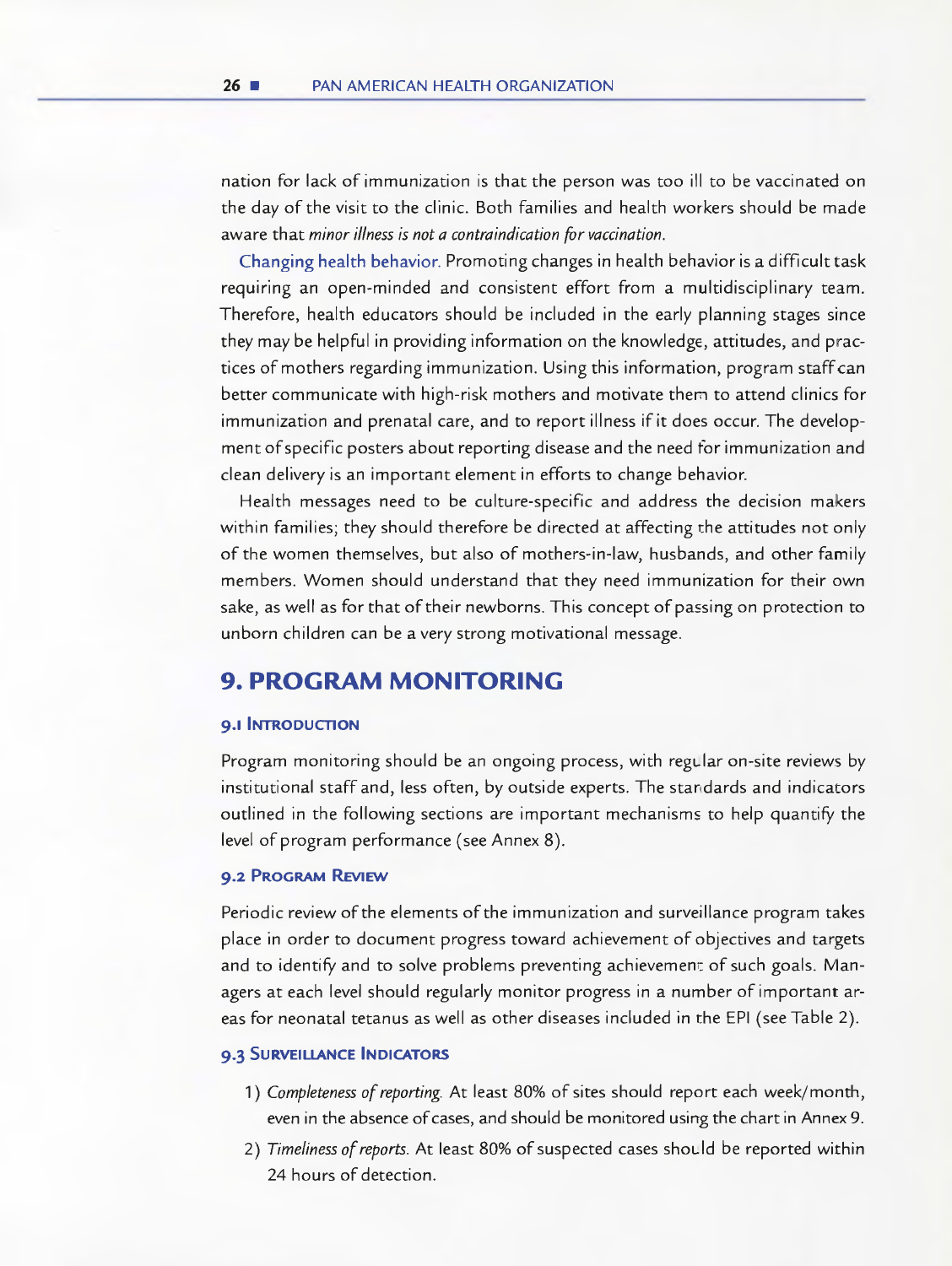3) Investigation. At least 80% of all suspected cases should be thoroughly investigated within *7* days of the initial report.

#### **9.4 INVESTIGATION INDICATORS**

- 1) Percentage of cases with complete information. For all suspected cases, the name, address, origin, ethnic group, age of mother, type of delivery, and mother's immunization history should be recorded. These data form the basis for analysis.
- 2) Final classification. All suspected cases should be classified as either discarded or confirmed within 7 days of the initial investigation.

#### **9.5 IMMUNIZATION INDICATORS**

1) AH health services should routinely provide tetanus and diphtheria toxoid to pregnant women and women of childbearing age. For this purpose, daily immunization services should be offered in health centers and, if necessary, community campaigns should be undertaken.

| Outline of program review elements<br>Table 2.                                    |                                                                           |
|-----------------------------------------------------------------------------------|---------------------------------------------------------------------------|
| <b>Area to be reviewed</b>                                                        | <b>Frequency of review</b>                                                |
| Training<br>Plan<br>Implementation<br>Evaluation                                  | Annually<br>Quarterly<br>Semi-annually                                    |
| Plan of action<br>Update plan<br>Monitor plan                                     | Semi-annually<br>Quarterly                                                |
| Surveillance system<br>Reporting<br>Hospitals                                     | Immediately, if there are cases<br>Weekly, whether or not there are cases |
| Vaccine supply                                                                    | Quarterly                                                                 |
| Needle and syringe supply                                                         | Quarterly                                                                 |
| Coverage<br>Available data                                                        | Weekly<br>Monthly                                                         |
| Supervision<br>Planning<br>Evaluation                                             | Monthly<br>Semi-annually                                                  |
| Maternal and child health program<br>Immunization activities<br>Delivery programs | Monthly<br>Quarterly                                                      |
| Summary reports                                                                   | Semi-annually                                                             |

- 2) All health jurisdictions should maintain records that monitor coverage at the municipality or locality level.
- 3) In high-risk areas, vaccination coverage with Td2 to Td5 should reach 90% or more for women 12 or 15 to 45 years of age.

The exact calculation of vaccination coverage with tetanus toxoid in women of childbearing age is complex, so coverage estimates have been used to guide the actions of countries and municipalities. In the group of women of reproductive age, which is the target group of the immunization program, 12-year-olds enter and 46 year-olds leave the group every year. It is thus recommended that an annual record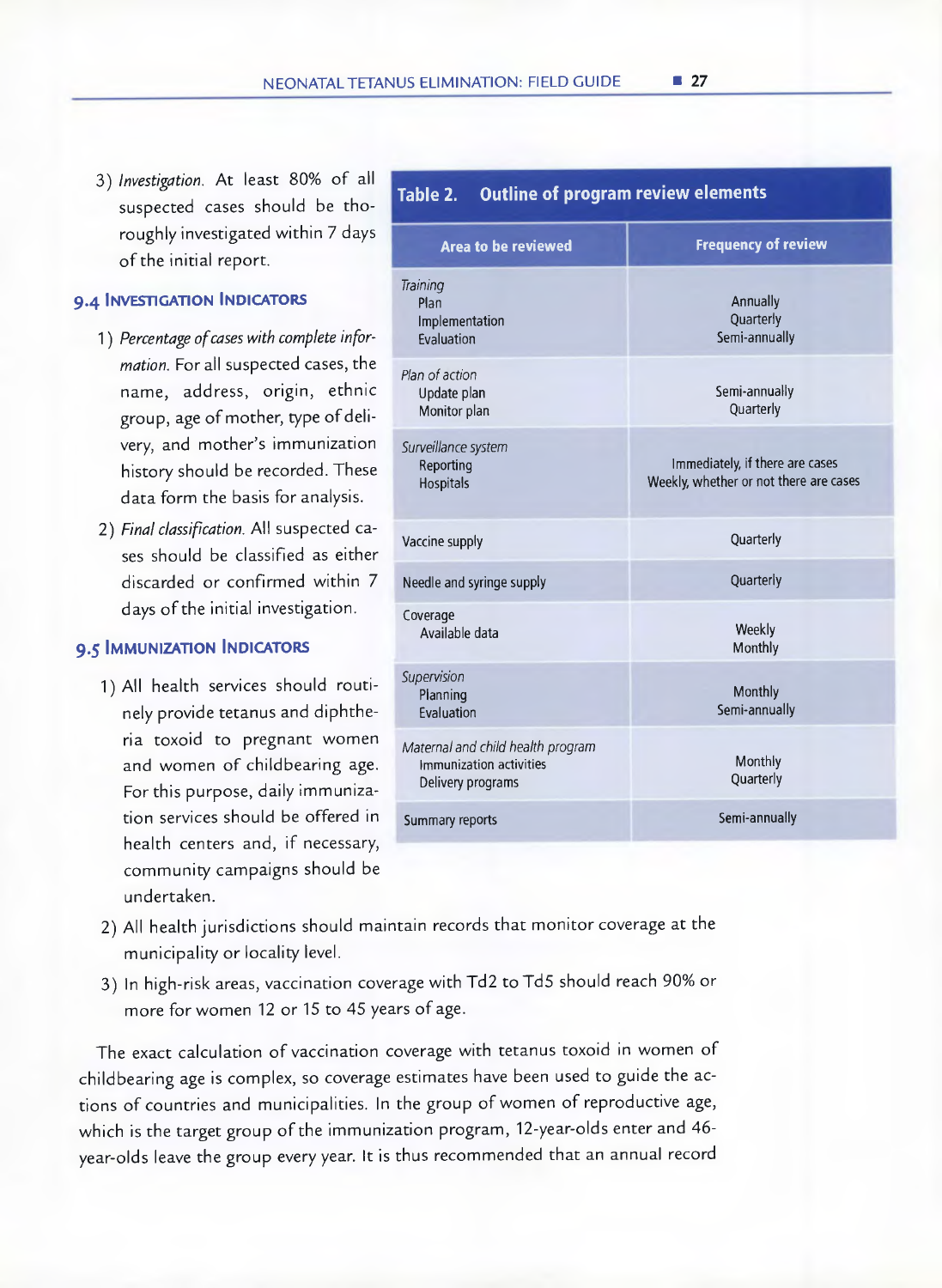be kept of women 12 to 45 years old who receive Td1, Td2, Td3, Td4, or Td5. This makes it possible to estimate coverage by adding the doses given in previous years and dividing the total by the number in the target group; more complex calculations take into account the women entering and ieaving the group. For the purpose of neonatal tetanus control and elimination programs, experience shows that it is enough to estimate coverage, using the total number ofwomen vaccinated since beginning activities as the numerator and the number of women in the target group living in the area as the denominator.

#### **9.6 CLEAN DELIVERY INDICATORS**

All deliveries should be attended by medical personnel or trained birth attendants. The percentage of deliveries assisted in these conditions should be reported.

#### **10. TETANUS VACCINES**

#### **10.1 INTRODUCFION**

Adequate immunization ofwomen with tetanus toxoid has been shown to prevent neonatal tetanus and maternally acquired tetanus. The fetus is protected in utero through the transfer of maternal antibodies across the placenta into fetal circulation. The maternal antitoxin antibody transported into fetal circuiation is gamma type immunoglobulin (igG). The currently avaiiable adsorbed vaccines are extremely effective and safe, giving protection after at least two doses. To reach the neonatal tetanus elimination target, the strategy of vaccinating all women of childbearing age in high-risk areas (with at least two doses of tetanus toxoid) is being implemented. Within two or three years of initiating the program there has been a significant impact on the incidence of neonatal tetanus. In the areas that were identified as being high risk in 1988-1989 in the Region of the Americas, and in which the program strategy was initiated, there was a 70% decrease in reported cases of neonatal tetanus between 1989 and 1991 and a 98% decrease between 1989 and 2003.

#### **10.2 SCHEDULE, CONTRAINDICATIONS, AND ADVERSE REACTIONS**

Table 3 gives the recommended immunization schedule with TT orTd for women of childbearing age, including pregnant women. Other live and inactivated bacterial and virai vaccines can be administered simultaneousiy without problem. The table shows the minimum acceptable interval between doses; there is no maximum interval.

Table 4 shows the WHO recommended schedule for immunization with DPT and DT for children at 6, 10, and 14 weeks of age. However, in the majority of countries of the Americas, infants are vaccinated with DPT at 2, 4, and 6 months of age. Other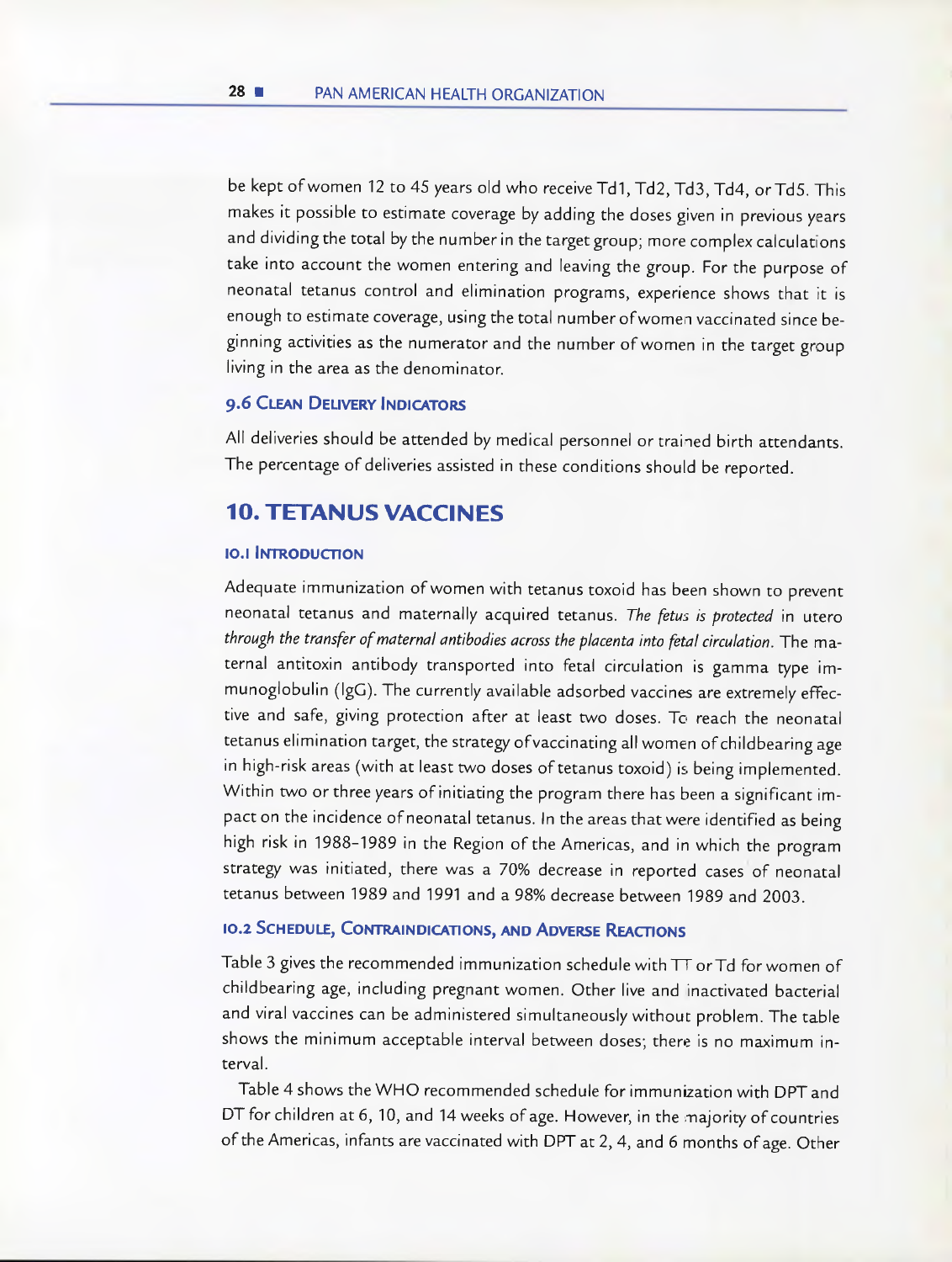live and inactivated bacterial and viral vaccines can be administered simultaneously without problem. A minimum interval of four weeks should be observed between the first doses.

The vaccine is safe and effective, even for people who suffer from an acute mild illness. There are no signs that it is contraindicated in pregnant women.

In countries where human immunodeficiency virus (HIV) infection is widespread, individuals should be immunized with the EPI antigens according to standard schedules. This recommendation applies to individuals with asymptomatic HIV infection and indi-

#### Table 3. Recommended tetanus toxoid (TT) and tetanus and diphtheria toxoid (Td) immunization schedule for previously unvaccinated women of childbearing age

| <b>Dose</b>    | <b>Schedule</b>                                                        |
|----------------|------------------------------------------------------------------------|
| TT1 or Td1     | At first contact or as early as possible during pregnancy              |
| $TT2$ or $Td2$ | At least four weeks after the first dose                               |
| TT3 or Td3     | 6 to 12 months after second dose or during subsequent<br>pregnancy     |
| TT4 or Td4     | One to five years after third dose or during a subsequent<br>pregnancy |
| TT5 or Td5     | 1 to 10 years after fourth dose or during a subsequent<br>pregnancy    |

viduals with clinical (symptomatic) AIDS. (However, those with symptomatic HIV infection should not receive BCG vaccination.)

Currently available adsorbed vaccines are extremely effective and safe, causing only minor local reactions that are usually self-limiting and require no therapy. Although acute anaphylactic reactions were reported in the 1940s, it is believed that

they were due to the presence of sensitizing agents from the culture media. Improvements in manufacturing techniques decreased the risk of adverse reactions. Local reactions in the form of erythema, pain, and swelling usually last less than one day and only rarely more than three days. Several reports indicate that the incidence of such reactions may increase somewhat as the number of doses increases. A nodule may be palpable at the injection site. Abscess may occur at the injection site due to either contaminated vaccine or secondary contamination.

The benefits of using the vaccine clearly outweigh the costs associated with contracting the disease, in both human and monetary terms.

#### **10.3 VACCINE EFFICACY**

Seroconversion rates. After two doses, 80%-90% efficacy is achieved for a minimum of three years. In 95% of recipients, three properly spaced doses of tetanus toxoid will produce antitoxin antibody levels considerably greater than the minimal protective level of 0.01 IU/mL for at least five years. A series of five doses is thought to con-

| Table 4. WHO-recommended schedule<br>for diphtheria-pertussis-tetanus<br>(DPT) and diphtheria-tetanus<br>(DT) immunization for children |                    |  |  |  |
|-----------------------------------------------------------------------------------------------------------------------------------------|--------------------|--|--|--|
| Dose                                                                                                                                    | <b>Schedule</b>    |  |  |  |
| DPT <sub>1</sub>                                                                                                                        | At 6 weeks of age  |  |  |  |
| DPT <sub>2</sub>                                                                                                                        | At 10 weeks of age |  |  |  |
| DPT3                                                                                                                                    | At 14 weeks of age |  |  |  |

DT At 5 years of age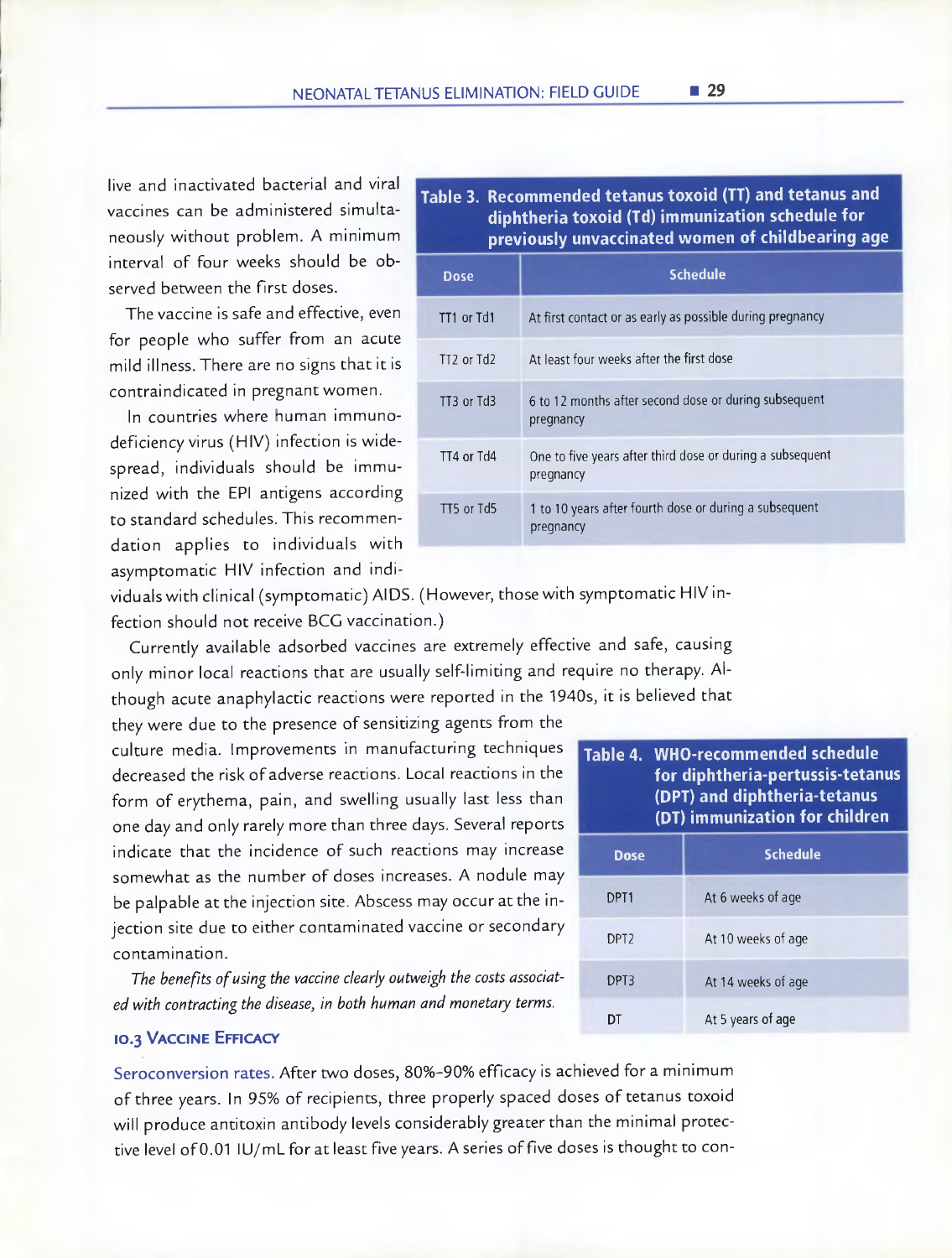| Table 5. Tetanus toxoid vaccine efficacy, by dose |                                          |                             |                                  |  |  |  |
|---------------------------------------------------|------------------------------------------|-----------------------------|----------------------------------|--|--|--|
| <b>Dose</b>                                       | <b>Minimum interval</b><br>between doses | <b>Percent</b><br>protected | <b>Duration of</b><br>protection |  |  |  |
| TT <sub>1</sub>                                   |                                          |                             |                                  |  |  |  |
| TT2                                               | 4 weeks                                  | 80%                         | 3 years                          |  |  |  |
| TT <sub>3</sub>                                   | 6 months                                 | 95%                         | 5 years                          |  |  |  |
| TT4                                               | 1 year                                   | 99%                         | 10 years                         |  |  |  |
| TT5                                               | 1 year                                   | 99%                         | Probably for life                |  |  |  |

fer virtually 100% protection (Table 5). Seroconversion efflcacy is highly correlated with clinical efficacy.

Duration of immunity. The first vaccination with the conventional adsorbed tetanus toxoid induces a low and nonprotective level of antibodies but leaves a lifelong imprint on the individual's immune system. Acccrdingly, a second yaccination administered any time after four weeks will raprdly produce a protective antibody antitoxin level.

#### **10.4 VACCINE STORAGE**

Tetanus toxoid vaccine is extremely stable, even at temperatures as high as 18°C, and can go without refrigeration for up to six weeks without losing potency. While this is an important feature of the vaccine, it should not lead to neglect of the cold chain. DTP, DT, Td, and TT vaccines should be refrigerated immediately when received and stored continuously at  $2^{\circ}$ C to  $8^{\circ}$ C (35-46°F). The vaccine should not be frozen, since freezing irreparably damages it.

If there is doubt about whether any vaccine was stored under the proper conditions, it should not be used and the situation should be reported immediately to supervisors. When vaccines are used outside health care centers, they should be packed on ice in insulated containers.

In areas where the cold chain cannot be maintained, a detailed and precise program should be developed to vaccinate the target population within a 30-day period without relying on the cold chain. Since tetanus toxoid is highly stable at 37°C for three to four weeks, the cold chain can be eliminated for short-term programs. Nevertheless, when the vaccine is not in use it should be stored in the conditions outlined aboye so as to maintain potency.

#### **10.5 VACCINE SUPPLY**

Effective distribution of viable vaccine in sufficient quantities is critical to the success of the program. Efficient distribution systems will be essential to ensure that vaccines are available at delivery points on the scheduled days. To guarantee that immunization activities will not be interrupted, a stockpile cf vaccines should be maintained at the country or regional level for use when needed.

No expired vaccine should be kept. Recent monthly usage rates should be compared with the amount of vaccine remaining to determine if the vaccine supply on hand can be used up prior to its expiration date.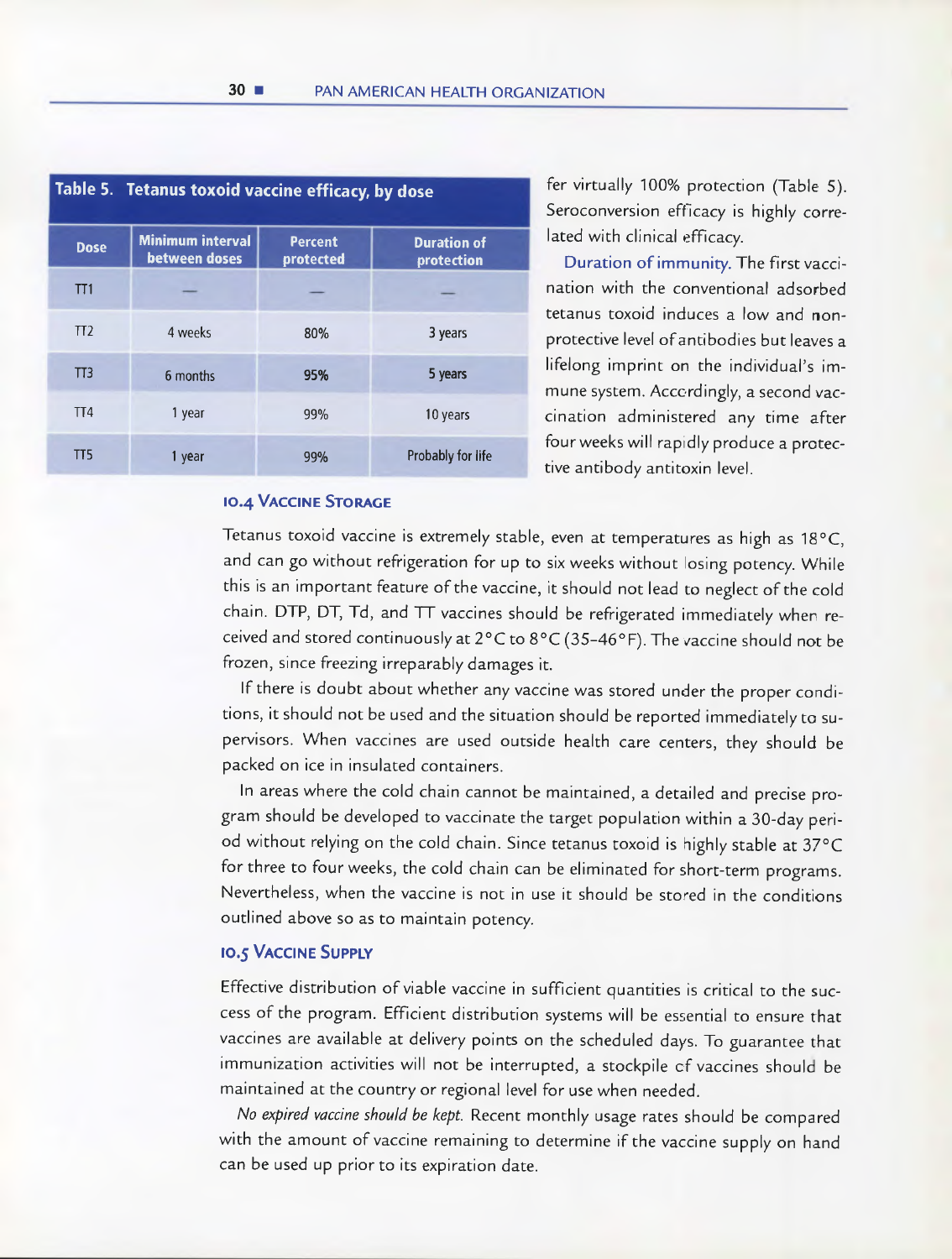#### **BIBLIOGRAPHY**

- American Academy of Pediatrics. Tetanus. In: Pickering L (ed.). Red Book 2003: Report of the Committee on Infectious Diseases, 26th ed. Elk Grove Village, IL: American Academy of Pediatrics; 2003:611-616.
- Centers for Disease Control and Prevention (CDC). Tetanus. In: Atkinson W, Hamborsky J, McIntyre L, Wolfe S (eds.). Epidemiology and prevention of vaccine-preventable diseases—"The Pink Book," 8th ed. Atlanta: CDC; 2004:65-73. Consulted 2 February 2005 at: http://www.cdc.gov/nip/publications/pink/tetanus.pdf.
- Cherry JD, Harrison RE. Tetanus. In: Feigin RD, Cherry J, Demmler GJ, Kaplan S (eds.). Textbook of pediatric infectious diseases, 5th ed. Philadelphia: W. B. Saunders Company; 2004:1766-1775.
- De Quadros CA, Silveira CM. Control del tétanos neonatal. Definición de areas de alto riesgo: la experiencia de las Américas. EPI Newsletter 1991;12(4):3-5.
- Galazka AM. The immunologic basis for immunization: tetanus. Geneva: World Health Organization; 1993. (Document WHO/EPI/GEN/93.13).

- Galazka A, Stroh G. Neonatal tetanus: guidelines on the community-based survey on neonatal tetanus mortality. Geneva: World Health Organization; 1986. (Document WHO/EPI/GEN/86.8.)
- Heymann DL (ed.). Control of communicable diseases manual, 18th ed. Washington, D.C.: American Public Health Association; 2004.
- Jawetz E, Melnik JL, Adelberg EA. Review of medical microbiology, 18th ed. Los Altos, CA: Lange Medical Publications; 1989.
- Jones TS. Use of tetanus toxoid to prevent neonatal tetanus in developing countries. In: Halsey NA, de Quadros CA (eds.). Recent advances in immunization: a bibliographic review. Washington, D.C.: Pan American Health Organization; 1983 (Scientific Publication No. 451).
- Krugman 5, Katz, SL. Infectious diseases of children, 7th ed. Chapter 32: Tetanus (lockjaw). St. Louis: C.V. MosbyCompany; 1981.
- Pan American Health Organization. Final report (conclusions and recommendations). A culture of prevention: a model for control of vaccine-preventable diseases. XVI Meeting of the Technical Advisory Group on Vaccine-preventable Diseases. Washington, D.C.: PAHO; 2004.

Stability of vaccines. Geneva: World Health Organization; 1989. (Document WHO/EPI/GEN/89.8.)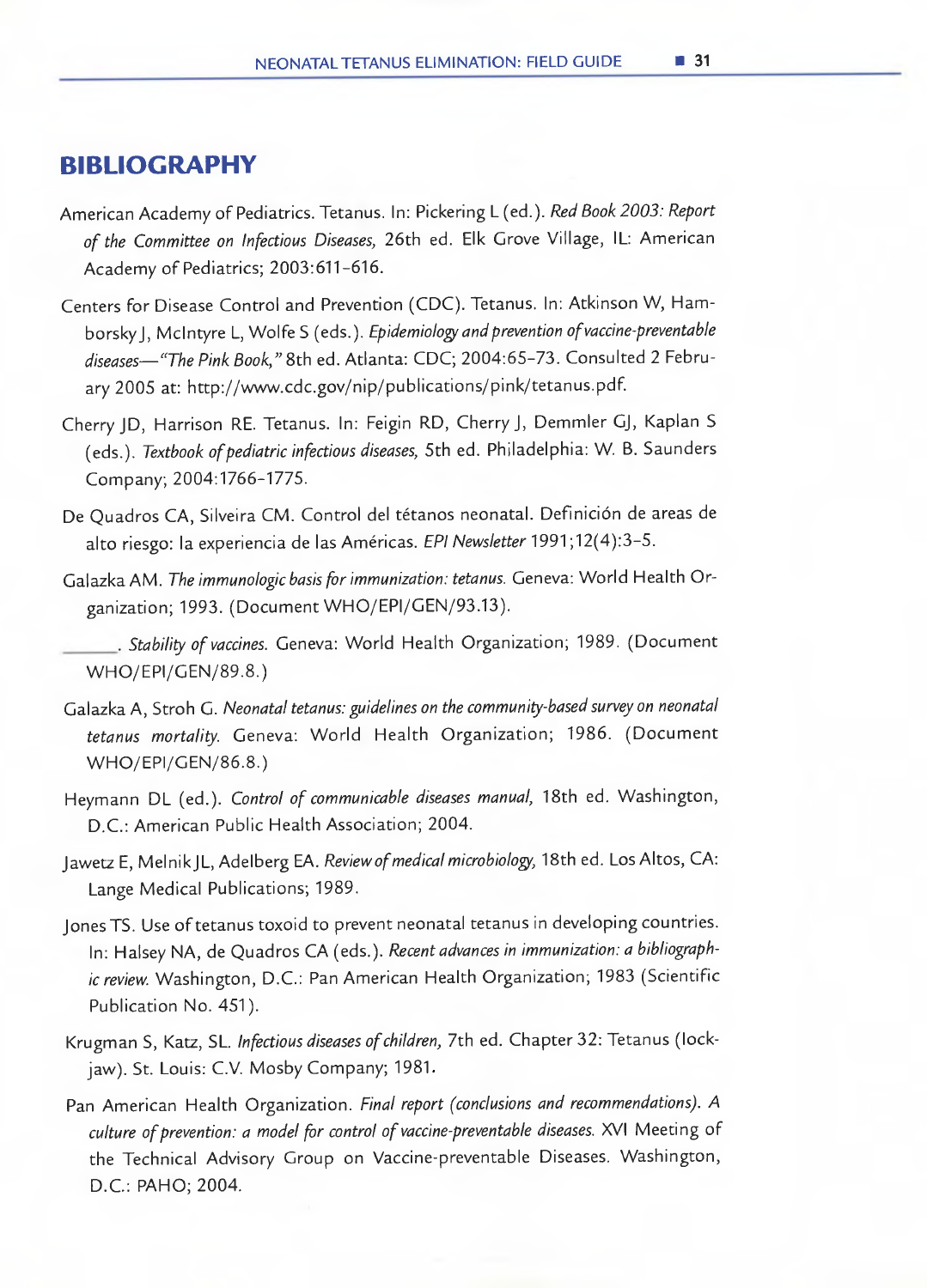Final report (conclusions and recommendations). lmmunizaticn: pan-Americanism and equity in action. XIII Meeting of the Technical Advisory Group (TAG) on Vaccinepreventable Diseases. Washington, D.C.: PAHO; 1999.

Final report (conclusions and recommendations). lmmunization: pan-Americanism and equity in action. XIV Meeting of the Technical Advisory Group (TAG) on Vaccinepreventable Diseases. Washington, D.C.: PAHO; 2000.

Final report (conclusions and recommendations). Municipalites: ¡mproving immunization services. XV Meeting of the Technical Advisory Group (TAG) on Vaccine-preventable Diseases. Washington, D.C.: PAHO; 2002.

. Final report (conclusions and recommendations). XII Meeting of the Technical Advisory Group (TAG) on Vaccine-preventable Diseases. Washington, D.C.: PAHO; 1997.

Final report (conclusions and recommendations). XI Meeting of the Technical Advisory Group (TAG) on Vaccine-preventable Diseases. Washington, D.C.: PAHO; 1994.

Session summaries. Municipalities: improving immunization services. XV Meeting of the Technical Advisory Group (TAG) on Vaccine-preventable Diseases. Washington, D.C.: PAHO; 2002.

- Salimpour R. Cause of death in tetanus neonatorum: study of 233 cases with 54 necropsies. Arch Dis Chil 1977;52(7):587-594.
- Stanfield JP, Galazka A. Neonatal tetanus in the world today. Bull of the World Health Org 1984;62(4):647-669.
- Vera Martínez A, Ramírez Boettner CM, Salinas VM, Zárate R. Tétanos: estudio clínico y epidemiológico de 2,337 casos. Bol Oficina Sanit Panam 1976;80(4):323-332.
- Wassilak GE, MurphyTV, Roper MH, Orenstein WA. Tetanus toxoid. In: Plotkin SA, Orenstein WA (eds.). Vaccines, 4th ed. Philadelphia: W.B. Saunders Company; 2004:745-782.
- Wilfret C, Hotez PJ. Tetanus (lockjaw) and neonatal tetanus. In: Gershon A, Hotez PJ, Katz S. Krugman's infectious diseases of children, 11th ed. St. Louis: C.V. Mosby Company; 2004: 655-662.
- World Health Organization/UNICEF. Joint integral workshop on maternal and neonatal tetanus elimination. Geneva: WHO; 2001.

 $\_$ . Planning principles for accelerated immunization activities: a joint WHO/UNICEF statement. Geneva: WHO; 1985.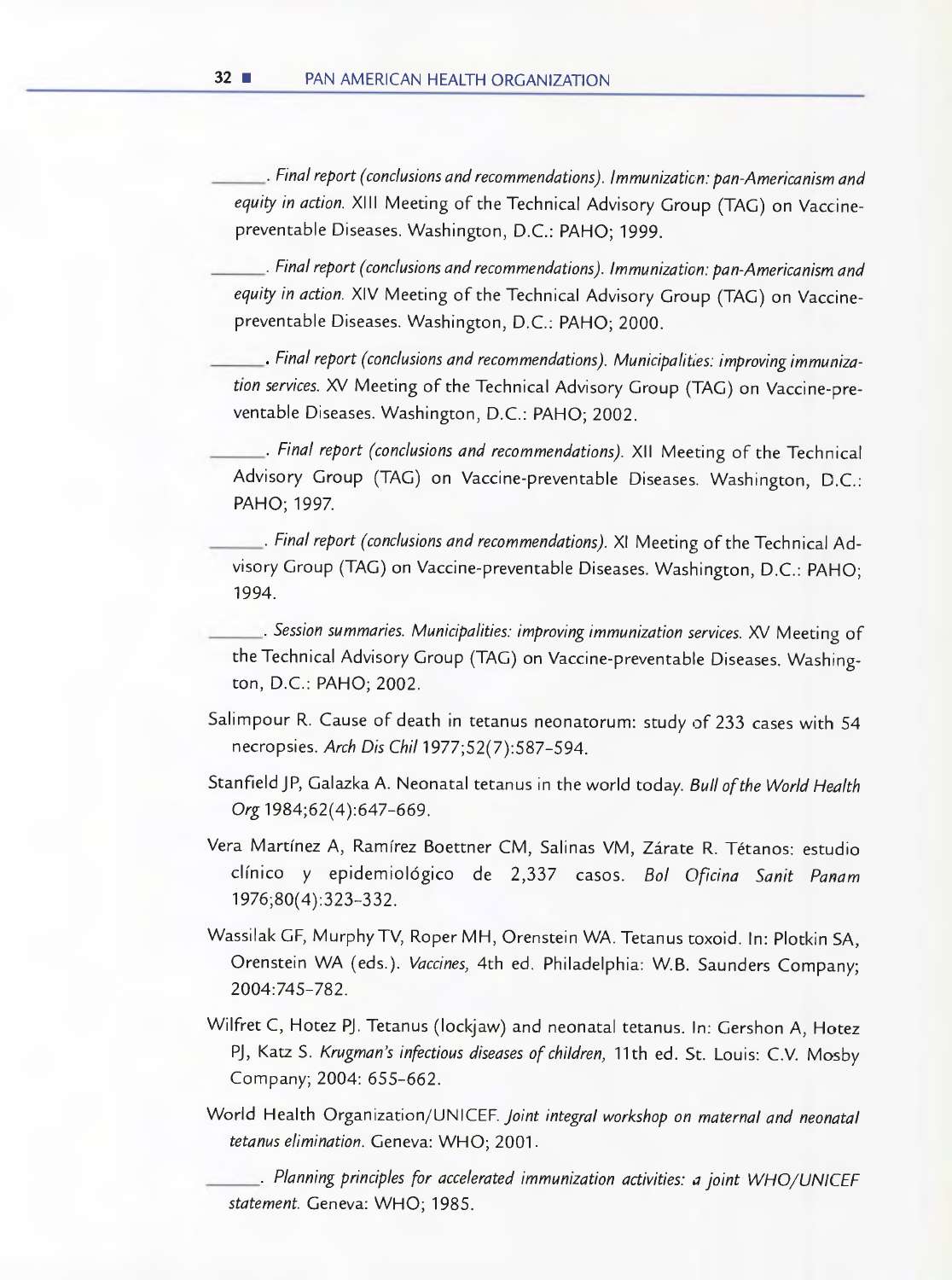World Health Organization. Expanded Programme on Immunization. Guidelines for investigating suspected cases of neonatal tetanus. Geneva: WHO; 1993.

• Expanded Programme on Immunization. Prevention of neonatal tetanus through immunization. Geneva: WHO; 1986. (Document WHO/EPI/GEN/86.9 Rev 1.)

. Field manual for neonatal tetanus elimination. Geneva:WHO; 1999. (Document WHO/V&B/99.14.)

Prevention of neonatal tetanus through immunization. Geneva: WHO; 1986. (WH0/EPI/GEN/86/9.)

 $\blacksquare$ . Replacing tetanus toxoid (TT) and diphtheria-tetanus toxoid (DT) with tetanus-diphtheria toxoid (Td). Geneva: WHO; 1998. (Document GPVCVI/SAGE.98/WP.04.)

The "high-risk" approach: the WHO-recommended strategy to accelerate elimination of neonatal tetanus. Wkly Epidemiol Rec 1996;71(5):33-37.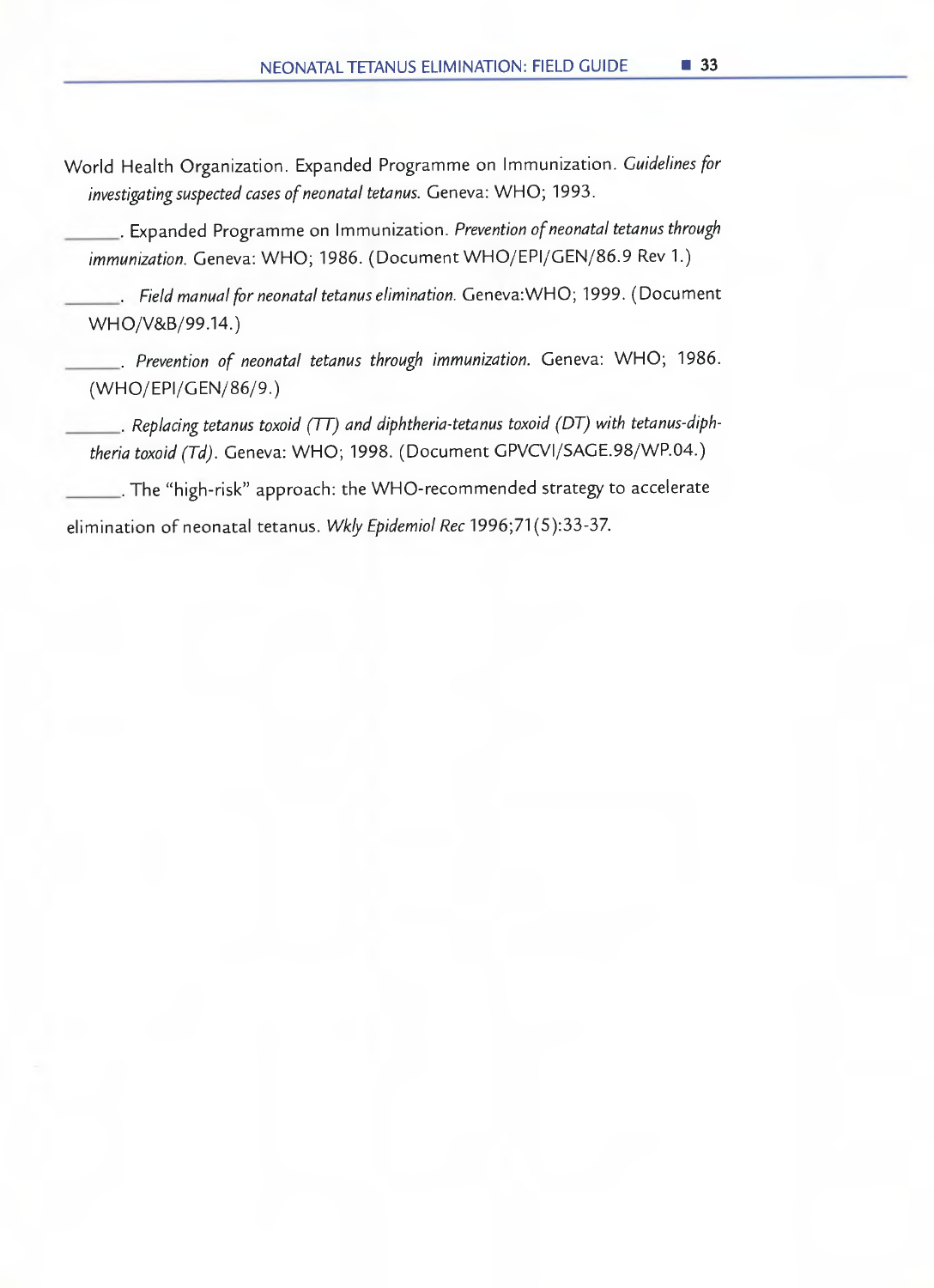## **ANNEXES**

- ANNEX 1. OUTLINE OF A PLAN OF ACTION FOR NEONATAL TETANUS ELIMINATION
- ANNEX 2. FLOW CHART FOR NEONATAL TETANUS INFORMATION SYSTEM
- ANNEX 3. CURRENT STATUS OF TETANUS CASES IN COUNTRY, BY MUNICIPALITY OR DISTRICT (F0RM)
- ANNEX 4. DIAGNOSES FOR DISCARDED NEONATAL TETANUS CASES (FORM)
- ANNEX 5. LINE-LISTING FOR NEONATAL TETANUS (FORM)
- ANNEX 6. NEONATAL TETANUS CASE INVESTIGATION FORM
- ANNEX 7. TETANUS VACCINATION CARO
- ANNEX S. SELECTED INDICATORS FOR PROGRAM EVALUATION
- ANNEX 9. MONTHLY REPORTS OF ACTIVE SURVEILLANCE (FORM)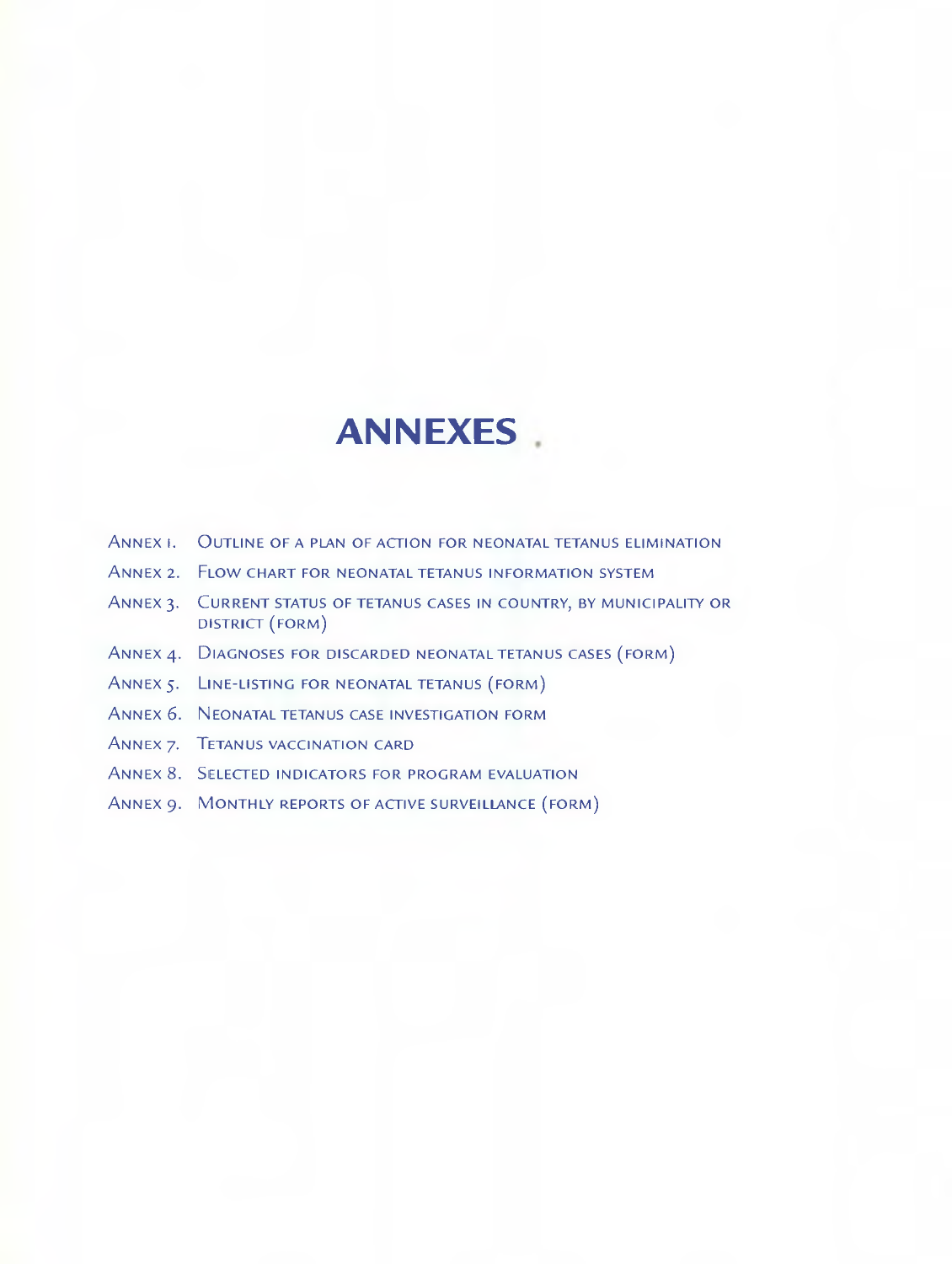## **ANNEX 1. OUTLINE OFA PLAN OFACTION FOR NEONATALTETANUS ELIMINATION**

#### **INTRODUCTION**

This section should include a brief explanation of why the neonatal tetanus control program is being strengthened.

#### **BACKGROUND INFORMATION**

Geographic description of the area: Country, state, districts.

Vital statistics: Women of childbearing age, general population, number of live births, fertility rate, distribution of urban and rural population.

Health indicators: lnfant and maternal mortality rates; delivery practices; coverage for prenatal care and for vaccination (specifv coverage for pregnant women separately, if figures are available); number of traditional birth attendants; percentage of births delivered at home and births assisted by traditional birth attendants; calculation of health service demand based on immunization coverage with the first and third doses of DPT and with BCG vaccine.

Magnitude of the problem: Number of neonatal cases; rate per 1,000 live births; proportion of mortality due to neonatal tetanus in live births; estimated cost of treating neonatal tetanus cases.

Epidemiologic description of neonatal tetanus cases investigated: Geographic distribution; description of delivery location (location of delivery and who assisted delivery); prenatal care; vaccination status and age of mother; number of mother's previous deliveries and pregnancies.

Current neonatal tetanus control policy: Target population; immunization schedule; vaccination strategies.

Social mobilization: Educational material related to neonatal tetanus; type of participation by the communications media.

#### **JUSTIFICATION OF PLAN OF ACTION**

Main problems identified and priorities outlined.

#### **OBJECTIVES OF THE PLAN**

Precise target groups and planned achievements.

#### **PRIORITY ACTIVITIES TO CONSIDER AND/OR INITIATE**

Various activities should be presented. A short description and explanation should be given for each activity proposed. The following activities should be considered: 1) new surveillance activities (surveys, sentinel systems, strengthening routine reporting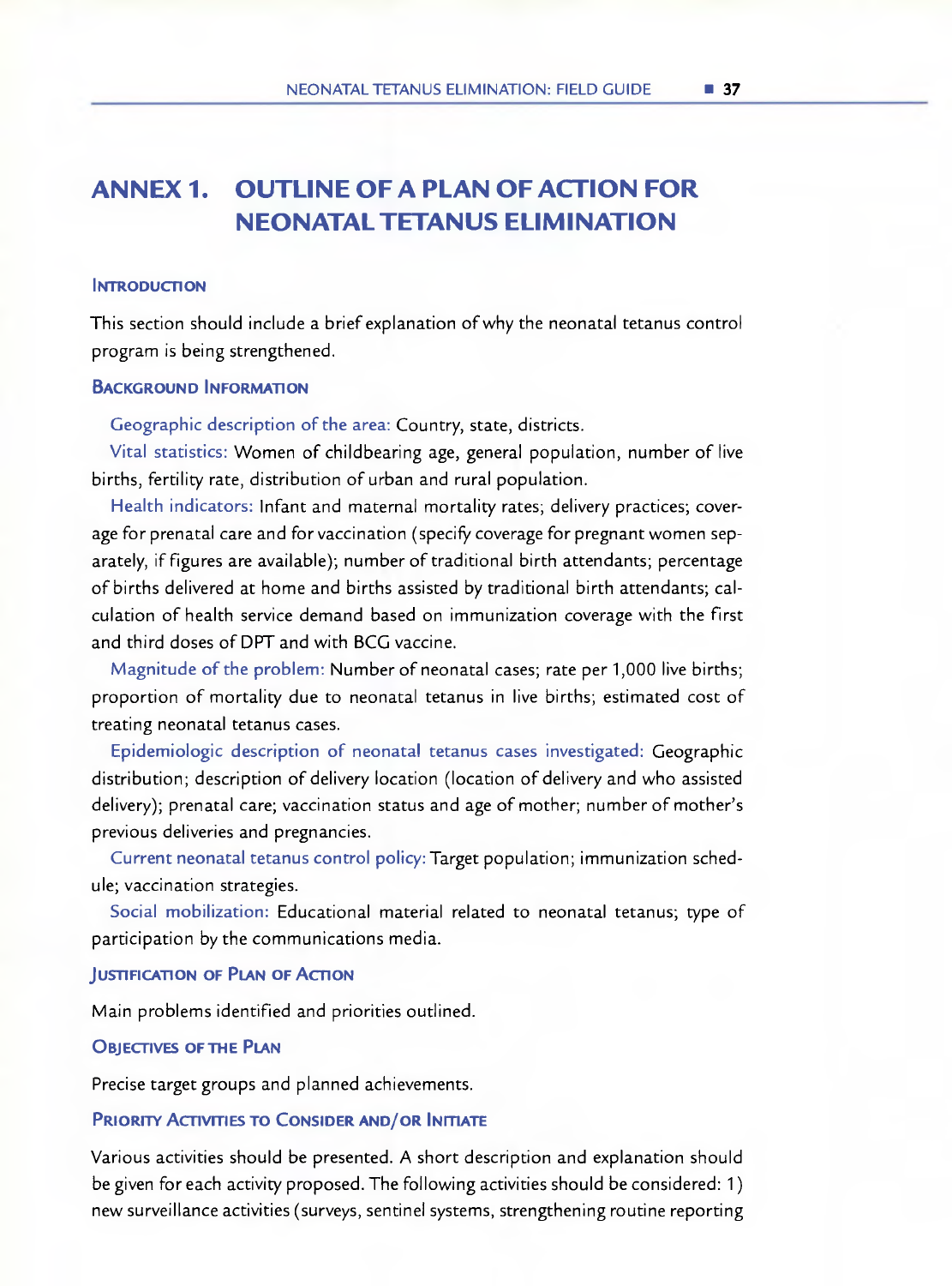systems); 2) alternative control activities (justify any proposed change; describe plans for studies on strategies, target populations, immunization schedules, safe delivery, social mobilization, and intensification and improvement of messages to dispel misconceptions and rumors).

#### **GOALS**

#### **MONITORING AND REVIEW INDICATORS**

#### **TRAINING NEEDS**

Describe plans for training medical staff and traditional birth attendants.

#### **BUDGET**

Personnel (salaries for health workers assigned to specific jobs); vaccines and syringes (taking into account waste and transport costs); supervision (vehicles and maintenance costs) and per diem for supervisors; epidemiologic surveillance (information system, special campaigns in high-risk areas); training activities and social communication; special research and evaluation.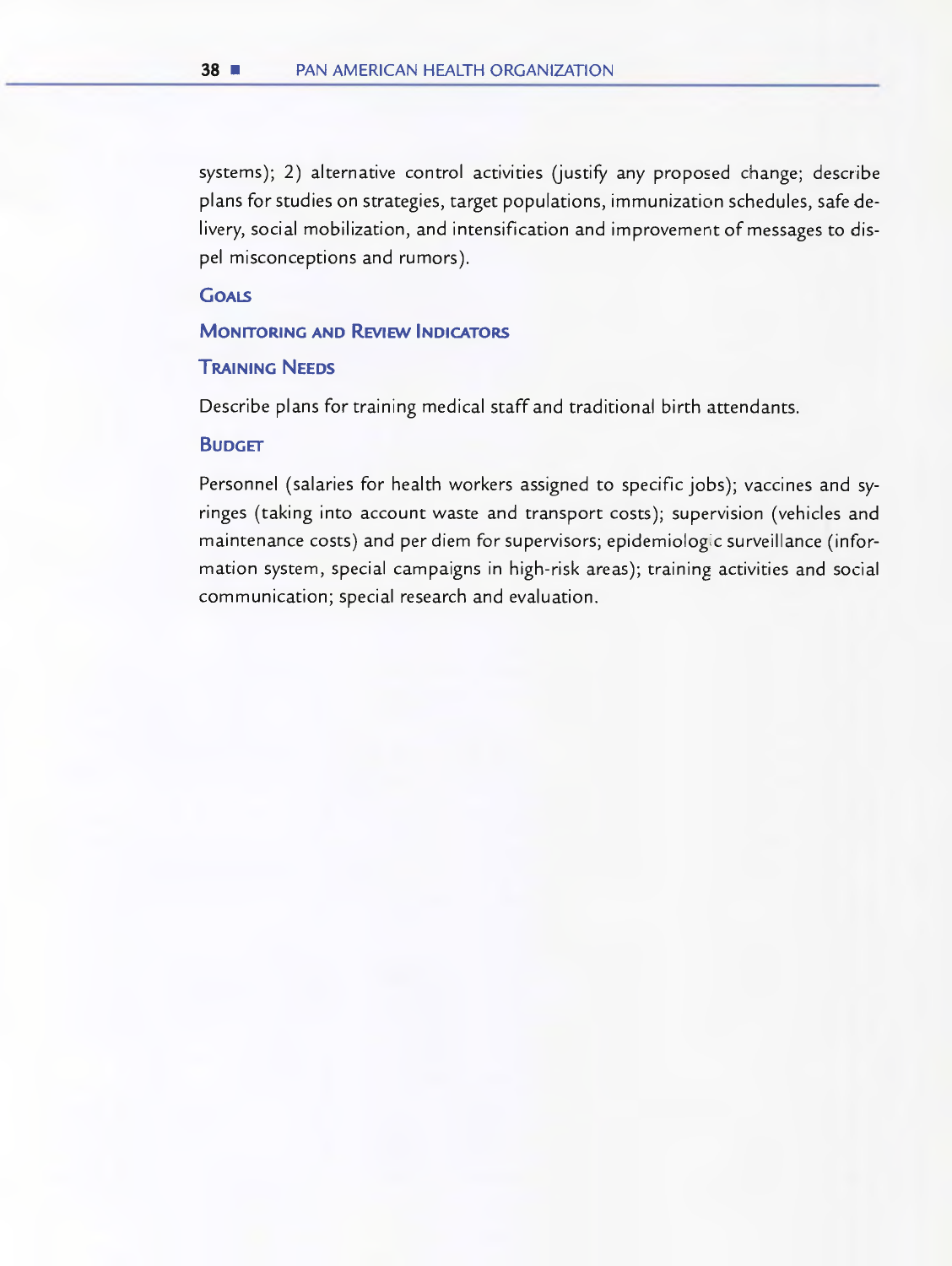## **ANNEX 2. FLOW CHART FOR NEONATALTETANUS INFORMATION SYSTEM**

| Form                                                                    | <b>Timing</b>                      | <b>Action</b>                                                                                                                                                  | Data entry and analysis                                                                                                                                                                   |
|-------------------------------------------------------------------------|------------------------------------|----------------------------------------------------------------------------------------------------------------------------------------------------------------|-------------------------------------------------------------------------------------------------------------------------------------------------------------------------------------------|
| Line-listing of<br>reported cases                                       | At first detection<br>of a case    | Initial data on reported cases are entered in a<br>line-listing of variables of interest and updated<br>as data from the investigation become<br>available.    | Line-listings updated manually.<br>Summary statistics based on line-listings.                                                                                                             |
| Case investigation<br>form                                              | When suspected<br>case is reported | Case investigated by health workers. Forms/files<br>remain with local health workers until<br>investigation is concluded and data are sent to<br>higher level. | Forms/files reviewed, cleaned, and completed by health<br>workers at local level.<br>Database systematized at national level with complete<br>information on each reported case.          |
| Report from reporting<br>units                                          | Weekly                             | Each reporting unit should report weekly on<br>presence or absence of neonatal tetanus cases.                                                                  | Database systematized with listings from reporting units<br>and respective dates of weekly reports to confirm if they<br>satisfy reporting requirements and detection of silent<br>areas. |
| Detailed line-listings<br>of cases of neonatal<br>tetanus in the Region |                                    |                                                                                                                                                                |                                                                                                                                                                                           |
| Weekly report from<br>countries                                         |                                    |                                                                                                                                                                |                                                                                                                                                                                           |
| Database of confirmed<br>cases of neonatal<br>tetanus in the Region     |                                    |                                                                                                                                                                |                                                                                                                                                                                           |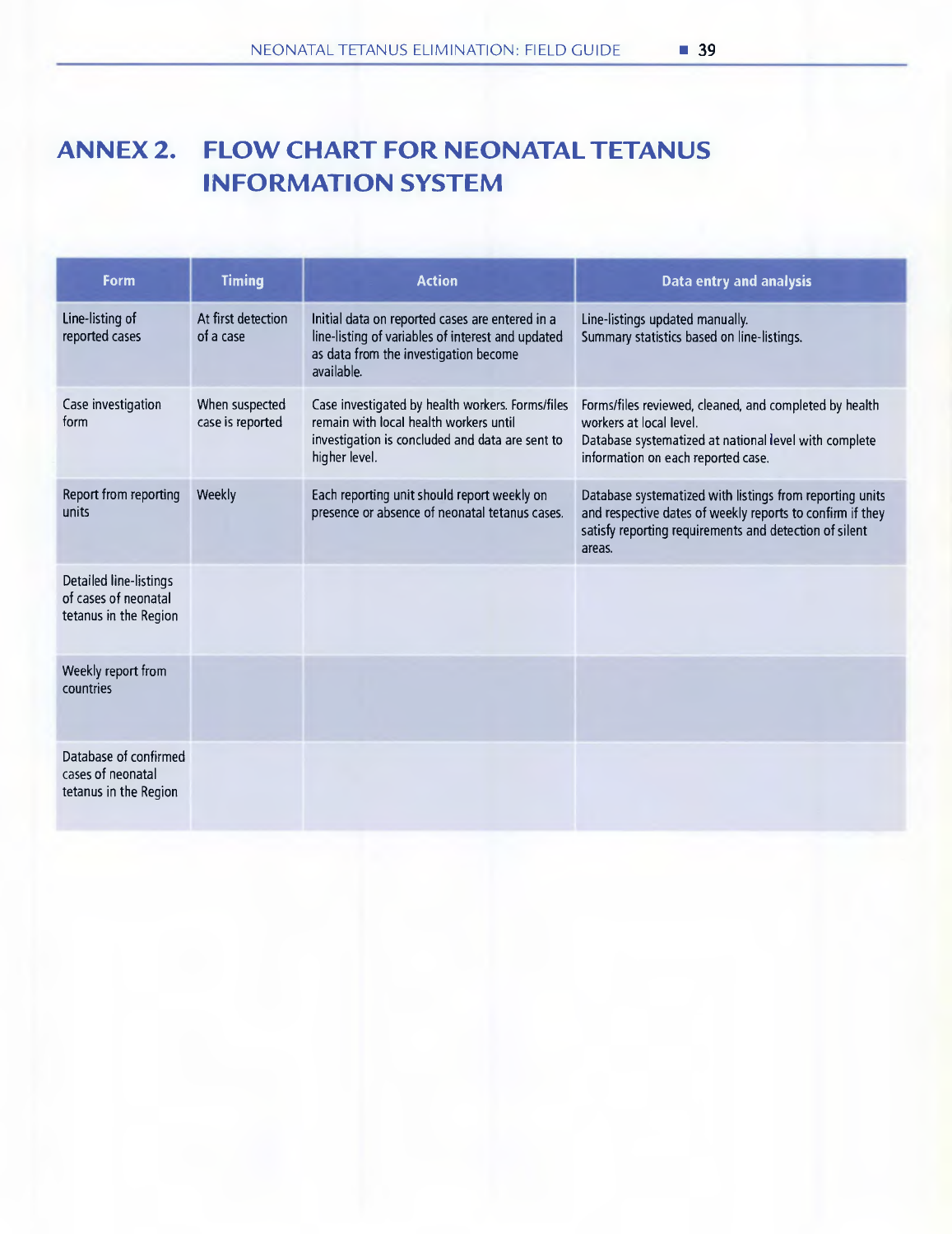## ANNEX 3. CURRENT STATUS OF TETANUS CASES UN COUNTRY, BY MUNICIPALITY OR DISTRICT (FORM)

| Time period covered: Time beriod covered:<br>Jurisdiction:                           |                      |                                          |                                                                                                  |               |                          |      |                  |               |
|--------------------------------------------------------------------------------------|----------------------|------------------------------------------|--------------------------------------------------------------------------------------------------|---------------|--------------------------|------|------------------|---------------|
| Municipality or district                                                             | <b>Tetanus cases</b> | Classification of neonatal tetanus cases |                                                                                                  |               |                          |      |                  |               |
|                                                                                      | Total neonatal       | <b>Total cases</b>                       | Suspected                                                                                        |               | Confirmed                |      | <b>Discarded</b> |               |
|                                                                                      |                      |                                          | No.                                                                                              | $\frac{0}{0}$ | No.                      | $\%$ | No.              | $\frac{0}{0}$ |
|                                                                                      |                      |                                          |                                                                                                  |               |                          |      |                  |               |
|                                                                                      |                      |                                          |                                                                                                  |               |                          |      |                  |               |
|                                                                                      |                      |                                          |                                                                                                  |               |                          |      |                  |               |
|                                                                                      |                      |                                          |                                                                                                  |               |                          |      |                  |               |
|                                                                                      |                      |                                          |                                                                                                  |               |                          |      |                  |               |
|                                                                                      |                      |                                          |                                                                                                  |               |                          |      |                  |               |
|                                                                                      |                      |                                          |                                                                                                  |               |                          |      |                  |               |
|                                                                                      |                      |                                          |                                                                                                  |               |                          |      |                  |               |
|                                                                                      |                      |                                          |                                                                                                  |               |                          |      |                  |               |
|                                                                                      |                      |                                          |                                                                                                  |               |                          |      |                  |               |
|                                                                                      |                      |                                          |                                                                                                  |               |                          |      | $\sim$           |               |
| <b>TOTAL</b>                                                                         |                      |                                          |                                                                                                  |               |                          |      |                  |               |
| Total number of affected municipalities:<br>Number of municipalities in the country: |                      |                                          |                                                                                                  | Percentage of | municipalities affected: |      |                  |               |
| Total number of women of childbearing age living in high-risk areas<br>of country:   |                      |                                          | Percentage of women of childbearing age living in high-risk<br>areas in municipalities affected: |               |                          |      |                  |               |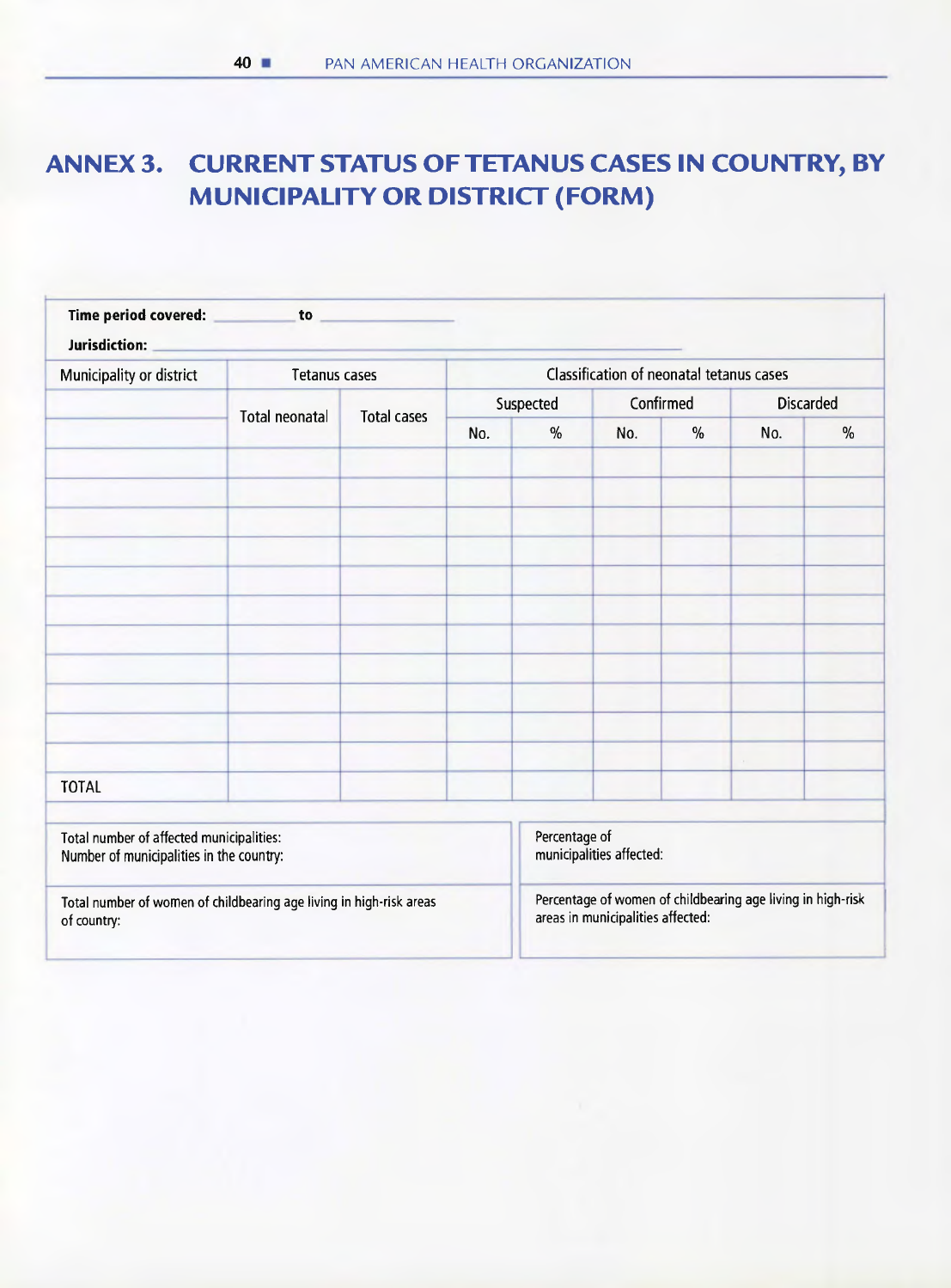## **ANNEX4. DIAGNOSES FOR DISCARDED NEONATALTETANUS CASES (FORM)**

| <b>Final diagnoses</b> | $20$ <sub>——</sub> |               | $20$ <sub>—</sub> |               | 20  |               |
|------------------------|--------------------|---------------|-------------------|---------------|-----|---------------|
|                        | No.                | $\frac{0}{0}$ | No.               | $\frac{0}{0}$ | No. | $\frac{0}{0}$ |
|                        |                    |               |                   |               |     |               |
|                        |                    |               |                   |               |     |               |
|                        |                    |               |                   |               |     |               |
|                        |                    |               |                   |               |     |               |
|                        |                    |               |                   |               |     |               |
|                        |                    |               |                   |               |     |               |
|                        |                    |               |                   |               |     |               |
|                        |                    |               |                   |               |     |               |
|                        |                    |               |                   |               |     |               |
|                        |                    |               |                   |               |     |               |
|                        |                    |               |                   |               |     |               |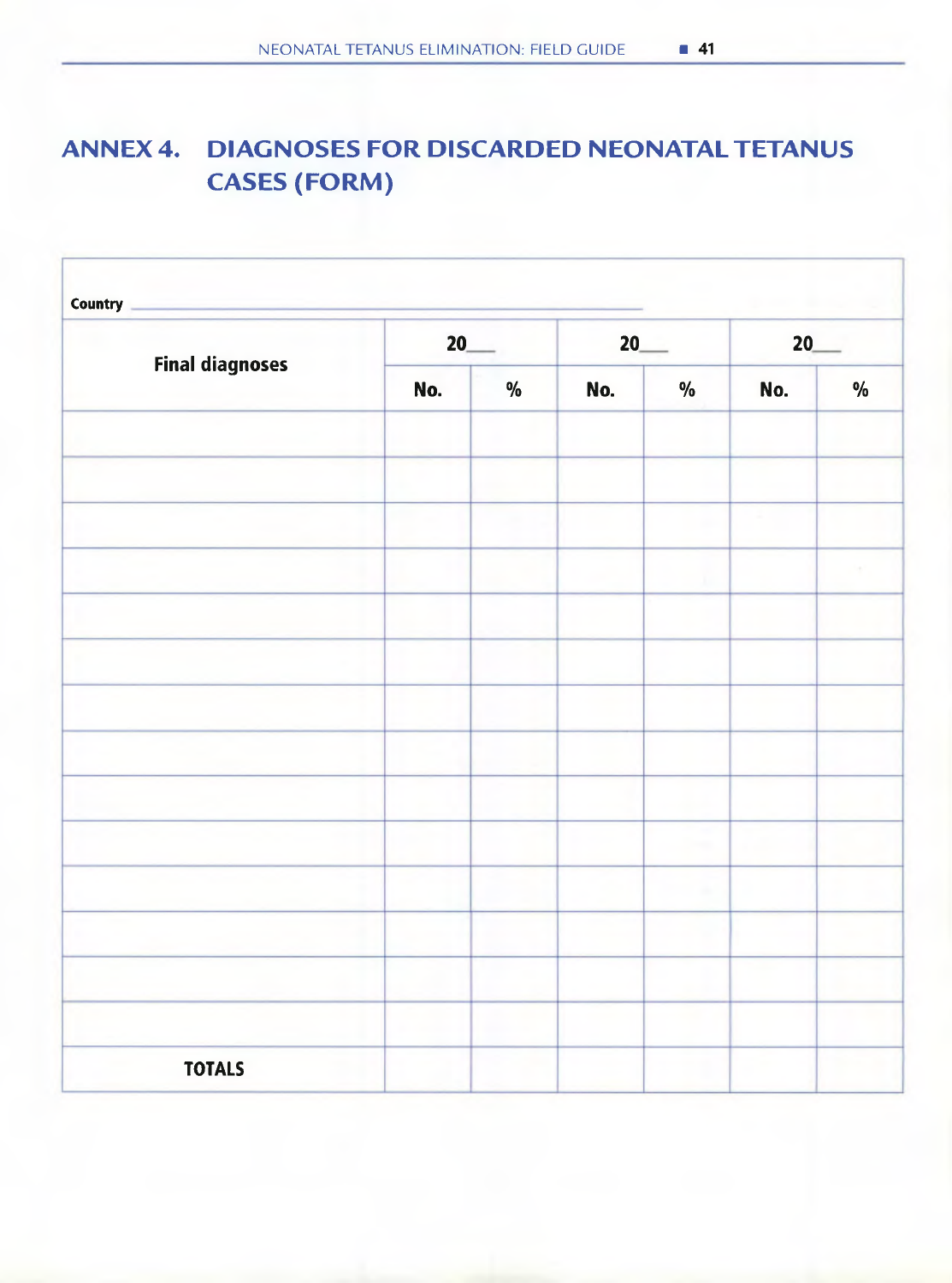## **ANNEX 5. LINE-LISTING FOR NEONATALTETANUS (FORM)**

| Week ending |
|-------------|
|             |

Jurisdiction:

Area: **Page: Page:** 

|             |                                                                               |                                            |                              |                                |                             |                                           |                                  | <b>NEONATAL TETANUS LINE-LISTING</b><br>(including confirmed and suspected cases) |                                                                |                         |                                         |                              |                    |
|-------------|-------------------------------------------------------------------------------|--------------------------------------------|------------------------------|--------------------------------|-----------------------------|-------------------------------------------|----------------------------------|-----------------------------------------------------------------------------------|----------------------------------------------------------------|-------------------------|-----------------------------------------|------------------------------|--------------------|
| Case<br>no. | Address: municipality,<br>neighborhood, or<br>district where case<br>occurred | Migrant<br>mother <sup>a</sup><br>(yes-no) | Mother's<br>ethnic<br>groupb | <b>Birth date</b><br>of infant | Date of<br>trismus<br>onset | Date case<br>reported and<br>investigated | Source of<br>report <sup>c</sup> | Symptoms                                                                          | Mother's<br>vaccination status<br>(no. of doses or<br>unknown) | Date of<br>last<br>dose | Type of<br>delivery<br>(attended<br>by) | No. of<br>prenatal<br>visits | Final<br>diagnosis |
|             |                                                                               |                                            |                              |                                |                             |                                           |                                  |                                                                                   |                                                                |                         |                                         |                              |                    |
|             |                                                                               |                                            |                              |                                |                             |                                           |                                  |                                                                                   |                                                                |                         |                                         |                              |                    |
|             |                                                                               |                                            |                              |                                |                             |                                           |                                  |                                                                                   |                                                                |                         |                                         |                              |                    |
|             |                                                                               |                                            |                              |                                |                             |                                           |                                  |                                                                                   |                                                                |                         |                                         |                              |                    |
|             |                                                                               |                                            |                              |                                |                             |                                           |                                  |                                                                                   |                                                                |                         |                                         |                              |                    |

<sup>a</sup> Mother of a neonatal tetanus case who has lived less than 1 year in the district where delivery occurs is considered a migrant.

<sup>b</sup> If not applicable, insert "NA."

Source of report: R = routine, A = active search, D = doctor (private), H = hospital (public or private), Y = pharmacy, P = general public, O = other.

 $\ddot{4}$  $\overline{\phantom{a}}$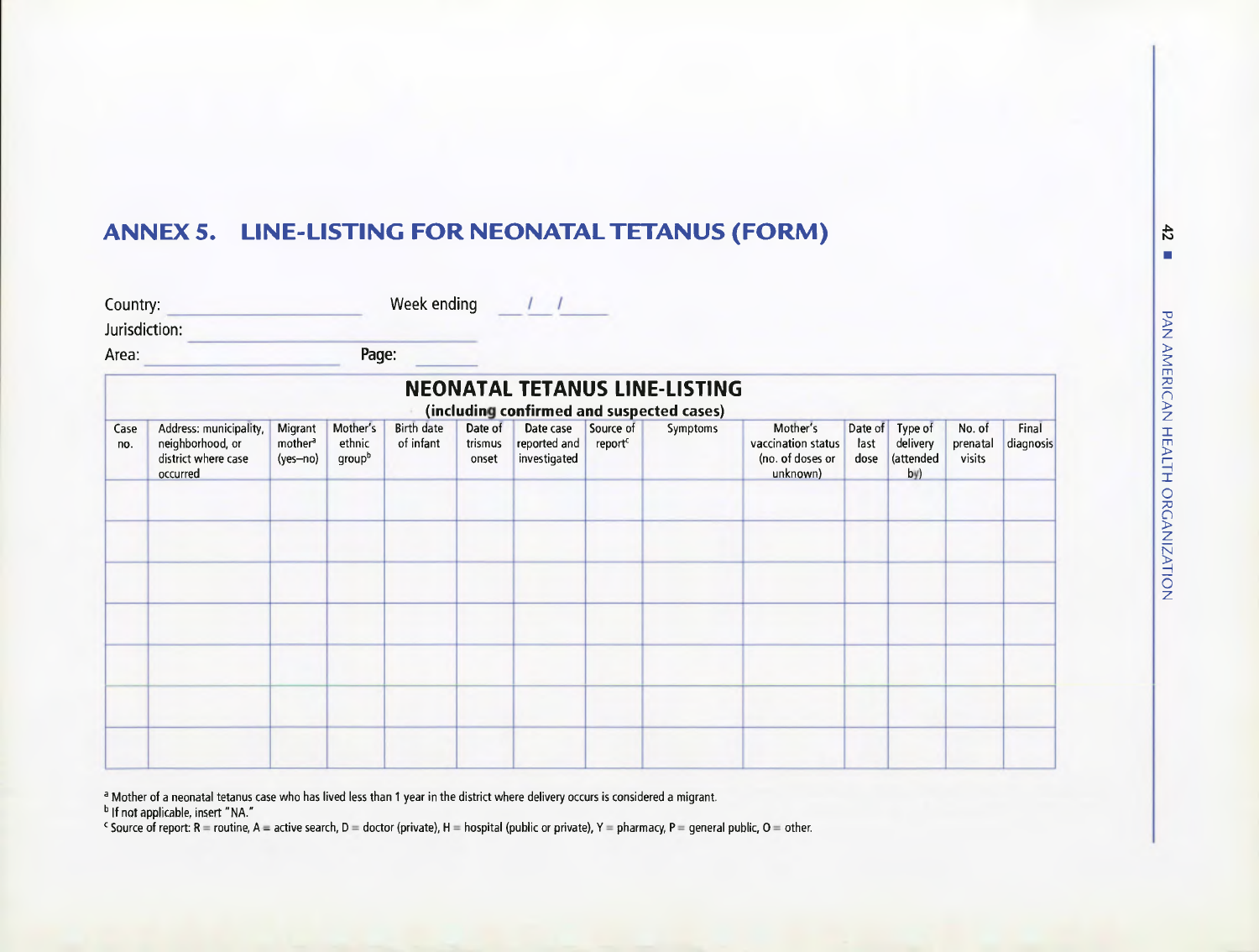## **ANNEX 6. NEONATALTETANUS CASE INVESTIGATION FORM**

#### INSTRUCTIONS:

Complete this form for all suspected cases reported and for each confirmed case of neonatal tetanus. The definition of a "suspected case" is: • Any infant with a history of tetanus-compatible illness during the first month of life who fed and cried normally for the first 2 days of life; or • Any neonatal death in a child who could suck and cry normally during the first 48 hours of life.

|                            | Name of infant                                                                                                                                                                                                                                                                                                                                                                                                    | Sex: □ Male<br>$\Box$ Female<br><u> 1960 - John Stein, Amerikaansk politiker (</u>                                                                                                                                                                                            | CASE ID NO.                       |
|----------------------------|-------------------------------------------------------------------------------------------------------------------------------------------------------------------------------------------------------------------------------------------------------------------------------------------------------------------------------------------------------------------------------------------------------------------|-------------------------------------------------------------------------------------------------------------------------------------------------------------------------------------------------------------------------------------------------------------------------------|-----------------------------------|
|                            | Date of birth $\frac{1}{2}$                                                                                                                                                                                                                                                                                                                                                                                       |                                                                                                                                                                                                                                                                               | MEDICAL RECORD<br>No.             |
|                            | Father's name                                                                                                                                                                                                                                                                                                                                                                                                     | <u> 1980 - Samuel Alexandria (h. 1980).</u><br>Demografia                                                                                                                                                                                                                     | <b>HEALTH CENTER</b>              |
|                            | Mother's name                                                                                                                                                                                                                                                                                                                                                                                                     | <u> Andreas Artista (m. 1958)</u>                                                                                                                                                                                                                                             |                                   |
|                            |                                                                                                                                                                                                                                                                                                                                                                                                                   | Address and the contract of the contract of the contract of the contract of the contract of the contract of the                                                                                                                                                               | and the company of the company of |
| <b>GENERAL INFORMATION</b> |                                                                                                                                                                                                                                                                                                                                                                                                                   | Village/City Channel District/Municipality Channel Communicipality<br>$\Box$ Urban<br>$\Box$ Rural                                                                                                                                                                            |                                   |
|                            |                                                                                                                                                                                                                                                                                                                                                                                                                   | State/Province Country Country Country                                                                                                                                                                                                                                        |                                   |
|                            |                                                                                                                                                                                                                                                                                                                                                                                                                   | Date reported 11 1 Reported by Reported by Position<br><u> 1989 - Andrea San Angel, angelski matematik (d. 1989)</u>                                                                                                                                                          |                                   |
|                            |                                                                                                                                                                                                                                                                                                                                                                                                                   | the contract of the contract of the contract of the contract of the contract of<br>Weight at birth contact or at time of hospitalization                                                                                                                                      |                                   |
|                            | Date of onset of illness <u>January Community of the Unit</u>                                                                                                                                                                                                                                                                                                                                                     |                                                                                                                                                                                                                                                                               |                                   |
|                            |                                                                                                                                                                                                                                                                                                                                                                                                                   | Normal suckling and crying during first 2 days of life? $\Box$ Yes $\Box$ No                                                                                                                                                                                                  |                                   |
|                            |                                                                                                                                                                                                                                                                                                                                                                                                                   | Was umbilicus infected?   Yes   No Omphalitis?   Yes   No                                                                                                                                                                                                                     |                                   |
|                            | Fever at hospitalization CC                                                                                                                                                                                                                                                                                                                                                                                       |                                                                                                                                                                                                                                                                               |                                   |
|                            |                                                                                                                                                                                                                                                                                                                                                                                                                   | Maximum and minimum fever during hospitalization From CC to CCC                                                                                                                                                                                                               |                                   |
|                            | Trismus                                                                                                                                                                                                                                                                                                                                                                                                           | Date of onset <u>July</u><br>■ Yes ■ No ■ Not known                                                                                                                                                                                                                           |                                   |
|                            | Body rigidity                                                                                                                                                                                                                                                                                                                                                                                                     | Date of onset <u>July</u><br>■ Yes ■ No ■ Not known                                                                                                                                                                                                                           |                                   |
| <b>CLINICAL DATA</b>       | Convulsions                                                                                                                                                                                                                                                                                                                                                                                                       | ■ Yes ■ No ■ Not known                                                                                                                                                                                                                                                        |                                   |
|                            | Muscle spasms                                                                                                                                                                                                                                                                                                                                                                                                     | Date of first spasm 11<br>$\Box$ Yes $\Box$ No $\Box$ Not known                                                                                                                                                                                                               |                                   |
|                            | Jaundice                                                                                                                                                                                                                                                                                                                                                                                                          | □ Yes □ No □ Not known                                                                                                                                                                                                                                                        |                                   |
|                            | Seen by a doctor                                                                                                                                                                                                                                                                                                                                                                                                  | Name of doctor and the contract of the contract of the contract of the contract of the contract of the contract of the contract of the contract of the contract of the contract of the contract of the contract of the contrac<br>$\Box$ Yes $\Box$ No $\Box$ Not known       |                                   |
|                            | Was infant treated in a hospital/health facility?                                                                                                                                                                                                                                                                                                                                                                 | □ Yes □ No □ Not known                                                                                                                                                                                                                                                        |                                   |
|                            | Name of first clinic or hospital                                                                                                                                                                                                                                                                                                                                                                                  |                                                                                                                                                                                                                                                                               |                                   |
|                            | Date admitted / / /                                                                                                                                                                                                                                                                                                                                                                                               |                                                                                                                                                                                                                                                                               |                                   |
|                            |                                                                                                                                                                                                                                                                                                                                                                                                                   | Date $\frac{1}{\sqrt{1-\frac{1}{2}}}$<br>Discharge status <b>and the contract of the contract of the contract of the contract of the contract of the contract of the contract of the contract of the contract of the contract of the contract of the contract of the cont</b> |                                   |
|                            | If death, date $\frac{1}{\sqrt{1-\frac{1}{2}}}\frac{1}{\sqrt{1-\frac{1}{2}}}\frac{1}{\sqrt{1-\frac{1}{2}}}\frac{1}{\sqrt{1-\frac{1}{2}}}\frac{1}{\sqrt{1-\frac{1}{2}}}\frac{1}{\sqrt{1-\frac{1}{2}}}\frac{1}{\sqrt{1-\frac{1}{2}}}\frac{1}{\sqrt{1-\frac{1}{2}}}\frac{1}{\sqrt{1-\frac{1}{2}}}\frac{1}{\sqrt{1-\frac{1}{2}}}\frac{1}{\sqrt{1-\frac{1}{2}}}\frac{1}{\sqrt{1-\frac{1}{2}}}\frac{1}{\sqrt{1-\frac{1$ |                                                                                                                                                                                                                                                                               |                                   |
|                            | Name of second hospital/health unit                                                                                                                                                                                                                                                                                                                                                                               |                                                                                                                                                                                                                                                                               |                                   |
|                            | Date admitted $\frac{1}{\sqrt{1-\frac{1}{2}}}$                                                                                                                                                                                                                                                                                                                                                                    |                                                                                                                                                                                                                                                                               |                                   |
|                            |                                                                                                                                                                                                                                                                                                                                                                                                                   | Discharge status <b>and the contract of the contract of the contract of the contract of the contract of the contract of the contract of the contract of the contract of the contract of the contract of the contract of the cont</b><br>Date $\frac{1}{\sqrt{1-\frac{1}{2}}}$ |                                   |
|                            |                                                                                                                                                                                                                                                                                                                                                                                                                   | If death, date the state of the state of the state of the state of the state of the state of the state of the state of the state of the state of the state of the state of the state of the state of the state of the state of                                                |                                   |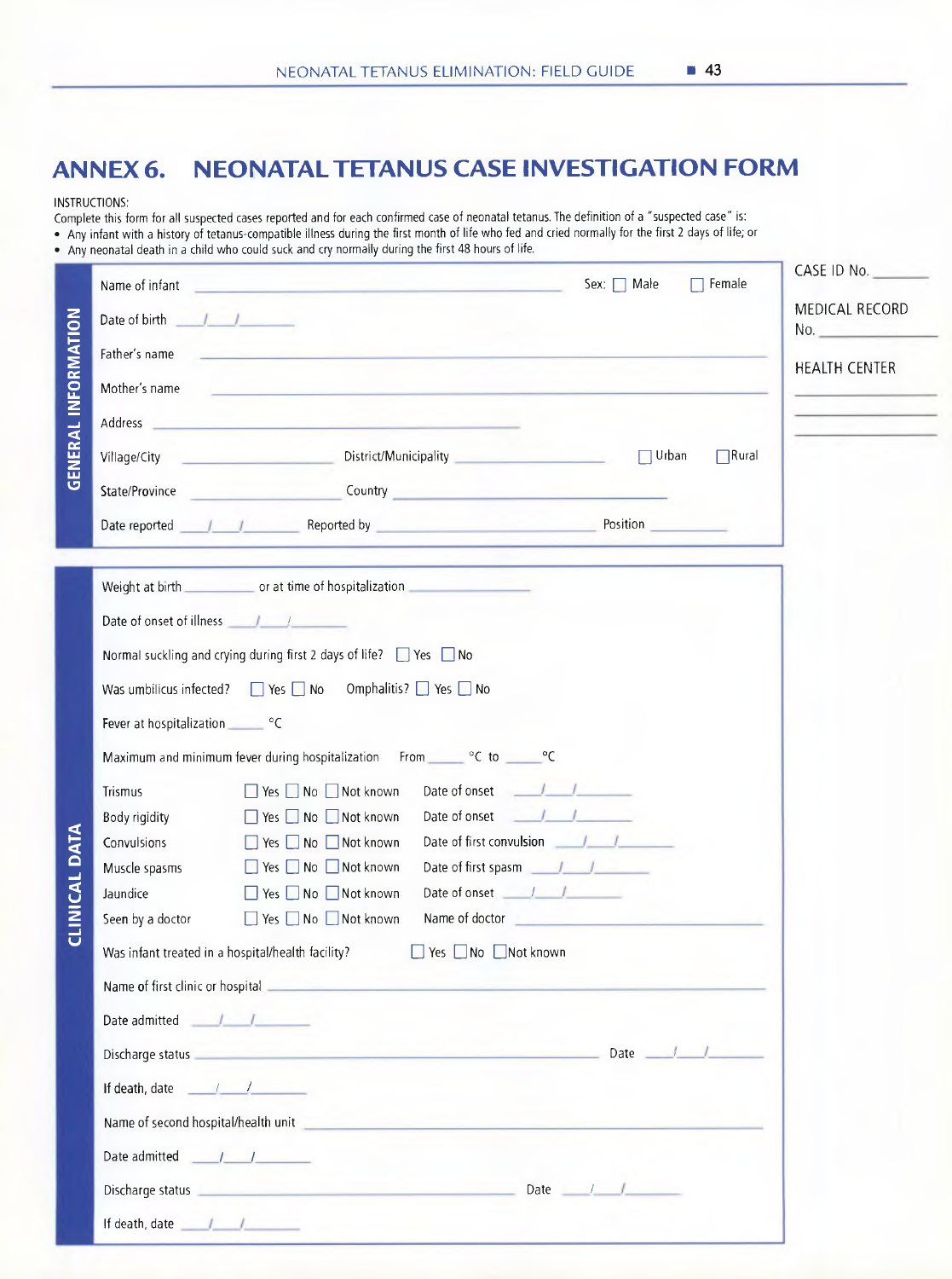## **(ANNEX 6, CONTINUED)**

|                            | Mother's age ________ No. of previous pregnancies __________ No. children living ________ No. children dead __                                                                         |  |
|----------------------------|----------------------------------------------------------------------------------------------------------------------------------------------------------------------------------------|--|
|                            | No. of TT or Td doses Date of last dose<br><u>J</u> / Documented? ■ Yes ■ No                                                                                                           |  |
|                            | Number of prenatal visits Place prenatal care received                                                                                                                                 |  |
|                            | Migrant? (less than 1 year of residency in case site) $\Box$ Yes $\Box$ No                                                                                                             |  |
|                            | If yes, indicate municipality or district of origin                                                                                                                                    |  |
|                            | Ethnic group or NA                                                                                                                                                                     |  |
|                            | Infant born in: $\Box$ Hospital $\Box$ Home $\Box$ Other                                                                                                                               |  |
|                            | Name Address Address Address Address Address Address Address Address Address Address Address Address Address A                                                                         |  |
| <b>MAIEKNAL DAIA</b>       | Delivery attended by: Doctor Nurse Trained birth attendant                                                                                                                             |  |
|                            | $\Box$ Family<br>Untrained attendant<br>$\Box$ Other $\Box$                                                                                                                            |  |
|                            | Address<br>Name<br><u>a shekara ta 1989 a tsara tsara tsara tsara tsara tsara tsara tsara tsara tsara tsara tsara tsara tsara tsara </u>                                               |  |
|                            | Describe hygienic conditions and instruments used to cut the umbilical cord <b>Constitution</b> Constitution of the Unit                                                               |  |
|                            | Describe the treatment or dressing used on cord stump<br><u> 1989 - An Dùbhlachd an Dùbhlachd an Dùbhlachd ann an Dùbhlachd ann an Dùbhlachd ann an Dùbhlachd ann an Dùbhlachd an </u> |  |
|                            | <u>a kasana ang pagbabang pangalang nagpagpang pangalang nagpagpang pangalang nagpagpang pangalang nagpagpang na</u>                                                                   |  |
|                            | Women of childbearing age, according to census                                                                                                                                         |  |
| <b>SILE UF LASE</b>        | Number of pregnant women                                                                                                                                                               |  |
|                            | Number of women who are not pregnant                                                                                                                                                   |  |
|                            | Percentage of women of childbearing age with three or more doses of TT or Td                                                                                                           |  |
|                            | Percentage of women of childbearing age with zero doses of TT or Td                                                                                                                    |  |
|                            | Percentage of women of childbearing age with vaccination card                                                                                                                          |  |
|                            | Classification of risk for neonatal tetanus                                                                                                                                            |  |
| KESULIS UF INVESTIGATIUN A | Number of women of childbearing age vaccinated with some dose of Td                                                                                                                    |  |
|                            | Percentage of women of childbearing age vaccinated with three or more doses of Td following investigation                                                                              |  |

í,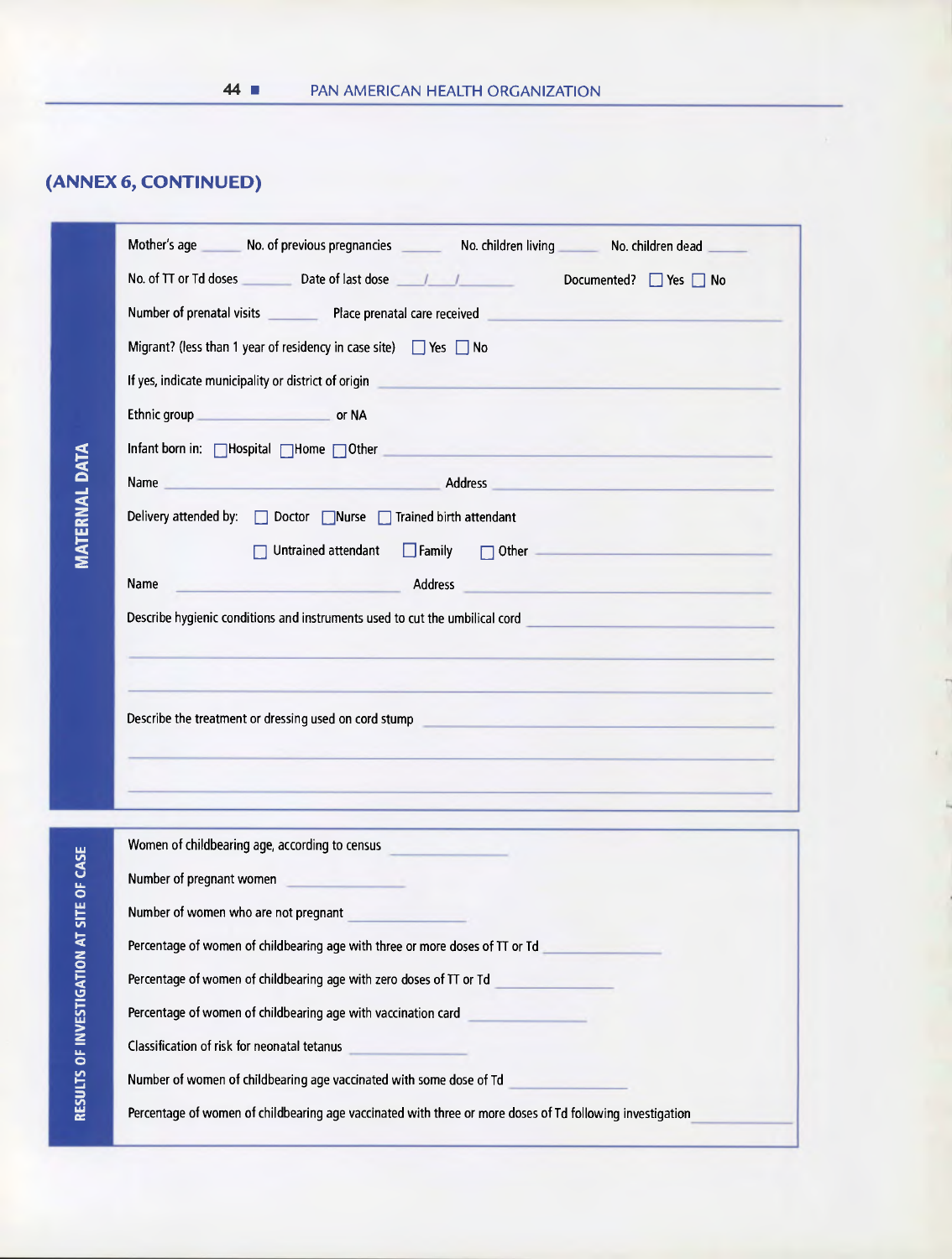|  |  | NEONATAL TETANUS ELIMINATION: FIELD GUIDE | $\blacksquare$ 45 |
|--|--|-------------------------------------------|-------------------|
|--|--|-------------------------------------------|-------------------|

## **(ANNEX6, CONTINUED)**

| Final classification of case:                                                                                                                                                                                                      | $\Box$ CONFIRMED $\Box$ DISCARDED | Date $\sqrt{1}$ |
|------------------------------------------------------------------------------------------------------------------------------------------------------------------------------------------------------------------------------------|-----------------------------------|-----------------|
| A confirmed case is defined as a child presenting all of the following:<br>Normal feeding and crying during the first 2 days of life;                                                                                              |                                   |                 |
| • Onset of illness between 3rd and 28th day of life;                                                                                                                                                                               |                                   |                 |
| · Inability to suck (trismus) followed by stiffness (generalized muscle rigidity) and/or convulsions (muscle spasms).                                                                                                              |                                   |                 |
| If case was discarded, give discard diagnosis entertainment and the control of the control of the control of the                                                                                                                   |                                   |                 |
|                                                                                                                                                                                                                                    |                                   |                 |
| Telephone <b>Andrea Contract Contract Contract Contract Contract Contract Contract Contract Contract Contract Contract Contract Contract Contract Contract Contract Contract Contract Contract Contract Contract Contract Cont</b> |                                   |                 |
|                                                                                                                                                                                                                                    |                                   |                 |
| COMMENTS (e.g., reasons mother was not immunized, surface infant was delivered on, etc.)                                                                                                                                           |                                   |                 |
|                                                                                                                                                                                                                                    |                                   |                 |
|                                                                                                                                                                                                                                    |                                   |                 |
|                                                                                                                                                                                                                                    |                                   |                 |
|                                                                                                                                                                                                                                    |                                   |                 |
|                                                                                                                                                                                                                                    |                                   |                 |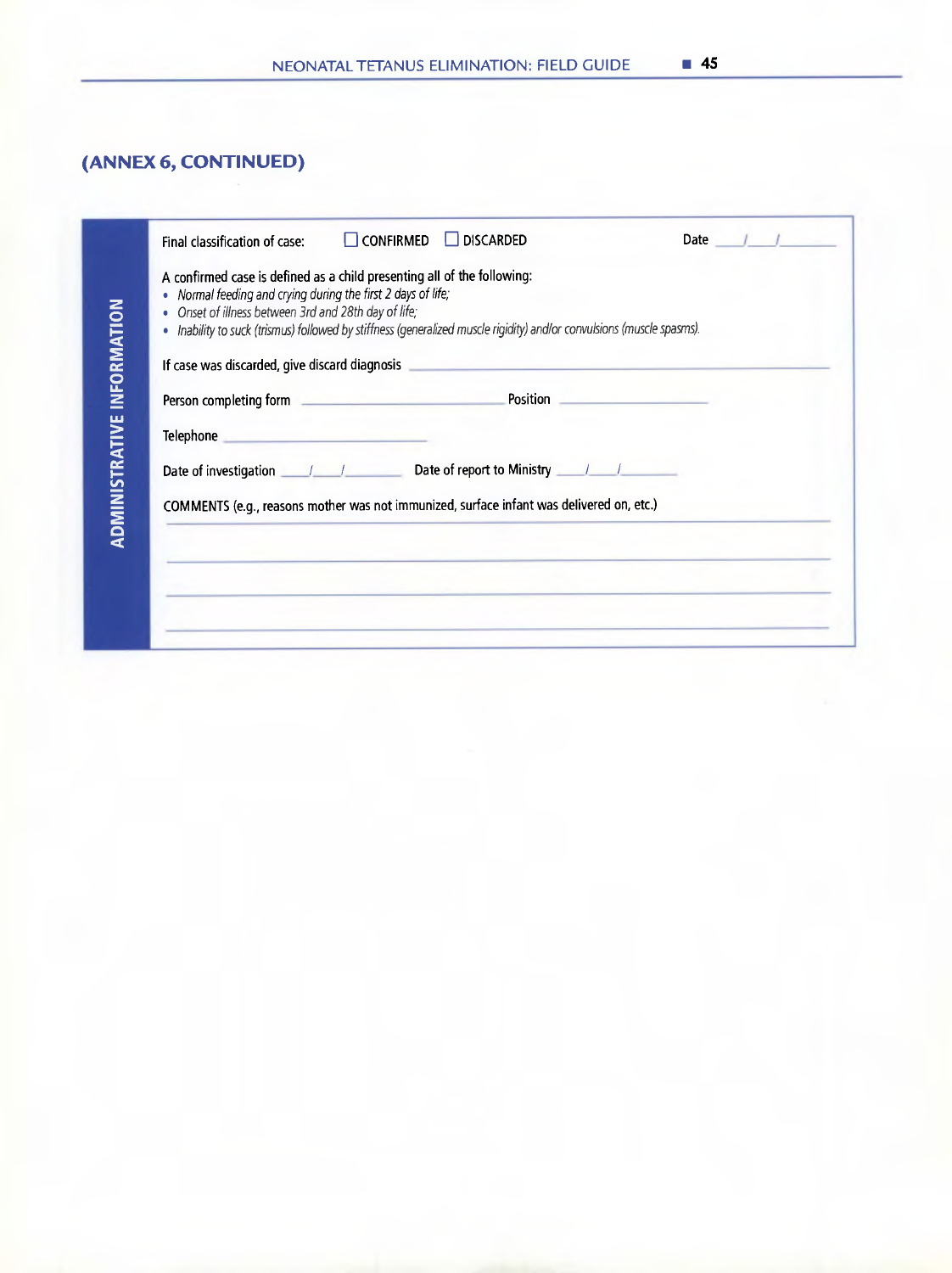## **ANNEX 7. TETANUS VACCINATION CARD**

| Family names:                  |
|--------------------------------|
| First name:                    |
| Year of birth:                 |
| Address:                       |
| District:                      |
| State/province:                |
| Childhood DPT/DT immunizations |
| Number of doses:               |
| Date of last dose:             |
| Unknown:                       |
| Adult tetanus toxoid (Td)      |
| Date of application            |
| First dose: /                  |
| Second dose:                   |
| Third dose:                    |
| Fourth dose:                   |
| Fifth dose:                    |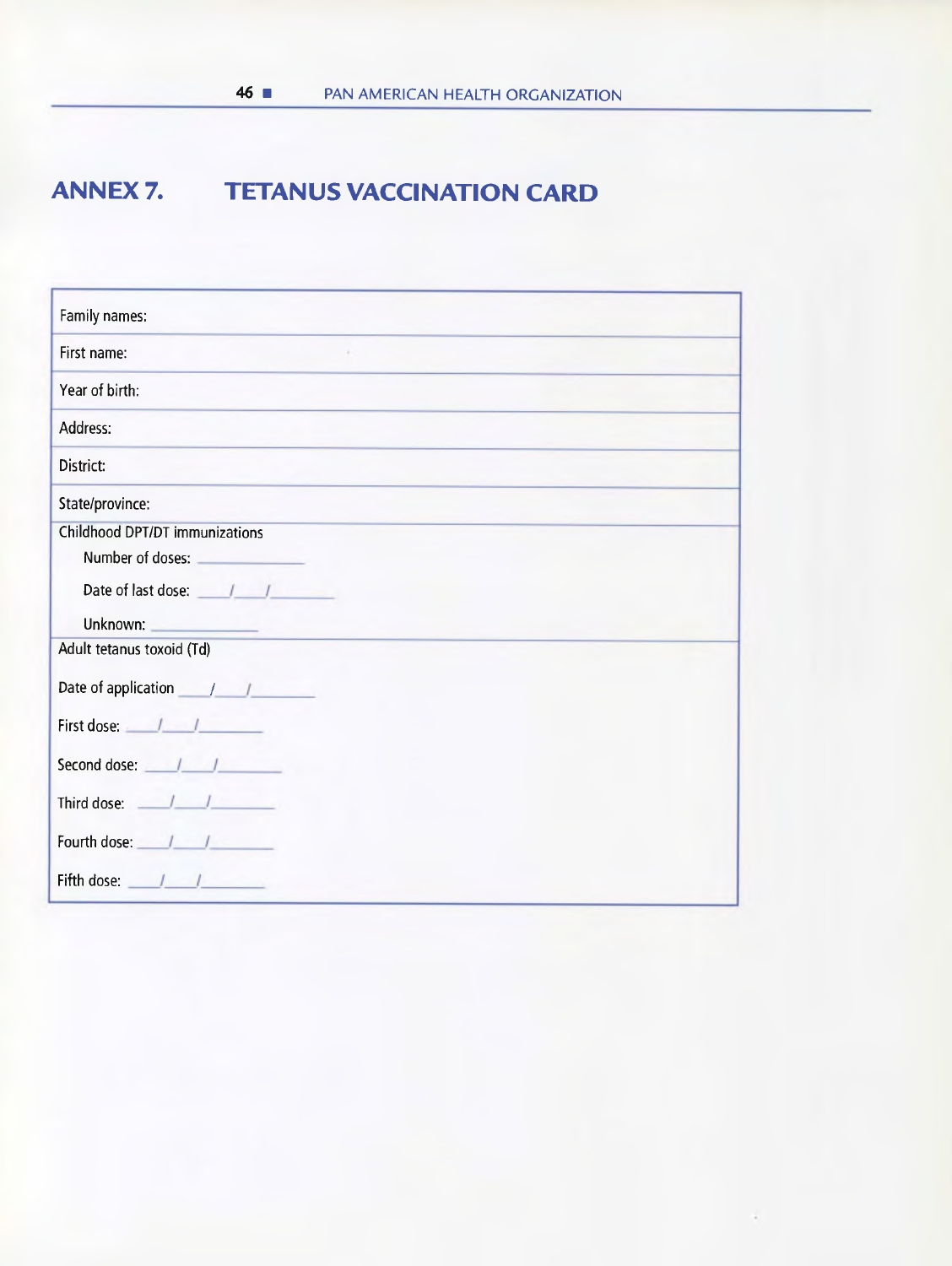## **ANNEX 8. SELECTED INDICATORS FOR PROGRAM EVALUATION**

| <b>JURISDICTION:</b>                                                                                     |               |  |  |  |  |  |  |
|----------------------------------------------------------------------------------------------------------|---------------|--|--|--|--|--|--|
| <b>CRITERIA</b>                                                                                          | <b>PERIOD</b> |  |  |  |  |  |  |
| Percentage of surveillance units reporting weekly on the<br>presence or absence of neonatal tetanus      |               |  |  |  |  |  |  |
| Percentage of suspected cases with less than 3 days<br>between symptom onset and notification            |               |  |  |  |  |  |  |
| Percentage of suspected cases with less than 48 hours between<br>notification and start of investigation |               |  |  |  |  |  |  |
| Percentage of suspected cases given definitive classification<br>within 7 days                           |               |  |  |  |  |  |  |
| Percentage of high-risk areas with specific programs for<br>neonatal tetanus elimination                 |               |  |  |  |  |  |  |
| Percentage of municipalities with cumulative Td coverage of<br>less than 90%                             |               |  |  |  |  |  |  |
| Number of municipalities with neonatal tetanus rates of 1<br>or more per 1,000 live births               |               |  |  |  |  |  |  |
| Percentage of neonates with tetanus born in hospitals                                                    |               |  |  |  |  |  |  |